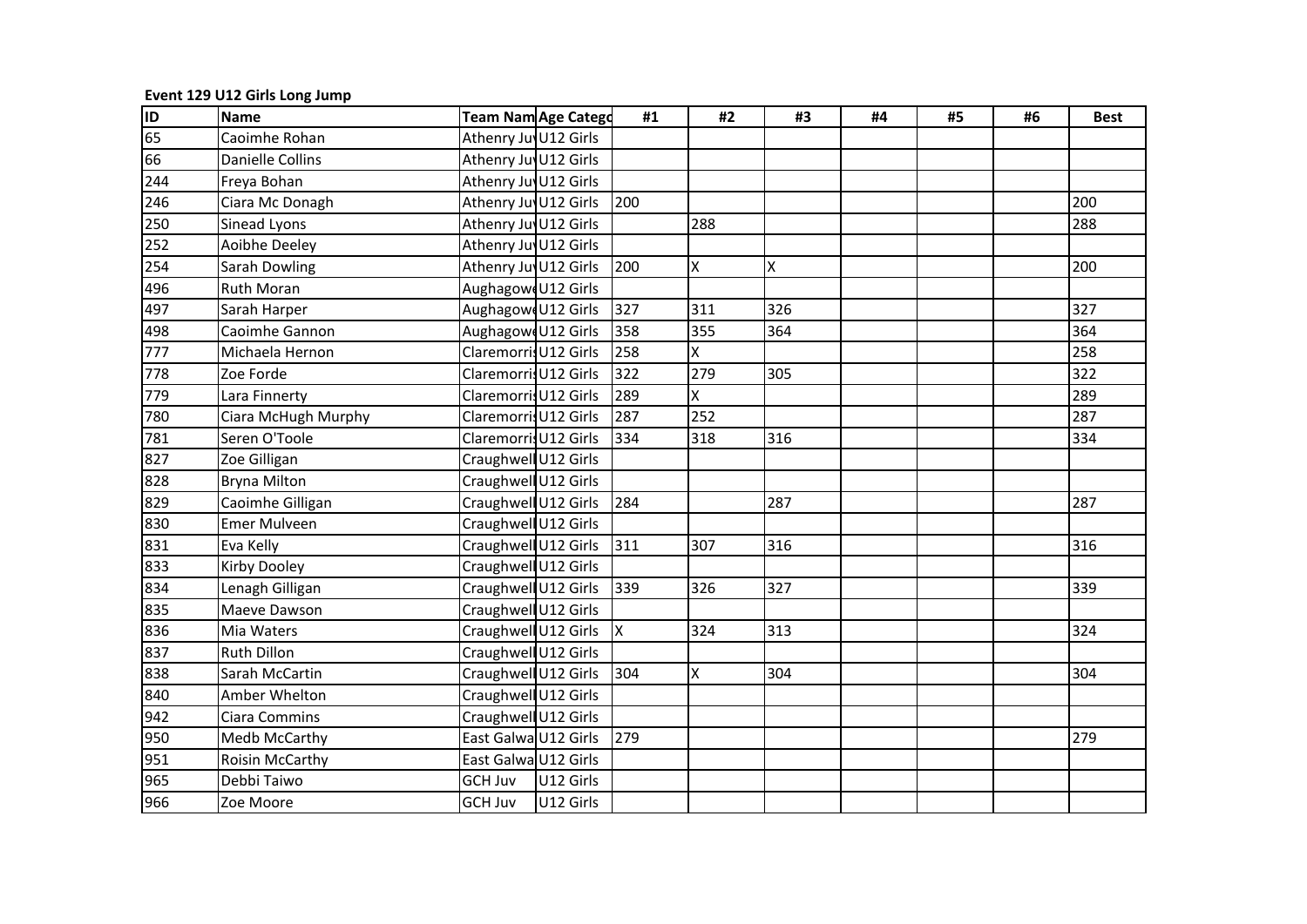| 967  | Ella Ibidunni            | <b>GCH Juv</b>         | U12 Girls |          |     |     |  |     |
|------|--------------------------|------------------------|-----------|----------|-----|-----|--|-----|
| 968  | Ella Kitt                | <b>GCH Juv</b>         | U12 Girls |          | 296 | 310 |  | 310 |
| 970  | Cara Oates               | <b>GCH Juv</b>         | U12 Girls | 233      |     |     |  | 233 |
| 971  | Audrey Oji               | <b>GCH Juv</b>         | U12 Girls |          |     |     |  |     |
| 973  | Eabha Hernon             | <b>GCH Juv</b>         | U12 Girls |          |     |     |  |     |
| 1073 | Rebekah McHale           | Lake Distric U12 Girls |           |          |     |     |  |     |
| 1107 | <b>Chloe Casey</b>       | Loughrea               | U12 Girls |          | 323 | 326 |  | 326 |
| 1135 | <b>Alanah McGuinness</b> | Mohill                 | U12 Girls |          |     |     |  |     |
| 1136 | Chloe Dolan              | Mohill                 | U12 Girls |          |     |     |  |     |
| 1148 | Carrie McDaid            | North Leitr U12 Girls  |           | 280      | 305 | 329 |  | 329 |
| 1150 | Sarah Greene             | North Leitr U12 Girls  |           |          |     |     |  |     |
| 1158 | Rebecca Mc Keon          | North Rosc U12 Girls   |           | 211      |     |     |  | 211 |
| 1160 | Saoirse Wynne            | North Rosc U12 Girls   |           | 276      | 280 | 280 |  | 280 |
| 1177 | Eimear Carroll           | North Sligo U12 Girls  |           | 251      | 265 | 286 |  | 286 |
| 1178 | Laoise McBrien           | North Sligo U12 Girls  |           | 359      | 360 | 344 |  | 360 |
| 1179 | Ella Ruddy               | North Sligo U12 Girls  |           |          |     |     |  |     |
| 1180 | Emma Kelly               | North Sligo U12 Girls  |           | 177      |     |     |  | 177 |
| 1182 | Cliona Lindsay           | North Sligo U12 Girls  |           | 232      |     |     |  | 232 |
| 1263 | lisa mc gowan            | Sligo                  | U12 Girls |          |     |     |  |     |
| 1266 | Alison Roche             | Sligo                  | U12 Girls | <b>X</b> |     |     |  |     |
| 1332 | Ellen Kilcoyne           | South Sligo U12 Girls  |           | <b>x</b> | Χ   | 347 |  | 347 |
| 1333 | Jessica Perry            | South Sligo U12 Girls  |           | 231      | 256 |     |  | 256 |
| 1339 | <b>ROISIN MULVIHILL</b>  | St. Ronans U12 Girls   |           | 200      |     |     |  | 200 |
| 1340 | <b>AOIFE CAMPBELL</b>    | St. Ronans U12 Girls   |           | 298      | 305 |     |  | 305 |
| 1341 | <b>LAURA JOHNSON</b>     | St. Ronans U12 Girls   |           |          |     |     |  |     |
| 1342 | <b>KATE FALLER</b>       | St. Ronans U12 Girls   |           |          |     |     |  |     |
| 1344 | <b>ELLA DILLON</b>       | St. Ronans U12 Girls   |           |          |     |     |  |     |
| 1345 | <b>GRAINNE CURLEY</b>    | St. Ronans U12 Girls   |           |          |     |     |  |     |
| 1346 | <b>LAOISE O'BRIEN</b>    | St. Ronans U12 Girls   |           |          |     |     |  |     |
| 1388 | <b>Emily Yeates</b>      | Swinford               | U12 Girls | 291      |     | 306 |  | 306 |
| 1389 | Jessica Moran            | Swinford               | U12 Girls |          |     |     |  |     |
| 1417 | Sorcha Cunnane           | Tireragh               | U12 Girls | 215      |     |     |  | 215 |
| 1418 | Aoife O Donnell          | Tireragh               | U12 Girls | 212      | 269 |     |  | 269 |
| 1447 | Lauren Burke             | Tuam                   | U12 Girls |          |     |     |  |     |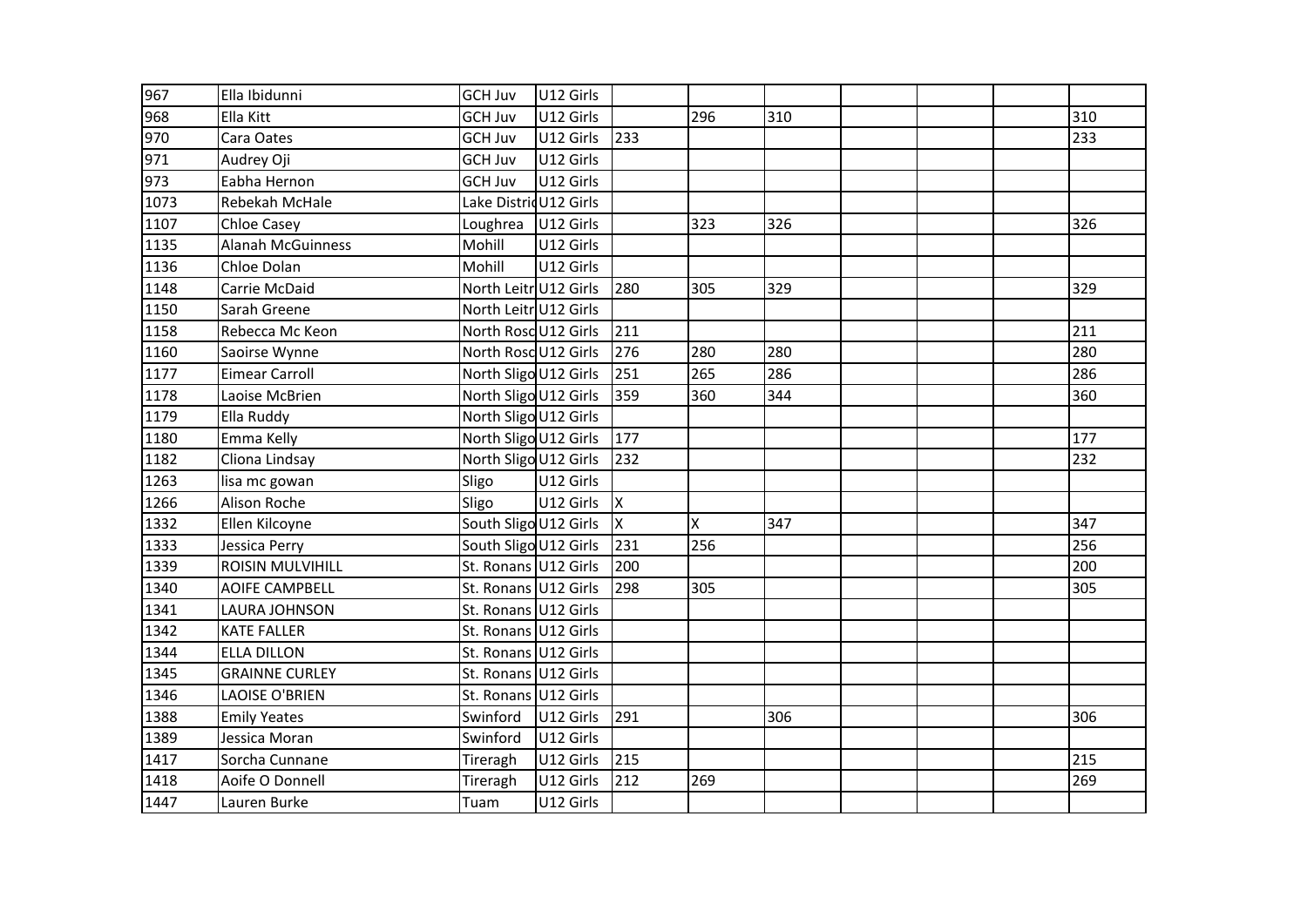| 1454 | <b>IElla</b><br>. Staunton | <b>Westport</b> | U12 Girls | <b>227</b> |  |  | 144 I |
|------|----------------------------|-----------------|-----------|------------|--|--|-------|
| 1456 | <b>Annie Noonan</b>        | Westport        | U12 Girls |            |  |  |       |

### **Event 130 U12 Boys Long Jump**

| ID   | <b>Name</b>            |                      | Team Nam Age Catego  | #1  | #2  | #3  | #4 | #5 | #6 | <b>Best</b> |
|------|------------------------|----------------------|----------------------|-----|-----|-----|----|----|----|-------------|
| 391  | James Cummins          | Athenry JuvU12 Boys  |                      |     |     |     |    |    |    |             |
| 742  | <b>OISIN TUNNEY</b>    | Castlebar            | U12 Boys             | 325 | 329 | 324 |    |    |    | 329         |
| 752  | <b>EOGHAN RYAN</b>     | Castlebar            | U12 Boys             |     | X   | 333 |    |    |    | 333         |
| 782  | Iarlaith Golding       | Claremorris U12 Boys |                      |     | 357 | 370 |    |    |    | 370         |
| 783  | George Boyd            | Claremorris U12 Boys |                      |     |     |     |    |    |    |             |
| 784  | Cathal Kennedy         | Claremorris U12 Boys |                      |     |     |     |    |    |    |             |
| 842  | Cian Garman            |                      | Craughwell U12 Boys  | 328 | 317 | 317 |    |    |    | 328         |
| 843  | Alex Evans             |                      | Craughwell U12 Boys  | 355 | 363 | 346 |    |    |    | 363         |
| 844  | Dylan Fowler           | Craughwell U12 Boys  |                      |     |     |     |    |    |    |             |
| 845  | Eoin Lyons             | Craughwell U12 Boys  |                      |     |     |     |    |    |    |             |
| 846  | <b>Garvin Surlis</b>   | Craughwell U12 Boys  |                      |     |     |     |    |    |    |             |
| 848  | Ryan Gallagher         |                      | Craughwell U12 Boys  | 349 | 331 | X   |    |    |    | 349         |
| 849  | Sean Cannon            |                      | Craughwell U12 Boys  | 309 | 312 |     |    |    |    | 312         |
| 976  | <b>Niall Costello</b>  | <b>GCH Juv</b>       | U12 Boys             |     |     |     |    |    |    |             |
| 977  | Robert McDonnell       | <b>GCH Juv</b>       | U12 Boys             | 325 | 307 | 334 |    |    |    | 334         |
| 978  | Jonathon McGrath       | <b>GCH Juv</b>       | U12 Boys             | 352 | 356 | 362 |    |    |    | 362         |
| 979  | Eoghan Jennings        | <b>GCH Juv</b>       | U12 Boys             |     |     |     |    |    |    |             |
| 980  | Cillian King Walsh     | <b>GCH Juv</b>       | U12 Boys             | 299 |     |     |    |    |    | 299         |
| 1151 | Eoghan Kearns          | North Leitr U12 Boys |                      |     |     |     |    |    |    |             |
| 1162 | Luke Glennon           | North Rosc U12 Boys  |                      | 291 | 295 | 310 |    |    |    | 310         |
| 1183 | Ronan Gilmartin        |                      | North Sligo U12 Boys | 219 | X   | X   |    |    |    | 219         |
| 1184 | Micheal Gillen         | North Sligo U12 Boys |                      |     |     |     |    |    |    |             |
| 1185 | Jake Ritchie           | North Sligo U12 Boys |                      |     |     |     |    |    |    |             |
| 1186 | Shane Moylette         |                      | North Sligo U12 Boys | 195 |     |     |    |    |    | 195         |
| 1187 | <b>Oisin Gilmartin</b> | North Sligo U12 Boys |                      | 309 | 330 | 284 |    |    |    | 330         |
| 1188 | Seamas Keogh           | North Sligo U12 Boys |                      | 358 | 332 | 348 |    |    |    | 358         |
| 1189 | Shane Collis O'Donovan | North Sligo U12 Boys |                      | 304 | 290 | 307 |    |    |    | 307         |
| 1190 | Adam Rooney            | North Sligo U12 Boys |                      | 272 |     | 293 |    |    |    | 293         |
| 1191 | <b>Jack Davitt</b>     | North Sligo U12 Boys |                      | 255 | 295 | 293 |    |    |    | 295         |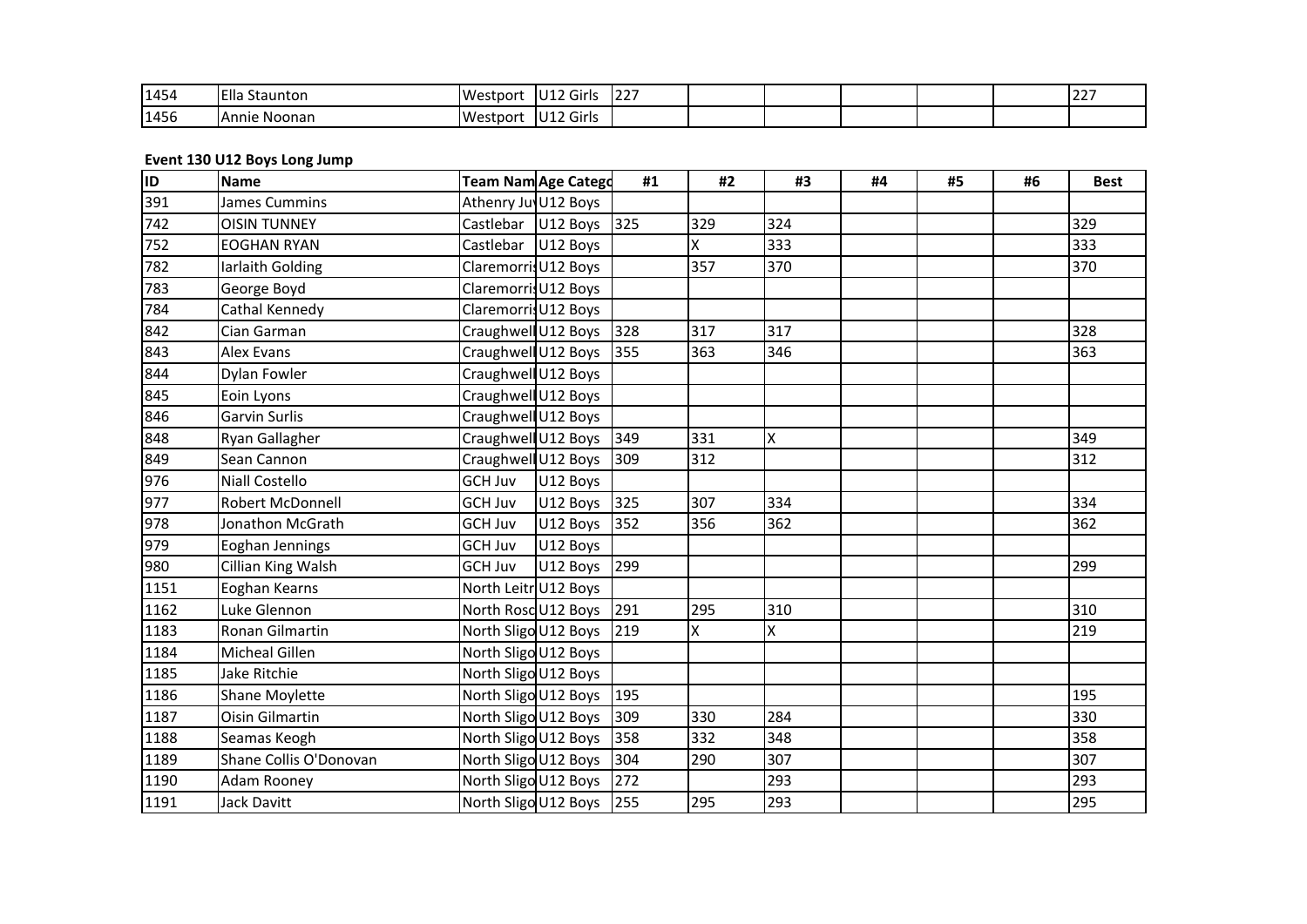| 1192 | John Kerins          | North Sligo U12 Boys |                     | 282 | 294 | 297 | 297 |
|------|----------------------|----------------------|---------------------|-----|-----|-----|-----|
| 1194 | Ian O'Brien          | North Sligo U12 Boys |                     |     |     |     |     |
| 1243 | Darragh Hynes        | Roscommo U12 Boys    |                     | 269 | 277 | 286 | 286 |
| 1267 | noah canham          | Sligo                | U12 Boys            | 301 | 290 | 283 | 301 |
| 1270 | shane mc glone       | Sligo                | U12 Boys            |     |     |     |     |
| 1325 | Cian Ford            | South GalwU12 Boys   |                     |     |     |     |     |
| 1326 | Killian Ford         |                      | South Galw U12 Boys | x   | 301 | 308 | 308 |
| 1327 | <b>Adam Finn</b>     | South Galw U12 Boys  |                     | 253 |     |     | 253 |
| 1328 | Eli Sheedy           | South Galw U12 Boys  |                     | 236 | 249 |     | 249 |
| 1335 | Sean Brennan         | South Sligo U12 Boys |                     | 224 |     |     | 224 |
| 1348 | <b>RUAIRI LYONS</b>  | St. Ronans U12 Boys  |                     | 262 | 258 | 277 | 277 |
| 1420 | Liam Henry           | Tireragh             | U12 Boys            |     |     |     |     |
| 1421 | Conor Kevany         | Tireragh             | U12 Boys            | 360 | 328 | 363 | 363 |
| 1422 | Peter Leech          | Tireragh             | U12 Boys            | 322 | 319 | 319 | 322 |
| 1459 | Adam Sheridan        | Westport             | U12 Boys            |     |     |     |     |
| 1460 | Cillian Heaney       | Westport             | U12 Boys            |     |     |     |     |
| 1461 | Conor Galvin         | Westport             | U12 Boys            | 225 | X   | 254 | 254 |
| 1463 | Padraic Murphy       | Westport             | U12 Boys            | 298 | 321 |     | 321 |
| 1466 | <b>Tommy Scahill</b> | Westport             | U12 Boys            |     |     |     |     |

#### **Event 131 U13 Girls Long Jump**

| ID  | <b>Name</b>            | <b>Team Nam Age Catego</b>   | #1  | #2  | #3  | #4 | #5 | #6 | <b>Best</b> |
|-----|------------------------|------------------------------|-----|-----|-----|----|----|----|-------------|
| 397 | Sarah Gilhooley        | Athenry Juy U13 Girls        | 319 | 309 |     |    |    |    | 319         |
| 787 | Aoife Bermingham       | <b>Claremorris U13 Girls</b> | 371 | 360 | 358 |    |    |    | 371         |
| 788 | <b>Bríona Finnerty</b> | Claremorris U13 Girls        | 378 | 365 | 366 |    |    |    | 378         |
| 851 | Caoimhe Allen          | Craughwell U13 Girls         | 353 | 352 |     |    |    |    | 353         |
| 853 | <b>Tara Slattery</b>   | Craughwell U13 Girls         |     | 350 | 337 |    |    |    | 350         |
| 854 | Alison Leahy           | Craughwell U13 Girls         | 368 | 379 |     |    |    |    | 379         |
| 857 | Siona Lawless          | Craughwell U13 Girls         | 357 | 377 | 401 |    |    |    | 401         |
| 858 | Leigha O Boyle         | Craughwell U13 Girls         | 236 |     |     |    |    |    | 236         |
| 859 | Fiona Ryan             | Craughwell U13 Girls         | 308 |     | 301 |    |    |    | 308         |
| 864 | Claire Broderick       | Craughwell U13 Girls         | 297 | 335 | 324 |    |    |    | 335         |
| 945 | Anna Farrelly          | Craughwell U13 Girls         | 322 |     | 316 |    |    |    | 322         |
| 946 | Lisa Coleman           | Craughwell U13 Girls         |     |     |     |    |    |    |             |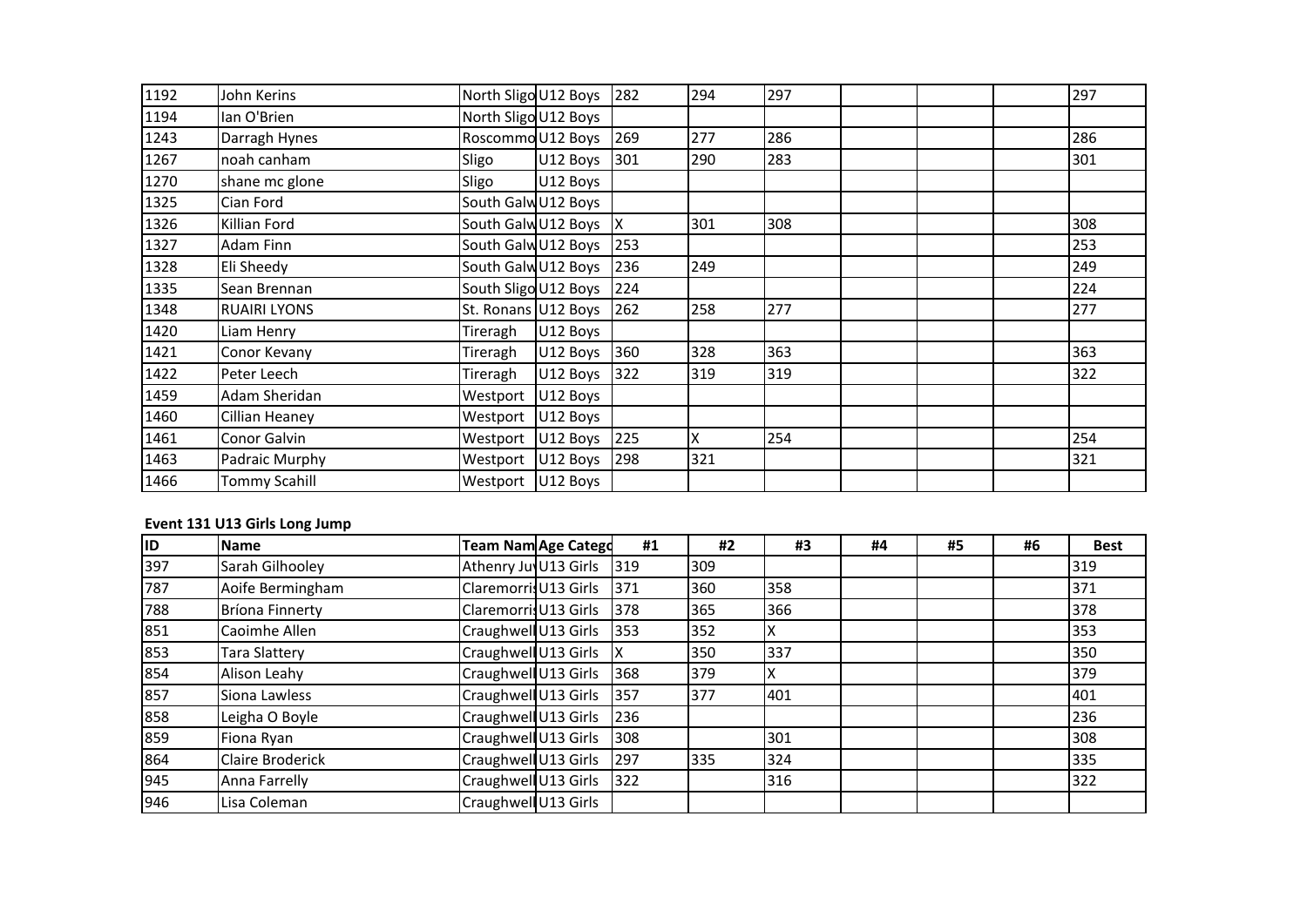| 984<br><b>GCH Juv</b><br>U13 Girls<br>Miriam Greene<br>988<br>U13 Girls<br>Leah Grealish<br><b>GCH Juv</b><br>990<br>U13 Girls<br>Kayla Conroy<br>GCH Juv<br>1096<br>Lough Ree U13 Girls<br>274<br>Lucy Anne Myhill<br>266<br>1152<br>North Leitr U13 Girls<br><b>Eloise Clancy</b><br>266<br>1166<br>North Rosc U13 Girls<br>Grace Flanagan<br><b>Katie McGreal</b><br>North Sligo U13 Girls<br>1195<br>304<br>1196<br>North Sligo U13 Girls<br>Elaine McGarraghy<br>North Sligo U13 Girls<br>1197<br>Katlyn Vanrensberg<br>1246<br>Amy Hanly<br>Roscommo U13 Girls<br>1272<br>nadine deering<br>U13 Girls<br>Sligo<br>allanah mc carthy<br>1273<br>Sligo<br>U13 Girls<br>1275<br>eva delahunt<br>U13 Girls<br>Sligo<br>1276<br>eadoin kinsella<br>U13 Girls<br>Sligo<br>1278<br>lia hanley<br>U13 Girls<br>Sligo<br>312<br>1350<br>ZARA MCCORMACK<br>St. Ronans U13 Girls<br>X<br>1351<br>St. Ronans U13 Girls<br><b>HOLLY MOLONEY</b><br>St. Ronans U13 Girls<br>256<br>1352<br><b>BRIDGET FLYNN</b><br>1353<br>St. Ronans U13 Girls<br><b>AILBHE MOYLAN</b><br>240<br>1354<br><b>CELINE DOYLE</b><br>St. Ronans U13 Girls<br>1355<br>St. Ronans U13 Girls<br><b>MAEVE GLENNON</b><br>1357<br>St. Ronans U13 Girls<br><b>KATE DUFFY</b><br>1358<br><b>AILEEN EGAN</b><br>St. Ronans U13 Girls<br>329<br>310<br>1424<br>U13 Girls<br><b>Holly Davis</b><br>Tireragh<br>Evanna Farrell<br>U13 Girls<br>301<br>308<br>1425<br>313<br>Tireragh<br>U13 Girls<br>X<br>1426<br>Nancy Mai Leech<br>Tireragh<br>289<br>1427<br>Roisin Walsh<br>U13 Girls<br>Tireragh<br>353<br>1467<br>361<br>373<br>U13 Girls<br>Aisling Halpin Fahy<br>Westport<br>Anna O'Riain<br>303<br>1468<br>U13 Girls<br>200<br>Westport<br>U13 Girls<br>370<br>1469<br>Ava-Lynne Kane<br>366<br>352<br>Westport<br>1470<br>U13 Girls<br>Megan Nugent<br>Westport |      |                |  |  |  |  |     |
|-------------------------------------------------------------------------------------------------------------------------------------------------------------------------------------------------------------------------------------------------------------------------------------------------------------------------------------------------------------------------------------------------------------------------------------------------------------------------------------------------------------------------------------------------------------------------------------------------------------------------------------------------------------------------------------------------------------------------------------------------------------------------------------------------------------------------------------------------------------------------------------------------------------------------------------------------------------------------------------------------------------------------------------------------------------------------------------------------------------------------------------------------------------------------------------------------------------------------------------------------------------------------------------------------------------------------------------------------------------------------------------------------------------------------------------------------------------------------------------------------------------------------------------------------------------------------------------------------------------------------------------------------------------------------------------------------------------------------------------------------------------------------------------------------------------------------------------|------|----------------|--|--|--|--|-----|
|                                                                                                                                                                                                                                                                                                                                                                                                                                                                                                                                                                                                                                                                                                                                                                                                                                                                                                                                                                                                                                                                                                                                                                                                                                                                                                                                                                                                                                                                                                                                                                                                                                                                                                                                                                                                                                     |      |                |  |  |  |  |     |
|                                                                                                                                                                                                                                                                                                                                                                                                                                                                                                                                                                                                                                                                                                                                                                                                                                                                                                                                                                                                                                                                                                                                                                                                                                                                                                                                                                                                                                                                                                                                                                                                                                                                                                                                                                                                                                     |      |                |  |  |  |  |     |
|                                                                                                                                                                                                                                                                                                                                                                                                                                                                                                                                                                                                                                                                                                                                                                                                                                                                                                                                                                                                                                                                                                                                                                                                                                                                                                                                                                                                                                                                                                                                                                                                                                                                                                                                                                                                                                     |      |                |  |  |  |  |     |
|                                                                                                                                                                                                                                                                                                                                                                                                                                                                                                                                                                                                                                                                                                                                                                                                                                                                                                                                                                                                                                                                                                                                                                                                                                                                                                                                                                                                                                                                                                                                                                                                                                                                                                                                                                                                                                     |      |                |  |  |  |  | 274 |
|                                                                                                                                                                                                                                                                                                                                                                                                                                                                                                                                                                                                                                                                                                                                                                                                                                                                                                                                                                                                                                                                                                                                                                                                                                                                                                                                                                                                                                                                                                                                                                                                                                                                                                                                                                                                                                     |      |                |  |  |  |  | 266 |
|                                                                                                                                                                                                                                                                                                                                                                                                                                                                                                                                                                                                                                                                                                                                                                                                                                                                                                                                                                                                                                                                                                                                                                                                                                                                                                                                                                                                                                                                                                                                                                                                                                                                                                                                                                                                                                     |      |                |  |  |  |  | 266 |
|                                                                                                                                                                                                                                                                                                                                                                                                                                                                                                                                                                                                                                                                                                                                                                                                                                                                                                                                                                                                                                                                                                                                                                                                                                                                                                                                                                                                                                                                                                                                                                                                                                                                                                                                                                                                                                     |      |                |  |  |  |  | 304 |
|                                                                                                                                                                                                                                                                                                                                                                                                                                                                                                                                                                                                                                                                                                                                                                                                                                                                                                                                                                                                                                                                                                                                                                                                                                                                                                                                                                                                                                                                                                                                                                                                                                                                                                                                                                                                                                     |      |                |  |  |  |  |     |
|                                                                                                                                                                                                                                                                                                                                                                                                                                                                                                                                                                                                                                                                                                                                                                                                                                                                                                                                                                                                                                                                                                                                                                                                                                                                                                                                                                                                                                                                                                                                                                                                                                                                                                                                                                                                                                     |      |                |  |  |  |  |     |
|                                                                                                                                                                                                                                                                                                                                                                                                                                                                                                                                                                                                                                                                                                                                                                                                                                                                                                                                                                                                                                                                                                                                                                                                                                                                                                                                                                                                                                                                                                                                                                                                                                                                                                                                                                                                                                     |      |                |  |  |  |  |     |
|                                                                                                                                                                                                                                                                                                                                                                                                                                                                                                                                                                                                                                                                                                                                                                                                                                                                                                                                                                                                                                                                                                                                                                                                                                                                                                                                                                                                                                                                                                                                                                                                                                                                                                                                                                                                                                     |      |                |  |  |  |  |     |
|                                                                                                                                                                                                                                                                                                                                                                                                                                                                                                                                                                                                                                                                                                                                                                                                                                                                                                                                                                                                                                                                                                                                                                                                                                                                                                                                                                                                                                                                                                                                                                                                                                                                                                                                                                                                                                     |      |                |  |  |  |  |     |
|                                                                                                                                                                                                                                                                                                                                                                                                                                                                                                                                                                                                                                                                                                                                                                                                                                                                                                                                                                                                                                                                                                                                                                                                                                                                                                                                                                                                                                                                                                                                                                                                                                                                                                                                                                                                                                     |      |                |  |  |  |  |     |
|                                                                                                                                                                                                                                                                                                                                                                                                                                                                                                                                                                                                                                                                                                                                                                                                                                                                                                                                                                                                                                                                                                                                                                                                                                                                                                                                                                                                                                                                                                                                                                                                                                                                                                                                                                                                                                     |      |                |  |  |  |  |     |
|                                                                                                                                                                                                                                                                                                                                                                                                                                                                                                                                                                                                                                                                                                                                                                                                                                                                                                                                                                                                                                                                                                                                                                                                                                                                                                                                                                                                                                                                                                                                                                                                                                                                                                                                                                                                                                     |      |                |  |  |  |  |     |
|                                                                                                                                                                                                                                                                                                                                                                                                                                                                                                                                                                                                                                                                                                                                                                                                                                                                                                                                                                                                                                                                                                                                                                                                                                                                                                                                                                                                                                                                                                                                                                                                                                                                                                                                                                                                                                     |      |                |  |  |  |  | 312 |
|                                                                                                                                                                                                                                                                                                                                                                                                                                                                                                                                                                                                                                                                                                                                                                                                                                                                                                                                                                                                                                                                                                                                                                                                                                                                                                                                                                                                                                                                                                                                                                                                                                                                                                                                                                                                                                     |      |                |  |  |  |  |     |
|                                                                                                                                                                                                                                                                                                                                                                                                                                                                                                                                                                                                                                                                                                                                                                                                                                                                                                                                                                                                                                                                                                                                                                                                                                                                                                                                                                                                                                                                                                                                                                                                                                                                                                                                                                                                                                     |      |                |  |  |  |  | 256 |
|                                                                                                                                                                                                                                                                                                                                                                                                                                                                                                                                                                                                                                                                                                                                                                                                                                                                                                                                                                                                                                                                                                                                                                                                                                                                                                                                                                                                                                                                                                                                                                                                                                                                                                                                                                                                                                     |      |                |  |  |  |  |     |
|                                                                                                                                                                                                                                                                                                                                                                                                                                                                                                                                                                                                                                                                                                                                                                                                                                                                                                                                                                                                                                                                                                                                                                                                                                                                                                                                                                                                                                                                                                                                                                                                                                                                                                                                                                                                                                     |      |                |  |  |  |  | 240 |
|                                                                                                                                                                                                                                                                                                                                                                                                                                                                                                                                                                                                                                                                                                                                                                                                                                                                                                                                                                                                                                                                                                                                                                                                                                                                                                                                                                                                                                                                                                                                                                                                                                                                                                                                                                                                                                     |      |                |  |  |  |  |     |
|                                                                                                                                                                                                                                                                                                                                                                                                                                                                                                                                                                                                                                                                                                                                                                                                                                                                                                                                                                                                                                                                                                                                                                                                                                                                                                                                                                                                                                                                                                                                                                                                                                                                                                                                                                                                                                     |      |                |  |  |  |  |     |
|                                                                                                                                                                                                                                                                                                                                                                                                                                                                                                                                                                                                                                                                                                                                                                                                                                                                                                                                                                                                                                                                                                                                                                                                                                                                                                                                                                                                                                                                                                                                                                                                                                                                                                                                                                                                                                     |      |                |  |  |  |  |     |
|                                                                                                                                                                                                                                                                                                                                                                                                                                                                                                                                                                                                                                                                                                                                                                                                                                                                                                                                                                                                                                                                                                                                                                                                                                                                                                                                                                                                                                                                                                                                                                                                                                                                                                                                                                                                                                     |      |                |  |  |  |  | 329 |
|                                                                                                                                                                                                                                                                                                                                                                                                                                                                                                                                                                                                                                                                                                                                                                                                                                                                                                                                                                                                                                                                                                                                                                                                                                                                                                                                                                                                                                                                                                                                                                                                                                                                                                                                                                                                                                     |      |                |  |  |  |  | 313 |
|                                                                                                                                                                                                                                                                                                                                                                                                                                                                                                                                                                                                                                                                                                                                                                                                                                                                                                                                                                                                                                                                                                                                                                                                                                                                                                                                                                                                                                                                                                                                                                                                                                                                                                                                                                                                                                     |      |                |  |  |  |  |     |
|                                                                                                                                                                                                                                                                                                                                                                                                                                                                                                                                                                                                                                                                                                                                                                                                                                                                                                                                                                                                                                                                                                                                                                                                                                                                                                                                                                                                                                                                                                                                                                                                                                                                                                                                                                                                                                     |      |                |  |  |  |  | 289 |
|                                                                                                                                                                                                                                                                                                                                                                                                                                                                                                                                                                                                                                                                                                                                                                                                                                                                                                                                                                                                                                                                                                                                                                                                                                                                                                                                                                                                                                                                                                                                                                                                                                                                                                                                                                                                                                     |      |                |  |  |  |  | 373 |
|                                                                                                                                                                                                                                                                                                                                                                                                                                                                                                                                                                                                                                                                                                                                                                                                                                                                                                                                                                                                                                                                                                                                                                                                                                                                                                                                                                                                                                                                                                                                                                                                                                                                                                                                                                                                                                     |      |                |  |  |  |  | 303 |
|                                                                                                                                                                                                                                                                                                                                                                                                                                                                                                                                                                                                                                                                                                                                                                                                                                                                                                                                                                                                                                                                                                                                                                                                                                                                                                                                                                                                                                                                                                                                                                                                                                                                                                                                                                                                                                     |      |                |  |  |  |  | 370 |
|                                                                                                                                                                                                                                                                                                                                                                                                                                                                                                                                                                                                                                                                                                                                                                                                                                                                                                                                                                                                                                                                                                                                                                                                                                                                                                                                                                                                                                                                                                                                                                                                                                                                                                                                                                                                                                     |      |                |  |  |  |  |     |
| Westport U13 Girls                                                                                                                                                                                                                                                                                                                                                                                                                                                                                                                                                                                                                                                                                                                                                                                                                                                                                                                                                                                                                                                                                                                                                                                                                                                                                                                                                                                                                                                                                                                                                                                                                                                                                                                                                                                                                  | 1471 | Sarah Staunton |  |  |  |  |     |

**Event 132 U13 Boys Long Jump**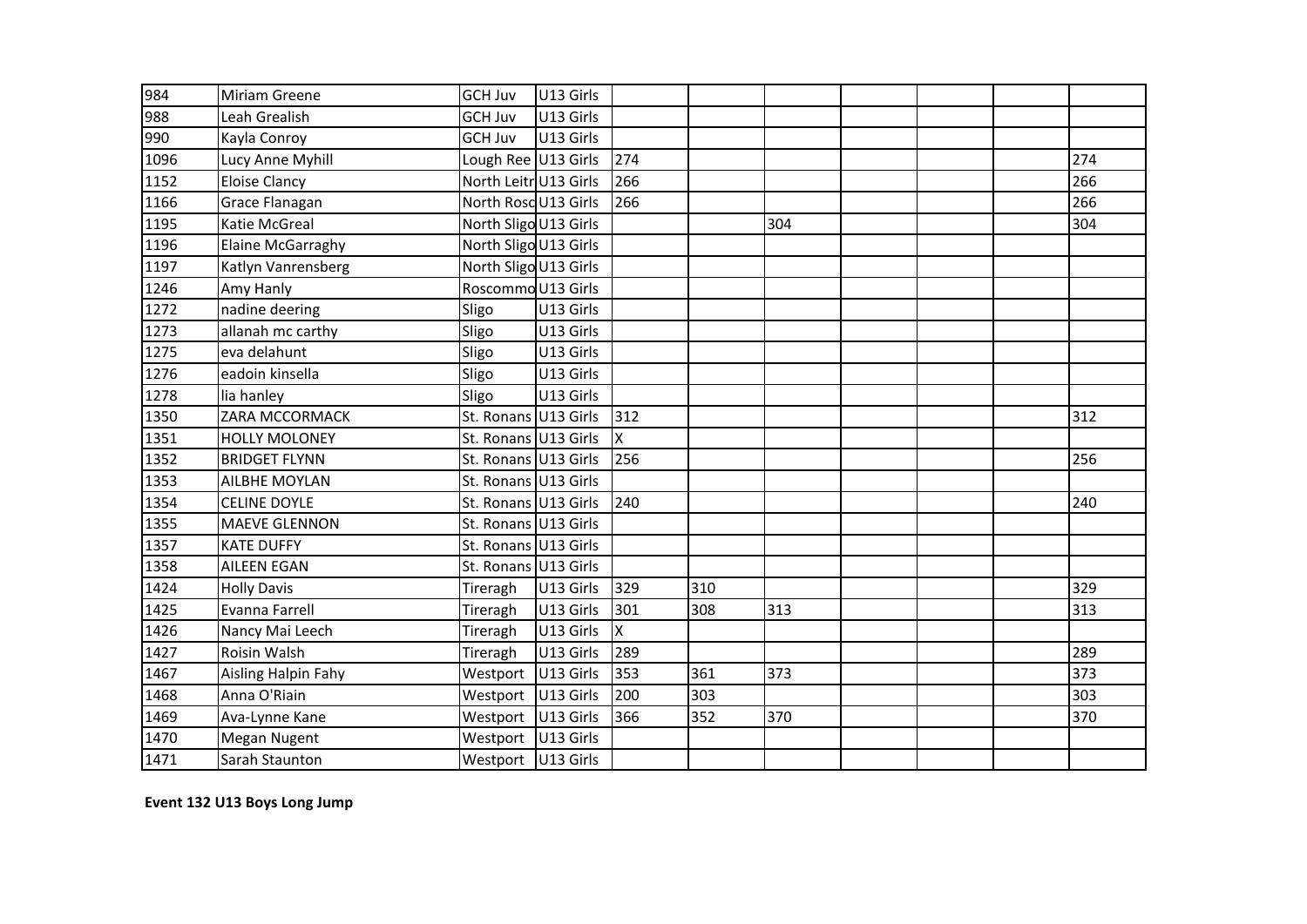| <b>ID</b> | <b>Name</b>                   |                       | Team Nam Age Catego | #1       | #2  | #3  | #4 | #5 | #6 | <b>Best</b> |
|-----------|-------------------------------|-----------------------|---------------------|----------|-----|-----|----|----|----|-------------|
| 399       | Aubrey O'Brien                | Athenry Ju U13 Boys   |                     | 386      | 385 | 402 |    |    |    | 402         |
| 447       | James Cuniffee                | Athenry JuvU13 Boys   |                     |          |     |     |    |    |    |             |
| 546       | John Brennan                  | <b>Ballina</b>        | U13 Boys            | 273      |     |     |    |    |    | 273         |
| 753       | <b>JACK WALSH</b>             | Castlebar             | U13 Boys            | 314      |     | 330 |    |    |    | 330         |
| 756       | <b>GARY NAUGHTON</b>          | Castlebar             | U13 Boys            | 304      | 316 |     |    |    |    | 316         |
| 791       | Matthew Boyd                  | Claremorris U13 Boys  |                     |          |     |     |    |    |    |             |
| 867       | Micheal McFadden              | Craughwell U13 Boys   |                     | 369      | 360 | 346 |    |    |    | 369         |
| 869       | Patrick Noonan                | Craughwell U13 Boys   |                     |          |     |     |    |    |    |             |
| 870       | Sean Noonan                   | Craughwell U13 Boys   |                     |          |     |     |    |    |    |             |
| 871       | Michael Joyce                 | Craughwell U13 Boys   |                     | 299      |     |     |    |    |    | 299         |
| 872       | <b>Conor Hughes</b>           | Craughwell U13 Boys   |                     | 333      | 345 | 348 |    |    |    | 348         |
| 873       | Adam Cunniffe                 | Craughwell U13 Boys   |                     |          |     |     |    |    |    |             |
| 874       | Dean Moran                    | Craughwell U13 Boys   |                     |          |     |     |    |    |    |             |
| 991       | <b>Rian Oates</b>             | <b>GCH Juv</b>        | U13 Boys            | <b>X</b> | 346 | 350 |    |    |    | 350         |
| 992       | <b>Stephen Flaherty Kelly</b> | <b>GCH Juv</b>        | U13 Boys            | 341      | 342 | 345 |    |    |    | 345         |
| 996       | <b>Matthew Healy</b>          | <b>GCH Juv</b>        | U13 Boys            | 262      | X   |     |    |    |    | 262         |
| 1077      | <b>Ewan Duffy</b>             | Lake Distric U13 Boys |                     | 338      | 322 |     |    |    |    | 338         |
| 1110      | Darragh Quinn                 | Loughrea              | U13 Boys            | 342      | 352 | 334 |    |    |    | 352         |
| 1200      | Evan McDonald                 | North Sligo U13 Boys  |                     | 296      |     | 339 |    |    |    | 339         |
| 1201      | <b>Michael Kerins</b>         | North Sligo U13 Boys  |                     | 348      | 334 | 343 |    |    |    | 348         |
| 1202      | Patryk Lukaszewski            | North Sligo U13 Boys  |                     | 239      |     |     |    |    |    | 239         |
| 1203      | <b>Ryan Roberts</b>           | North Sligo U13 Boys  |                     | 217      |     | X   |    |    |    | 217         |
| 1249      | Joey O Malley                 | Roscommo U13 Boys     |                     | 232      |     |     |    |    |    | 232         |
| 1280      | jack molloy                   | Sligo                 | U13 Boys            | 268      |     |     |    |    |    | 268         |
| 1283      | noel bourke                   | Sligo                 | U13 Boys            | 332      | 338 | 349 |    |    |    | 349         |
| 1337      | <b>Matthew Clavin</b>         | South Sligo U13 Boys  |                     | 200      |     |     |    |    |    | 200         |
| 1360      | <b>CONOR HENRY</b>            | St. Ronans U13 Boys   |                     |          |     |     |    |    |    |             |
| 1393      | Liam McCann                   | Swinford              | U13 Boys            |          |     |     |    |    |    |             |
| 1429      | Jason McMunn                  | Tireragh              | U13 Boys            |          |     |     |    |    |    |             |
| 1430      | Christopher McMunn            | Tireragh              | U13 Boys            |          |     |     |    |    |    |             |
| 1431      | Gearoid Mulligan              | Tireragh              | U13 Boys            | 357      | 342 | 352 |    |    |    | 357         |
| 1432      | Jamie O Carroll               | Tireragh              | U13 Boys            | 200      |     |     |    |    |    | 200         |
| 1433      | Darragh Williams              | Tireragh              | U13 Boys            | 311      |     | 310 |    |    |    | 311         |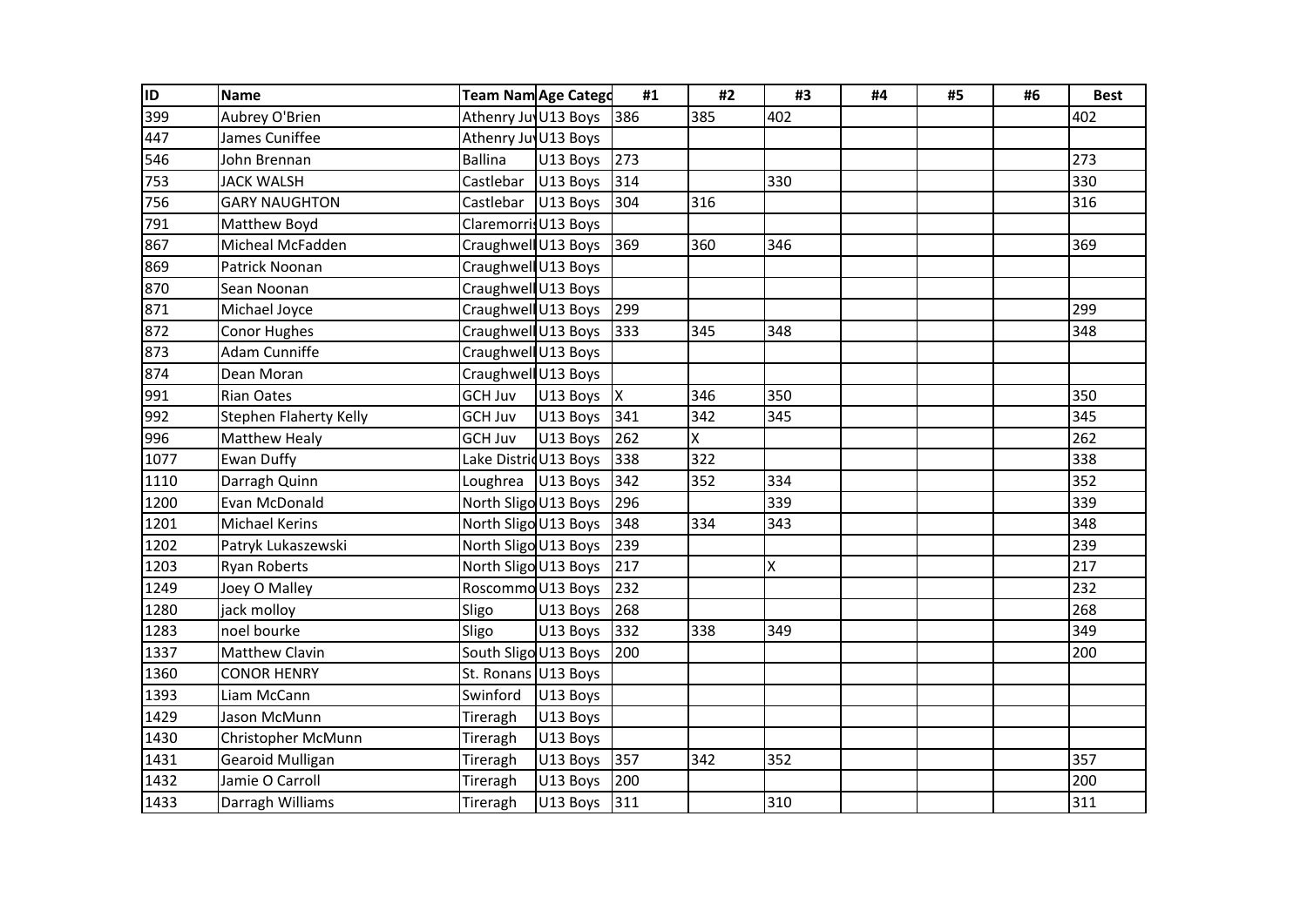### **Event 133 U17 Girls Long Jump**

| lid  | <b>Name</b>          | Team Nam Age Catego      |                          | #1 | #2   | #3  | #4 | #5 | #6 | <b>Best</b> |
|------|----------------------|--------------------------|--------------------------|----|------|-----|----|----|----|-------------|
| 917  | Sinead Treacy        | Craughwell U17 Girls 453 |                          |    | 1452 | 427 |    |    |    | 1453        |
| 918  | Ellen Fitzpatrick    |                          | Craughwell U17 Girls  X  |    | 326  | 407 |    |    |    | 407         |
| 919  | <b>Ellen Treacy</b>  |                          | Craughwell U17 Girls 366 |    |      | 283 |    |    |    | 366         |
| 1032 | Olaide Ajayi-Taiwo   | <b>GCH Juv</b>           | U17 Girls                |    |      |     |    |    |    |             |
| 1033 | <b>ISummer Okoro</b> | <b>IGCH Juv</b>          | <b>U17 Girls</b> 1361    |    | 378  | 311 |    |    |    | 1378        |

### **Event 134 U18 Girls Long Jump**

| ID  | <b>IName</b>              | - -<br>Team.    | ı NamlAge Categd         | #1                         | ,,,<br>π. | <br>. . | 410 | <br>π. | <br>πı | <b>Best</b> |
|-----|---------------------------|-----------------|--------------------------|----------------------------|-----------|---------|-----|--------|--------|-------------|
| 924 | $\sim$<br>Rvder<br>Claire | .raughwell<br>ັ | $\sim$<br>' Girls<br>U18 | $\mathbf{w}$<br>$\sqrt{ }$ |           | 387     |     |        |        | ിറ:<br>סכו  |

### **Event 135 U19 Girls Long Jump**

| lid  | <b>Name</b>           | <b>Team Nam Age Catego</b> |                       | #1         | #2  | #3   | #4 | #5 | #6 | <b>Best</b> |
|------|-----------------------|----------------------------|-----------------------|------------|-----|------|----|----|----|-------------|
| 933  | Maireád McCan         | Craughwell U19 Girls       |                       | <b>479</b> | 447 | 1419 |    |    |    | 1479        |
| 934  | <b>Sineád Gaffney</b> | Craughwell U19 Girls       |                       |            |     |      |    |    |    |             |
| 1057 | Solange Veranda       | <b>GCH Juv</b>             | U <sub>19</sub> Girls | 1381       | 404 | 415  |    |    |    | 1415        |

### **Event 136 Senior Women Long Jump**

| <b>ID</b> | <b>Name</b>     | Team Nam Age Categd       |                     | #1 | #2  | #3  | #4 | #5 | #6 | <b>Best</b> |
|-----------|-----------------|---------------------------|---------------------|----|-----|-----|----|----|----|-------------|
| 492       | Ruthann Sheahan | Athenry SelSenior Wor 314 |                     |    | 298 | 277 |    |    |    | 314         |
| 493       | Aoife Callan    | Athenry SelSenior Wor 302 |                     |    | 290 | 296 |    |    |    | 302         |
| 494       | <b>Frances</b>  | Athenry SelSenior Wor 165 |                     |    | 100 | 100 |    |    |    | 165         |
| 939       | Orla Rvan       | Craughwell Senior WorlX   |                     |    | 426 | 403 |    |    |    | 426         |
| 1318      | lemily burns    | Sligo                     | <b>Senior Women</b> |    |     |     |    |    |    |             |

### **Event 137 U17 Boys Long Jump**

| <b>IID</b> | <b>Name</b>    | Team Nam Age Catego      |          | #1 | #2  | #3  | #4 | #5 | #6 | <b>Best</b> |
|------------|----------------|--------------------------|----------|----|-----|-----|----|----|----|-------------|
| 491        | Evan Quirke    | Athenry Jul U17 Boys 540 |          |    | 579 | 575 |    |    |    | 579         |
| 822        | Daniel Hernon  | Claremorris U17 Boys 520 |          |    | 531 | 519 |    |    |    | 1531        |
| 824        | Sean Carrick   | Claremorris U17 Boys 491 |          |    | 491 | 527 |    |    |    | 527         |
| 1038       | Kelvin Olayemi | <b>IGCH Juv</b>          | U17 Boys |    |     |     |    |    |    |             |
| 1042       | Aidan Connelly | <b>IGCH Juv</b>          | U17 Boys |    |     |     |    |    |    |             |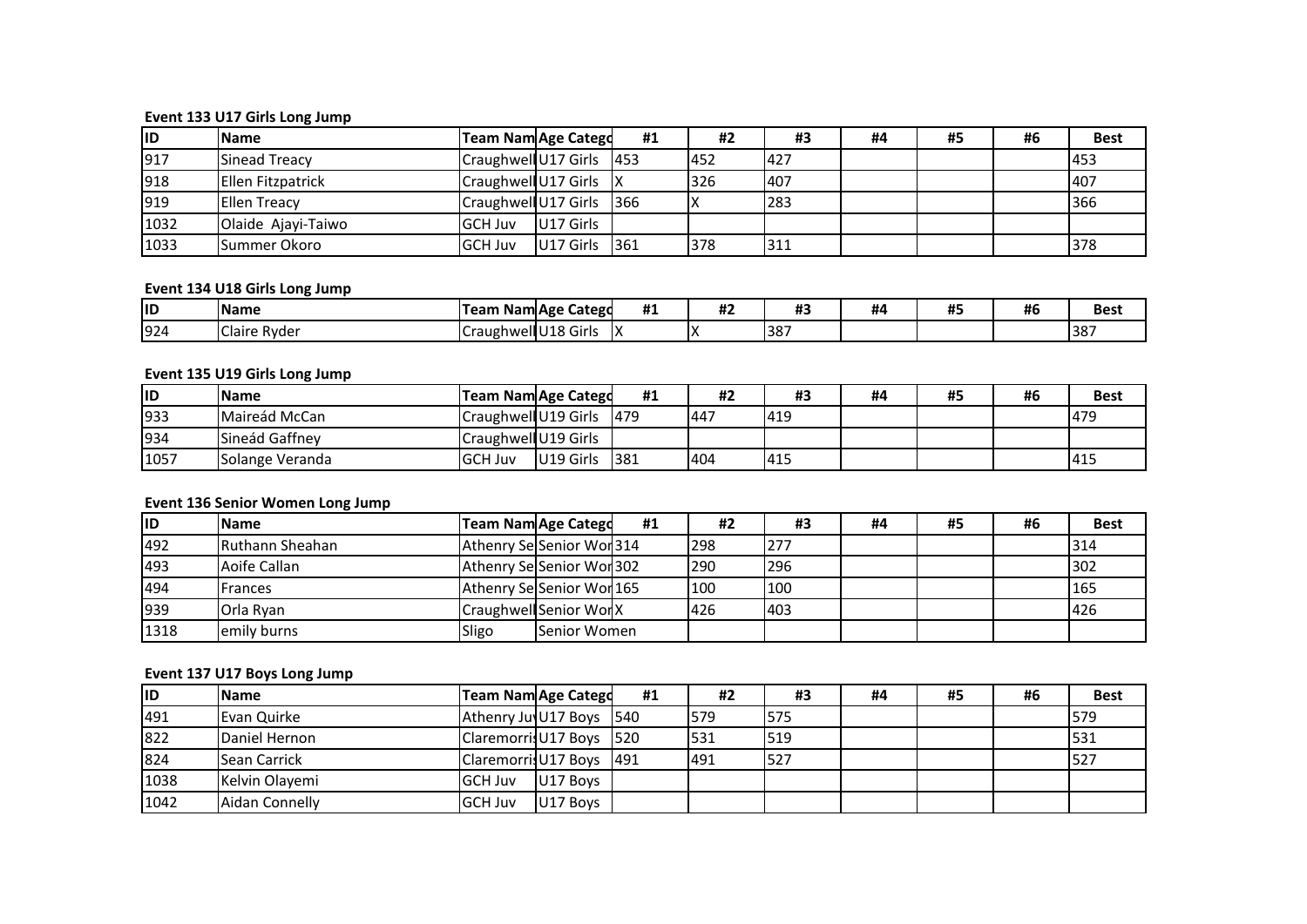| 1129 | <b>Adam Emerhi</b>       | <b>Loughrea</b>                 | $U17$ Boys $X$     | 479  | 467  |  | 1479 |
|------|--------------------------|---------------------------------|--------------------|------|------|--|------|
| 1379 | <b>ILOUIS O'SULLIVAN</b> | <b>St. Ronans U17 Boys X</b>    |                    | 439  |      |  | 1439 |
| 1381 | <b>ICONNELL MCHUGH</b>   | <b>St. Ronans U17 Boys</b> 1493 |                    | 1491 |      |  | 1493 |
| 1450 | Darragh Finneran         | Tuam                            | $ U17$ Boys $ 520$ | 491  | 518  |  | 520  |
| 1451 | Abdul Wahab              | Tuam                            | U17 Boys 508       | 492  | 1487 |  | 1508 |

# **Event 138 U18 Boys Long Jump**

| lid  | <b>Name</b>               | <b>Team Nam Age Catego</b>  |          | #1   | #2   | #3  | #4 | #5 | #6 | <b>Best</b> |
|------|---------------------------|-----------------------------|----------|------|------|-----|----|----|----|-------------|
| 1054 | <b>Henrique Nkolovata</b> | <b>GCH Juv</b>              | U18 Boys |      | 1447 |     |    |    |    | 447         |
| 1239 | <b>Ben Roberts</b>        | North Sligo U18 Boys        |          | 1482 | 494  | 506 |    |    |    | 1506        |
| 1382 | <b>IDARREN CAMPBELL</b>   | <b>ISt. Ronans U18 Boys</b> |          |      |      |     |    |    |    |             |

# **Event 139 U19 Boys Long Jump**

| lid  | <b>Name</b>          |                  | Team Nam Age Catego  | #1   | #2         | #3  | #4 | #5 | #6 | <b>Best</b> |
|------|----------------------|------------------|----------------------|------|------------|-----|----|----|----|-------------|
| 1131 | <b>Janic Schultz</b> | <b>ILoughrea</b> | U <sub>19</sub> Boys | 517  | <b>504</b> | 531 |    |    |    | 531         |
| 1132 | Caomhan Conaghan     | Loughrea         | U <sub>19</sub> Boys | 1574 |            | 567 |    |    |    | 574         |

# **Event 140 Senior Men Long Jump**

| lid  | <b>Name</b>         | <b>Team Nam Age Catego</b>        |                       | #1 | #2  | #3   | #4 | #5 | #6 | <b>Best</b> |
|------|---------------------|-----------------------------------|-----------------------|----|-----|------|----|----|----|-------------|
| 495  | Uim Leahv           | <b>IAthenry SelSenior Meri261</b> |                       |    | 299 | 294  |    |    |    | 299         |
| 1323 | <b>Icolm bourke</b> | Sligo                             | <b>Senior Mer1635</b> |    | 641 | 1619 |    |    |    | 641         |
| 259  | Nathan Caffolla     | <b>IGCH Sen</b>                   | <b>Senior Med505</b>  |    | 489 | 596  |    |    |    | 1596        |

# **Event 141 U14 Girls Long Jump**

| <b>ID</b> | <b>Name</b>          | <b>Team Nam Age Catego</b>   | #1  | #2  | #3  | #4 | #5 | #6 | <b>Best</b> |
|-----------|----------------------|------------------------------|-----|-----|-----|----|----|----|-------------|
| 449       | Niamh Hannon         | Athenry Ju U14 Girls         |     | 368 | 343 |    |    |    | 368         |
| 456       | Rebecca Ruane        | Athenry Jul U14 Girls        |     | 343 | 331 |    |    |    | 343         |
| 457       | Lydia Doyle          | Athenry Jul U14 Girls        |     |     | 419 |    |    |    | 419         |
| 770       | <b>AMY WALSH</b>     | Castlebar U14 Girls          | 200 |     |     |    |    |    | 200         |
| 794       | Molly Quinn-Monaghan | <b>Claremorris U14 Girls</b> | 299 |     | 322 |    |    |    | 322         |
| 795       | Joanne Regan         | Claremorris U14 Girls        |     | 382 | 377 |    |    |    | 382         |
| 796       | Rebecca Kiernan      | Claremorris U14 Girls        | 380 |     | 310 |    |    |    | 380         |
| 875       | Aoife Walsh          | Craughwell U14 Girls         | 383 | 360 | 393 |    |    |    | 393         |
| 877       | Laura Cunningham     | Craughwell U14 Girls         |     | 380 | 370 |    |    |    | 380         |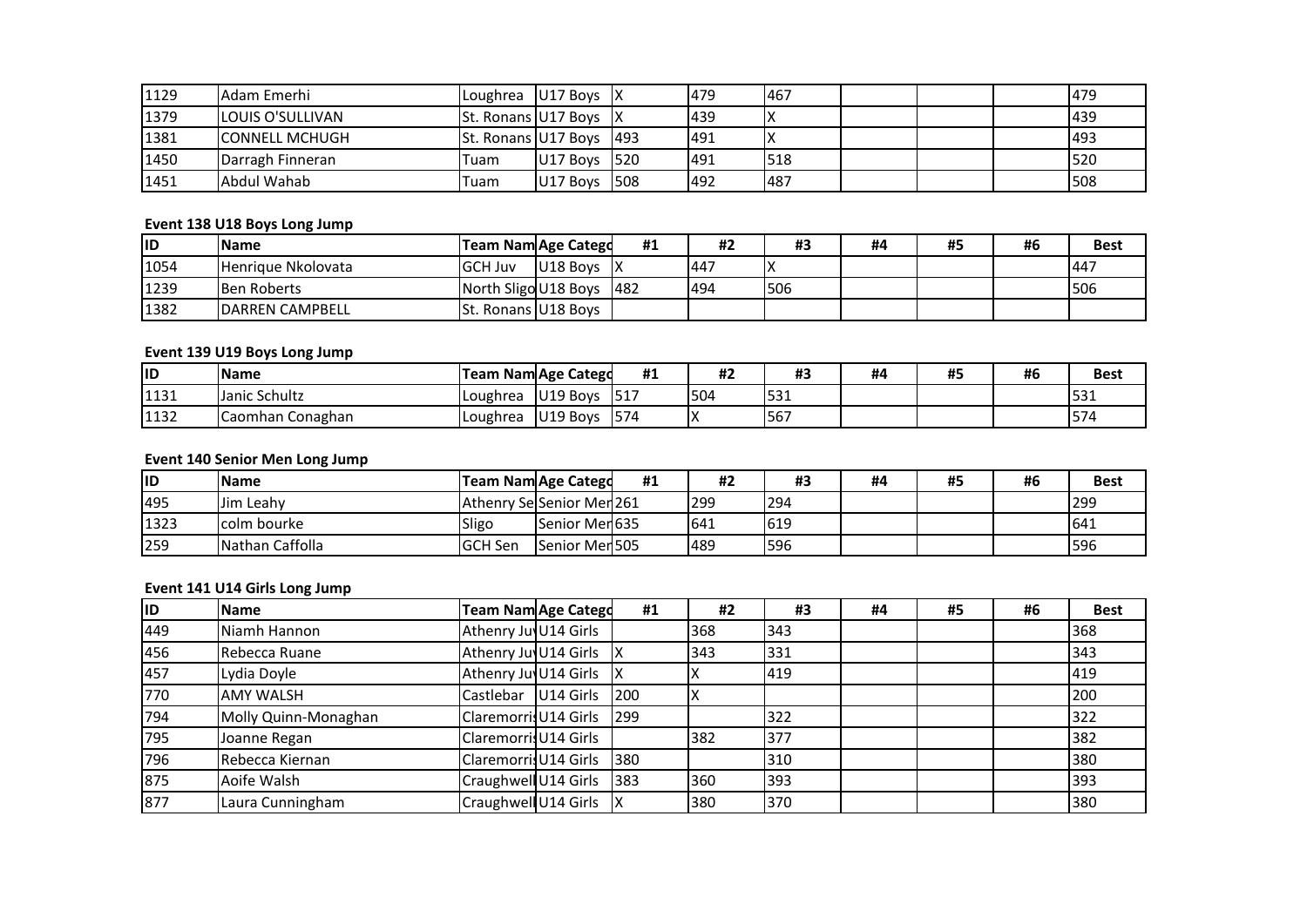| 878  | Lorraine Delaney         | Craughwell U14 Girls  |           | 374 | Χ   | 200 | 374 |
|------|--------------------------|-----------------------|-----------|-----|-----|-----|-----|
| 879  | Shauna Tobin             | Craughwell U14 Girls  |           | 200 | Χ   | 200 | 200 |
| 880  | Ciana Reidy              | Craughwell U14 Girls  |           | 357 | 368 | 340 | 368 |
| 881  | <b>Fiona Commins</b>     | Craughwell U14 Girls  |           |     |     |     |     |
| 882  | Aoife Raftery            | Craughwell U14 Girls  |           |     | 317 | 323 | 323 |
| 883  | Eibhlin NicCormaic       | Craughwell U14 Girls  |           |     |     |     |     |
| 884  | Caoimhe O'Donoghue       | Craughwell U14 Girls  |           |     |     |     |     |
| 998  | Naiomi Whyte             | <b>GCH Juv</b>        | U14 Girls |     |     |     |     |
| 1000 | Saoirse Flynn            | <b>GCH Juv</b>        | U14 Girls | 374 | 371 | 316 | 374 |
| 1078 | Alannah Duffy            | Lake DistridU14 Girls |           | 326 | 348 | 340 | 348 |
| 1098 | Clodagh Kiely            | Lough Ree U14 Girls   |           | 305 |     |     | 305 |
| 1112 | Lauren Stewart           | Loughrea              | U14 Girls | X   | 382 | 383 | 383 |
| 1114 | <b>Arlene Earls</b>      | Loughrea              | U14 Girls | 389 | 401 | 420 | 420 |
| 1115 | Erica Leslie             | Loughrea              | U14 Girls | 346 |     | 342 | 346 |
| 1118 | Olyesya O'Rourke         | Loughrea              | U14 Girls | 322 | 317 | Χ   | 322 |
| 1170 | <b>Ruth Cox</b>          | North Rosc U14 Girls  |           |     |     |     |     |
| 1204 | Katelyn Lindsay          | North Sligo U14 Girls |           | 144 |     |     | 144 |
| 1205 | <b>Hilary Francis</b>    | North Sligo U14 Girls |           |     |     |     |     |
| 1206 | Aoife Pender             | North Sligo U14 Girls |           | 282 |     |     | 282 |
| 1207 | Niamh Hoey               | North Sligo U14 Girls |           | 264 |     |     | 264 |
| 1208 | Aine McSharry            | North Sligo U14 Girls |           | 183 |     |     | 183 |
| 1209 | Fiona McCormack          | North Sligo U14 Girls |           | 260 |     | X   | 260 |
| 1369 | ALANNAH REYNOLDS DUIGNAN | St. Ronans U14 Girls  |           | 255 |     |     | 255 |
| 1370 | <b>ALI MAHON</b>         | St. Ronans U14 Girls  |           | Ιx  |     |     |     |
| 1396 | Aoife Coyle              | Swinford              | U14 Girls |     |     |     |     |
| 1398 | Eorna Mulroy             | Swinford              | U14 Girls | 333 | 351 | 348 | 351 |
| 1477 | Michaela O'Malley        | Westport U14 Girls    |           | 316 | 310 | 326 | 326 |

# **Event 142 U14 Boys Long Jump**

| lid | <b>Name</b>          | <b>Team Nam Age Catego</b> | #1 | #2  | #3  | #4 | #5 | #6 | <b>Best</b> |
|-----|----------------------|----------------------------|----|-----|-----|----|----|----|-------------|
| 801 | <b>Aaron Commons</b> | Claremorris U14 Boys   416 |    | 414 | 420 |    |    |    | 1420        |
| 802 | Bradley Nealon (UA)  | Claremorris U14 Boys   429 |    | 399 | 414 |    |    |    | <b>1429</b> |
| 885 | Mark O'Brien         | Craughwell U14 Boys        |    |     |     |    |    |    |             |
| 888 | <b>Sean Delaney?</b> | Craughwell U14 Boys        |    |     |     |    |    |    |             |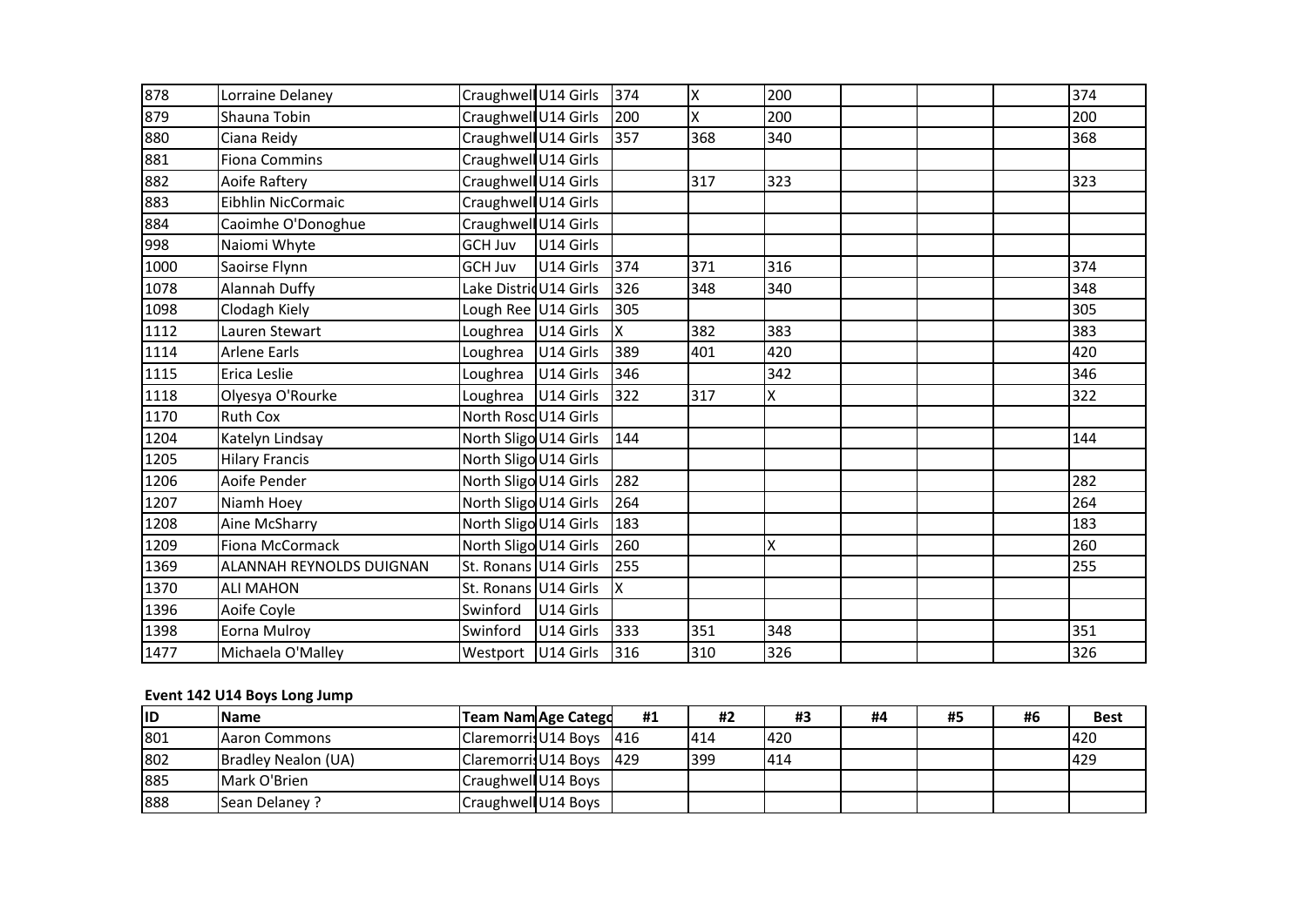| 889  | Daniel Callanan-Forde | Craughwell U14 Boys  |          | 427 | 436 | 411 |  | 436 |
|------|-----------------------|----------------------|----------|-----|-----|-----|--|-----|
| 890  | Jerry Keary           | Craughwell U14 Boys  |          | 406 | 399 | Χ   |  | 406 |
| 891  | Peter Martin          | Craughwell U14 Boys  |          | 352 | 403 | 385 |  | 403 |
| 892  | Gavin Forde           | Craughwell U14 Boys  |          |     | 300 | X   |  | 300 |
| 1119 | Stephen Doran         | Loughrea             | U14 Boys | 341 | 300 | 390 |  | 390 |
| 1120 | Eoin Conaghan         | Loughrea             | U14 Boys | 387 |     |     |  | 387 |
| 1121 | Shane Donnellan       | Loughrea             | U14 Boys | 353 |     |     |  | 353 |
| 1211 | Colm McBrien          | North Sligo U14 Boys |          | 399 |     |     |  | 399 |
| 1213 | Sean McLaughlin       | North Sligo U14 Boys |          |     |     |     |  |     |
| 1214 | Adam Burke            | North Sligo U14 Boys |          |     |     |     |  |     |
| 1216 | Owen Anderson         | North Sligo U14 Boys |          |     |     |     |  |     |
| 1292 | leo doherty           | Sligo                | U14 Boys |     |     |     |  |     |
| 1294 | Mark Kilcawley        | Sligo                | U14 Boys |     |     |     |  |     |
| 1435 | Jack Clarke           | Tireragh             | U14 Boys | 200 |     |     |  | 200 |
| 1436 | Joshua Fairbrother    | Tireragh             | U14 Boys | 200 |     |     |  | 200 |
| 1437 | <b>Stuart Farry</b>   | Tireragh             | U14 Boys |     |     |     |  |     |
| 1438 | Peter Ward            | Tireragh             | U14 Boys |     |     |     |  |     |
| 1448 | Damien Finneran       | Tuam                 | U14 Boys |     |     |     |  |     |
| 1479 | Marley Hoban          | Westport             | U14 Boys | 353 |     |     |  | 353 |

# **Event 143 U15 Girls Long Jump**

| ID   | <b>Name</b>            | Team Nam Age Catego   |           | #1  | #2  | #3  | #4 | #5 | #6 | <b>Best</b> |
|------|------------------------|-----------------------|-----------|-----|-----|-----|----|----|----|-------------|
| 500  | Alannah Gannon         | Aughagowe U15 Girls   |           | 435 | 421 | 422 |    |    |    | 435         |
| 520  | Tara McGreevy          | Aughagow U15 Girls    |           |     |     |     |    |    |    |             |
| 566  | Chloe Gardiner         | <b>Ballina</b>        | U15 Girls |     |     |     |    |    |    |             |
| 610  | Sibeal Reynolds        | Ballinamor U15 Girls  |           |     |     |     |    |    |    |             |
| 814  | Selina Mulkeen         | Claremorris U15 Girls |           |     |     |     |    |    |    |             |
| 895  | Tammy Klynsmith        | Craughwell U15 Girls  |           |     |     |     |    |    |    |             |
| 896  | Aoife Greene           | Craughwell U15 Girls  |           | 296 | 262 | 234 |    |    |    | 296         |
| 897  | Michelle Duggan        | Craughwell U15 Girls  |           |     |     |     |    |    |    |             |
| 1013 | Roisin Flynn           | <b>IGCH Juv</b>       | U15 Girls |     |     |     |    |    |    |             |
| 1123 | Anja Quinn             | Loughrea              | U15 Girls | 343 | 319 | 355 |    |    |    | 355         |
| 1218 | Aimee Oates            | North Sligo U15 Girls |           |     |     |     |    |    |    |             |
| 1252 | <b>Shannon Quigley</b> | Roscommo U15 Girls    |           |     |     |     |    |    |    |             |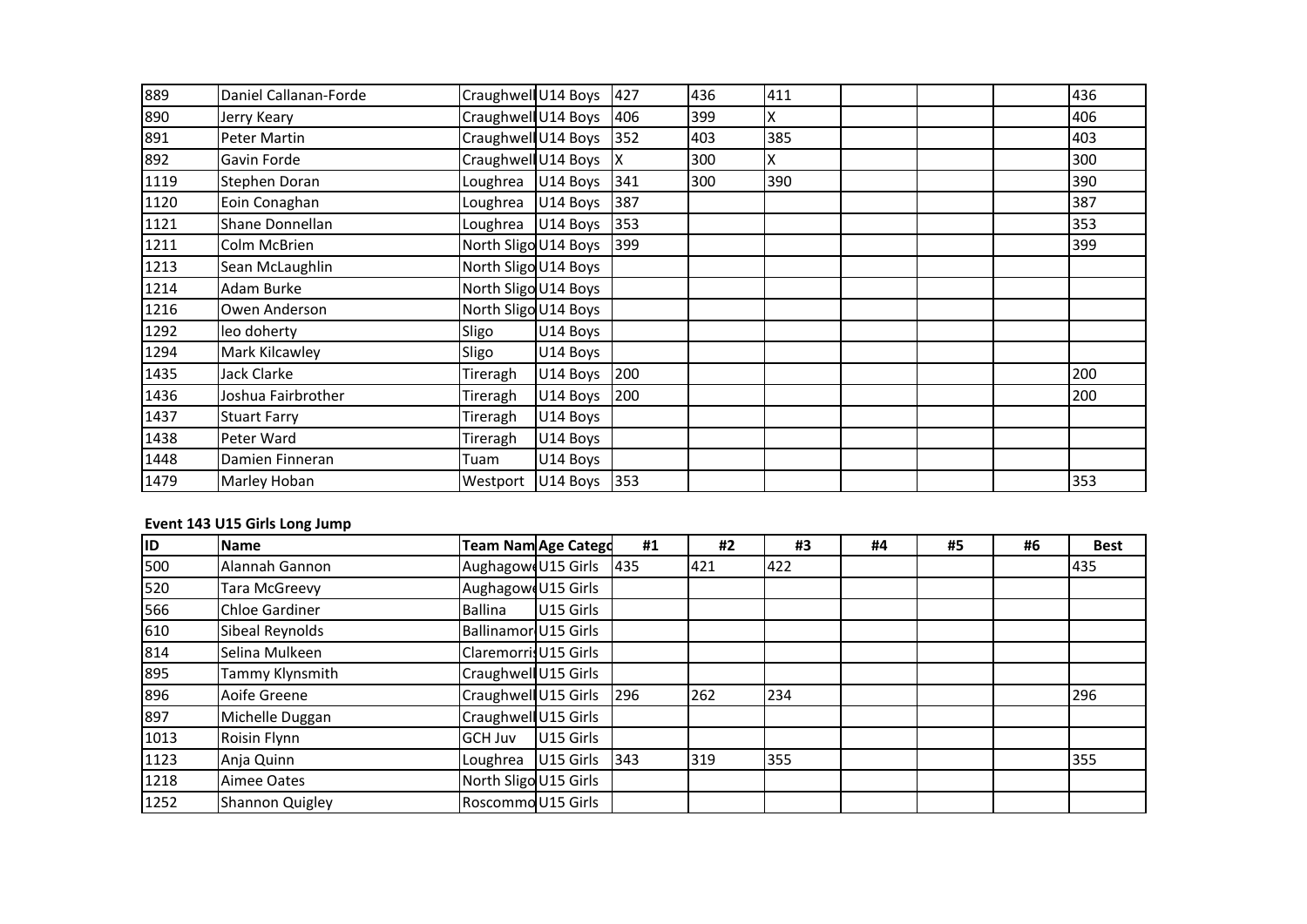| 1253 | Lauren England        | <b>Roscommo U15 Girls</b> 1321  |  | 365  | 355 |  | 1365 |
|------|-----------------------|---------------------------------|--|------|-----|--|------|
| 1254 | Rachel Connaughton    | <b>IRoscommo U15 Girls</b> 1318 |  | 1335 |     |  | 335  |
| 1376 | <b>IGRAINNE KENNY</b> | <b>St. Ronans U15 Girls</b>     |  |      |     |  |      |
| 1482 | Jennifer Chambers     | Westport U15 Girls              |  |      |     |  |      |

### **Event 144 U15 Boys Long Jump**

| ID   | <b>Name</b>           |                      | Team Nam Age Catego     | #1  | #2  | #3  | #4 | #5 | #6 | <b>Best</b> |
|------|-----------------------|----------------------|-------------------------|-----|-----|-----|----|----|----|-------------|
| 704  | <b>Brian Finn</b>     |                      | Carrick on 1U15 Boys  X |     | 420 |     |    |    |    | 420         |
| 708  | Colin McDonnell       | Carrick on 1U15 Boys |                         | 345 | 343 | 374 |    |    |    | 374         |
| 901  | Brian Loughnane       |                      | Craughwell U15 Boys     | 368 |     | 364 |    |    |    | 368         |
| 904  | <b>Ben Garrard</b>    |                      | Craughwell U15 Boys     |     |     |     |    |    |    |             |
| 906  | <b>Gearoid Treacy</b> | Craughwell U15 Boys  |                         | 305 |     | 318 |    |    |    | 318         |
| 1017 | Peador O'Flatharta    | <b>GCH Juv</b>       | U15 Boys                | 398 | 422 | 427 |    |    |    | 427         |
| 1018 | Sean Kilmartin        | <b>GCH Juv</b>       | U15 Boys                |     |     |     |    |    |    |             |
| 1019 | Jack Dempsey          | <b>GCH Juv</b>       | U15 Boys                |     |     |     |    |    |    |             |
| 1020 | Gustavo Aquair        | <b>GCH Juv</b>       | U15 Boys                |     |     |     |    |    |    |             |
| 1102 | Owen Murray           |                      | Lough Ree U15 Boys      |     |     |     |    |    |    |             |
| 1124 | Calum Reddington      |                      | Loughrea U15 Boys       | 308 | 361 | 357 |    |    |    | 361         |
| 1220 | Darragh Kelly         | North Sligo U15 Boys |                         |     |     |     |    |    |    |             |
| 1256 | <b>Brian O Malley</b> | Roscommo U15 Boys    |                         |     |     |     |    |    |    |             |
| 1439 | Joseph McMunn         | Tireragh             | U15 Boys                |     |     |     |    |    |    |             |

# **Event 145 U16 Girls Long Jump**

| <b>ID</b> | <b>Name</b>           |                    | <b>Team Nam Age Categd</b> | #1 | #2 | #3 | #4 | #5 | #6 | <b>Best</b> |
|-----------|-----------------------|--------------------|----------------------------|----|----|----|----|----|----|-------------|
| 1025      | Nicole King           | <b>GCH Juv</b>     | U <sub>16</sub> Girls      |    |    |    |    |    |    |             |
| 1257      | Alanna Hanly          | Roscommo U16 Girls |                            |    |    |    |    |    |    |             |
| 1403      | Michaela Walsh        | Swinford           | U <sub>16</sub> Girls      |    |    |    |    |    |    |             |
| 1404      | Aishling Forkan       | Swinford           | U16 Girls                  |    |    |    |    |    |    |             |
| 1441      | Tara Leech            | Tireragh           | U <sub>16</sub> Girls      |    |    |    |    |    |    |             |
| 1449      | <b>Hayley Hession</b> | Tuam               | U16 Girls                  |    |    |    |    |    |    |             |
| 1485      | Saoirse Ludden        | Westport           | U16 Girls                  |    |    |    |    |    |    |             |

#### **Event 146 U16 Boys Long Jump**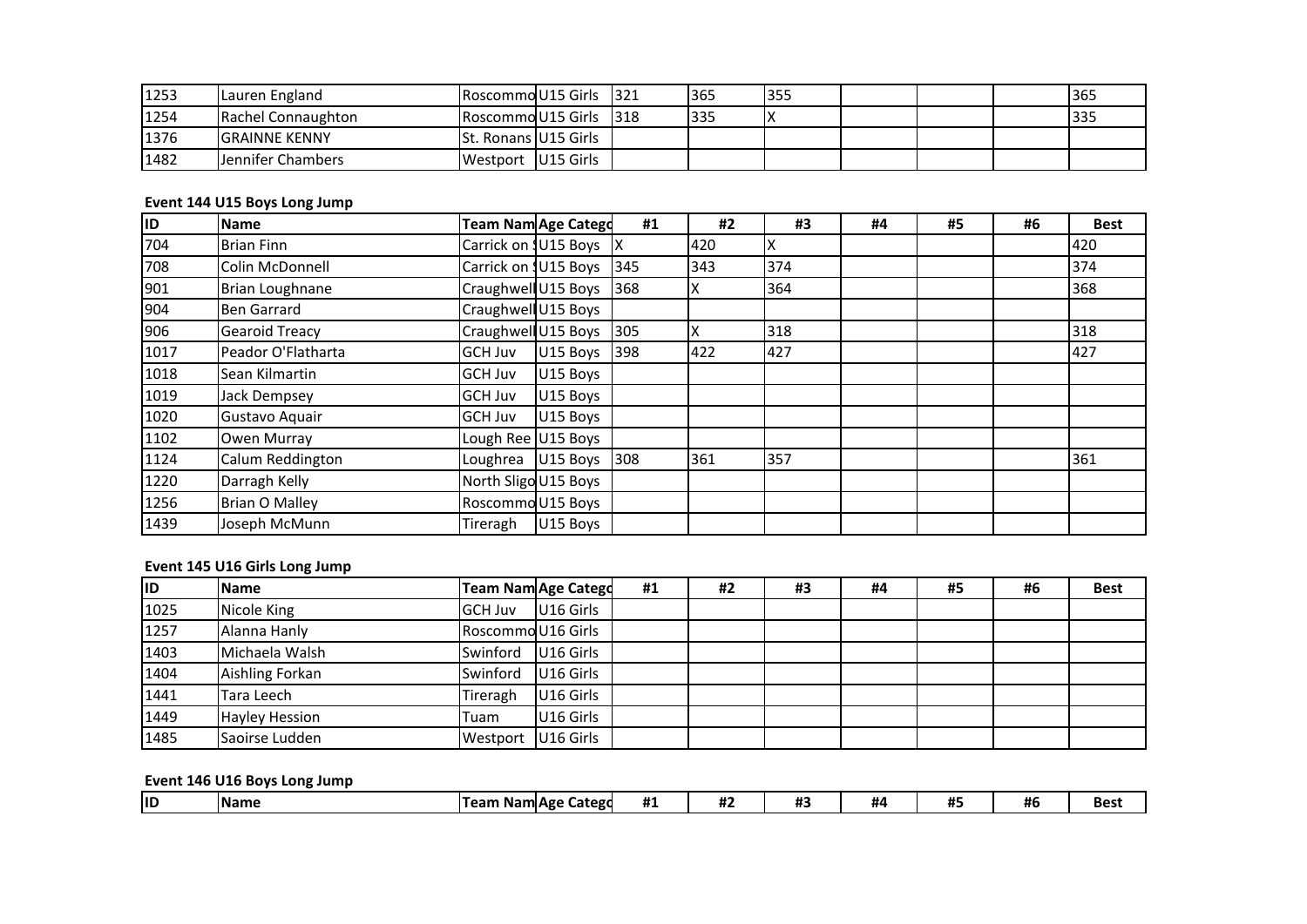| 720  | Callum Whelan         | Carrick on 1U16 Boys  |          | 417        |     |     | 417 |  |
|------|-----------------------|-----------------------|----------|------------|-----|-----|-----|--|
| 819  | Eric Connolly (UA)    | Claremorris U16 Boys  |          | 452        | 468 | 486 | 486 |  |
| 912  | Mathew McKernan       | Craughwell U16 Boys X |          |            | 486 | 487 | 487 |  |
| 913  | Jordan Connaughton    | Craughwell U16 Boys X |          |            |     | 475 | 475 |  |
| 914  | Eddie Madden          | Craughwell U16 Boys   |          | <b>429</b> | 438 | 426 | 438 |  |
| 1026 | <b>Cillin Greene</b>  | <b>GCH Juv</b>        | U16 Boys |            |     |     |     |  |
| 1225 | Christopher O'Donnell | North Sligo U16 Boys  |          | 458        | 447 | 468 | 468 |  |
| 1226 | Fiachra Casey         | North Sligo U16 Boys  |          |            |     |     |     |  |
| 1378 | <b>JACK BRODY</b>     | St. Ronans U16 Boys   |          | 1426       |     | 431 | 431 |  |

# **Event 148 U19 Girls Triple Jump**

| lid | <b>IName</b>           | $ -$<br>Team    | <b>I Nam Age Catego</b>        | #1 | $\overline{\phantom{a}}$<br>πΖ | <br>" | #4 | ,,,<br>н. | <br>Пt | <b>Best</b> |
|-----|------------------------|-----------------|--------------------------------|----|--------------------------------|-------|----|-----------|--------|-------------|
| 932 | <b>Melissa Mullins</b> | .raughwell<br>ັ | $\sim$<br>.14C<br>' Girls<br>. |    |                                |       |    |           |        |             |

# **Event 151 U19 Boys Triple Jump**

| lid  | <b>Name</b>               | <b>Team Nam Age Catego</b> |                      | #1   | #2    | #3   | #4 | #5 | #6 | <b>Best</b> |
|------|---------------------------|----------------------------|----------------------|------|-------|------|----|----|----|-------------|
| 1131 | Janic Schultz             | <b>I</b> Loughrea          | $U19$ Boys $10.69$   |      | 10.68 |      |    |    |    | 10.69       |
| 1132 | Caomhan Conaghan          | Loughrea                   | $ U19$ Bovs $ 11.41$ |      |       | 12.2 |    |    |    | 12.2        |
| 1261 | <b>IKillian O Donnell</b> | Roscommo U19 Boys          |                      | 19.9 | 9.42  | 9.95 |    |    |    | 9.95        |

# **Event 153 U18 Girls Shot Put (3Kg)**

| ID   | <b>Name</b>   |                | <b>Team Nam Age Catego</b> | #1   | #2   | #3    | #4 | ĦЕ<br>π., | #6 | <b>Best</b> |
|------|---------------|----------------|----------------------------|------|------|-------|----|-----------|----|-------------|
| 580  | Eimear Murphy | <b>Ballina</b> | U18 Girls                  | 9.61 | 9.86 | 10.31 |    |           |    | 10.31       |
| 1048 | ZeZinha Diago | <b>GCH Juv</b> | U18 Girls                  |      |      |       |    |           |    |             |

# **Event 154 U19 Girls Shot Put (4Kg)**

| ID   | <b>IName</b>    | Team Nam Age Catego   | #1   | <br>Ħ۷ | #2<br>ாச | #4 | #. | #6 | <b>Best</b> |
|------|-----------------|-----------------------|------|--------|----------|----|----|----|-------------|
| 932  | Melissa Mullins | Craughwell U19 Girls  |      |        |          |    |    |    |             |
| 1241 | Sarah Oates     | North Sligo U19 Girls | 6.85 | 6.98   | 6.89     |    |    |    | 6.98        |

# **Event 155 Senior Women Shot Put (4Kg)**

| lid  | <b>Name</b>         |                 | <b>Team Nam Age Catego</b> | #1 | <br>Æ۷ | #3    | #4 | #5 | #6 | <b>Best</b> |
|------|---------------------|-----------------|----------------------------|----|--------|-------|----|----|----|-------------|
| 1133 | <b>Mary Barrett</b> | <b>Loughrea</b> | Senior Worl 10.31          |    | 10.37  | 10.67 |    |    |    | 110.67      |
| 1498 | Moira Aston         | Guest           | Senior Women               |    |        |       |    |    |    |             |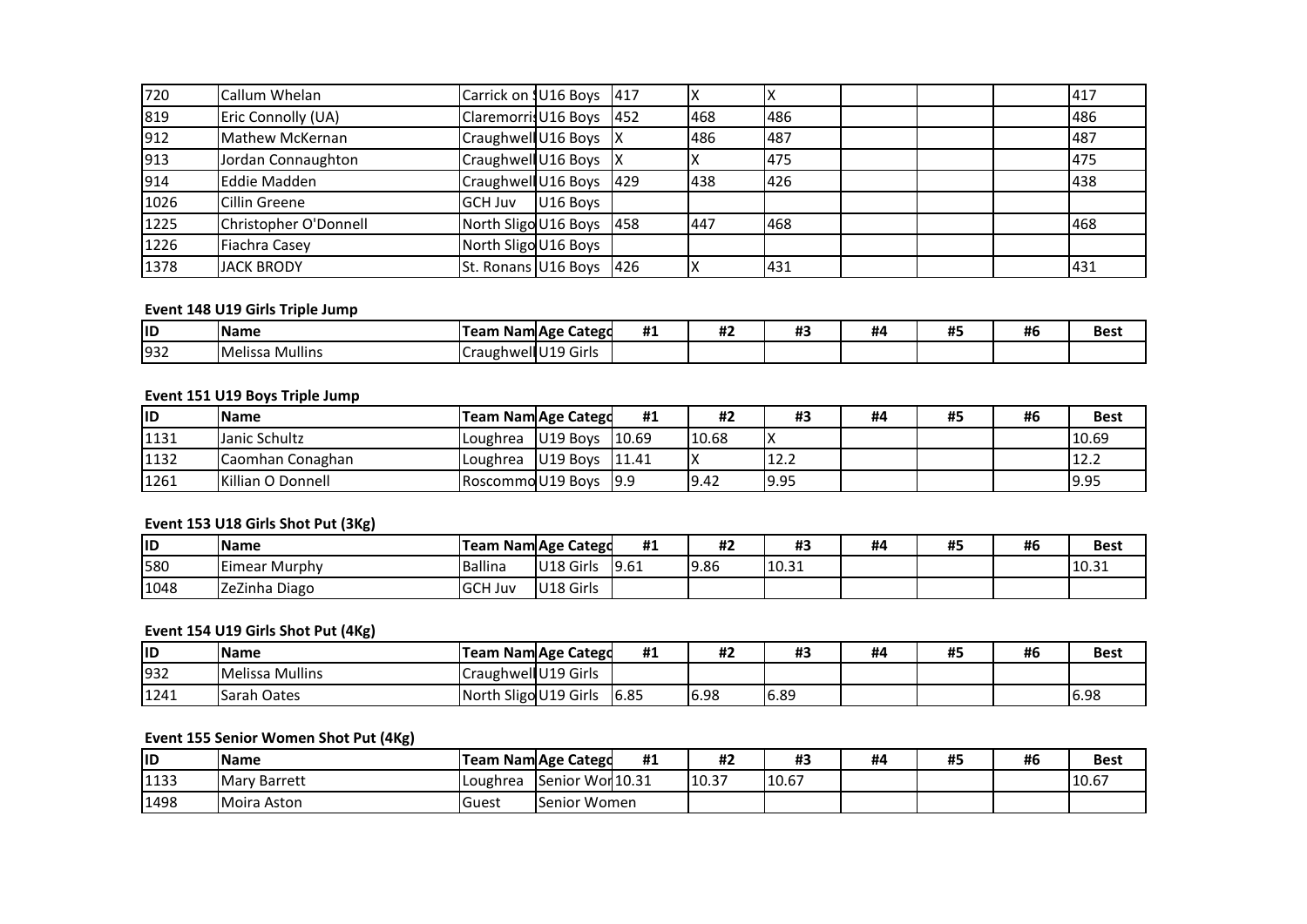# **Event 156 U18 Boys Shot Put (5Kg)**

| lid  | <b>Name</b>             | <b>Team Nam Age Catego</b>  |          | #1     | #2    | #3    | #4 | #5 | #6 | <b>Best</b> |
|------|-------------------------|-----------------------------|----------|--------|-------|-------|----|----|----|-------------|
| 926  | Diarmuid Prendergast    | Craughwell U18 Boys   11.12 |          |        | 11.42 | 11.31 |    |    |    | 11.42       |
| 1313 | laaron cadden           | Sligo                       | U18 Bovs | 8.59   | 8.46  | 7.93  |    |    |    | 8.59        |
| 1382 | <b>IDARREN CAMPBELL</b> | St. Ronans U18 Boys         |          | - 18.5 | 8.22  | 7.94  |    |    |    | 18.5        |

### **Event 159 U16 Girls Shot Put (3Kg)**

| liD  | <b>IName</b>          | <b>Team Nam Age Catego</b>   |                             | #1   | #2         | #3    | #4 | #5 | #6 | <b>Best</b> |
|------|-----------------------|------------------------------|-----------------------------|------|------------|-------|----|----|----|-------------|
| 1222 | <b>Jenna Willis</b>   | North Sligo U16 Girls 4.26   |                             |      | 4.26       | 4.68  |    |    |    | 4.68        |
| 1223 | Leanne Moran          | North Sligo U16 Girls 4.35   |                             |      | <b>4.4</b> | 4.57  |    |    |    | 4.57        |
| 1224 | <b>Clara Herron</b>   | North Sligo U16 Girls   10.3 |                             |      |            | 10.51 |    |    |    | 10.51       |
| 1403 | Michaela Walsh        | Swinford                     | U <sub>16</sub> Girls 12.85 |      | 12.59      | 13.06 |    |    |    | 13.06       |
| 1449 | <b>Hayley Hession</b> | Tuam                         | U16 Girls                   | 4.67 | 4.83       | 5.58  |    |    |    | 5.58        |

# **Event 160 U17 Girls Shot Put (3Kg)**

| lid  | <b>Name</b>         | <b>Team Nam Age Catego</b> |                       | #1           | #2   | <br>πs | #4 | #5 | #6 | <b>Best</b> |
|------|---------------------|----------------------------|-----------------------|--------------|------|--------|----|----|----|-------------|
| 1128 | <b>Sinead Keon</b>  | <b>ILoughrea</b>           | U <sub>17</sub> Girls |              |      |        |    |    |    |             |
| 1231 | <b>Rachel Oates</b> | North Sligo U17 Girls      |                       | ר דו<br>11.3 | 16.8 | 6.8    |    |    |    | .           |

# **Event 161 U16 Boys Shot Put (4Kg)**

| <b>ID</b> | <b>Name</b>          | Team Nam Age Catego         |               | #1 | #2    | #3    | #4 | #5 | #6 | <b>Best</b> |
|-----------|----------------------|-----------------------------|---------------|----|-------|-------|----|----|----|-------------|
| 720       | Callum Whelan        | Carrick on 1U16 Boys 8.01   |               |    | 18.1  | 8.28  |    |    |    | 8.28        |
| 773       | <b>DANIEL CONWAY</b> | Castlebar U16 Boys 9.15     |               |    | 9.05  | 9.49  |    |    |    | 9.49        |
| 818       | Francis Regan        | Claremorris U16 Boys 8.95   |               |    | 10.3  | 10.81 |    |    |    | 10.81       |
| 910       | Cathal O'Brien       | Craughwell U16 Boys   10.76 |               |    | 10.94 | 10.86 |    |    |    | 10.94       |
| 1028      | Keith Whyte          | <b>GCH Juv</b>              | U16 Boys 7.25 |    | 7.68  | 7.66  |    |    |    | 7.68        |
| 1104      | Stephen O'Dowd       | Lough Ree U16 Boys 8.71     |               |    | 8.82  | 9.75  |    |    |    | 9.75        |

# **Event 162 U17 Boys Shot Put (5Kg)**

| lid  | <b>Name</b>      | <b>Team Nam Age Catego</b> |          | #1          | #2   | #3    | #4 | #5 | #6 | <b>Best</b> |
|------|------------------|----------------------------|----------|-------------|------|-------|----|----|----|-------------|
| 1038 | Kelvin Olayemi   | <b>GCH Juv</b>             | U17 Boys | <b>8.83</b> | 9.15 | 9.35  |    |    |    | 9.35        |
| 1146 | Keith Beirne     | Mohill                     | U17 Boys |             |      |       |    |    |    |             |
| 1450 | Darragh Finneran | Tuam                       | U17 Boys | 19.09       | 9.75 | 19.14 |    |    |    | 9.75        |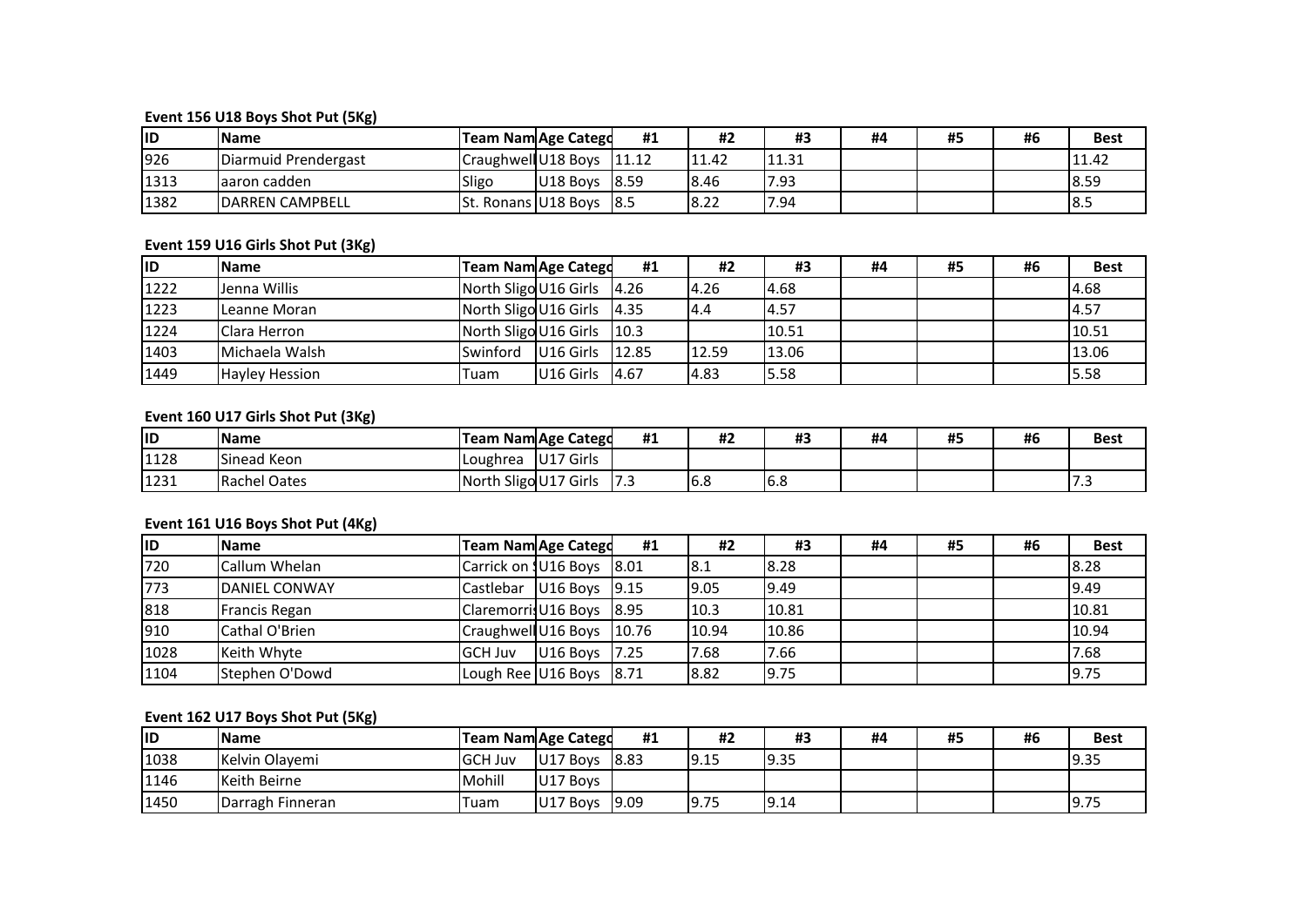| 1451 | $\sim$<br>Wahab<br>lAbdul | uam: | U17 Bovs | 10.02 | 10.4 | 10.01 |  | 10.  |
|------|---------------------------|------|----------|-------|------|-------|--|------|
| 1452 | Ror<br>√ Monaghan         | uam  | U17 Boys | 18.02 | 6.91 | 8.03  |  | 8.03 |

# **Event 163 U15 Girls Shot Put (2.72Kg)**

| <b>ID</b> | <b>Name</b>            |                             | <b>Team Nam Age Catego</b> | #1   | #2   | #3   | #4 | #5 | #6 | <b>Best</b> |
|-----------|------------------------|-----------------------------|----------------------------|------|------|------|----|----|----|-------------|
| 488       | Laoise Collins         | Athenry Ju U15 Girls        |                            |      |      |      |    |    |    |             |
| 609       | Lauren Keighran        | <b>Ballinamor U15 Girls</b> |                            | 4.76 | 5.02 | 5.48 |    |    |    | 5.48        |
| 808       | <b>Grace Maguire</b>   | Claremorris U15 Girls       |                            | 4.62 | 4.93 | 5.6  |    |    |    | 5.6         |
| 814       | Selina Mulkeen         | Claremorris U15 Girls       |                            |      |      |      |    |    |    |             |
| 1101      | Larrisa Noone          | Lough Ree U15 Girls         |                            | 6.6  | 6.7  | 6.49 |    |    |    | 6.7         |
| 1154      | <b>Mary Broughton</b>  | North Leitr U15 Girls       |                            | 5.81 |      | 4.34 |    |    |    | 5.81        |
| 1218      | Aimee Oates            | North Sligo U15 Girls       |                            | 7.82 | 8.14 | 8.06 |    |    |    | 8.14        |
| 1252      | <b>Shannon Quigley</b> | Roscommo U15 Girls          |                            |      |      |      |    |    |    |             |
| 1296      | jayne mc cormack       | Sligo                       | U15 Girls                  | 5.49 | 5.47 | 5.46 |    |    |    | 5.49        |
| 1297      | riona connor           | Sligo                       | U15 Girls                  | 5.34 | 5.52 | 5.85 |    |    |    | 5.85        |
| 1298      | grace filan            | Sligo                       | U15 Girls                  |      |      |      |    |    |    |             |
| 1482      | Jennifer Chambers      | Westport                    | U15 Girls                  |      | 8.83 | 9.08 |    |    |    | 9.08        |

# **Event 164 U15 Boys Shot Put (3.25Kg)**

| <b>ID</b> | <b>Name</b>           |                         | <b>Team Nam Age Catego</b> | #1   | #2   | #3   | #4 | #5 | #6 | <b>Best</b> |
|-----------|-----------------------|-------------------------|----------------------------|------|------|------|----|----|----|-------------|
| 705       | Akim Kuzmiceeva       | Carrick on 1U15 Boys    |                            |      | 7.13 | 7.65 |    |    |    | 7.65        |
| 771       | MICHAEL HENEGHAN      | Castlebar U15 Boys 8.21 |                            |      | 8.48 | 7.69 |    |    |    | 8.48        |
| 903       | Sam McArdle           | Craughwell U15 Boys     |                            | 8.44 | 7.52 | 8.26 |    |    |    | 8.44        |
| 906       | <b>Gearoid Treacy</b> | Craughwell U15 Boys     |                            |      | 4.35 | 4.48 |    |    |    | 4.48        |
| 1021      | Daniel johnson        | <b>GCH Juv</b>          | U15 Boys                   |      |      |      |    |    |    |             |
| 1102      | Owen Murray           | Lough Ree U15 Boys      |                            | 6.04 | 6.14 | 6.44 |    |    |    | 6.44        |
| 1255      | <b>Melvin Conteh</b>  | Roscommo U15 Boys       |                            |      |      |      |    |    |    |             |
| 1439      | Joseph McMunn         | Tireragh                | U15 Boys                   |      | 5.85 | 5.62 |    |    |    |             |

# **Event 165 U14 Girls Shot Put (2kg)**

| lid | <b>Name</b>      | <b>Team Nam Age Catego</b>      | #1    | #2   | #3   | #4 | 出口 | #6 | <b>Best</b> |
|-----|------------------|---------------------------------|-------|------|------|----|----|----|-------------|
| 458 | Aisling Kenny    | Athenry Jul U14 Girls           |       |      |      |    |    |    |             |
| 606 | Ciara McGoldrick | Ballinamor <sub>U14</sub> Girls | 16.49 |      | 6.46 |    |    |    | 16.49       |
| 795 | Joanne Regan     | Claremorris U14 Girls           | 19.12 | 8.62 | 8.61 |    |    |    | 19.12       |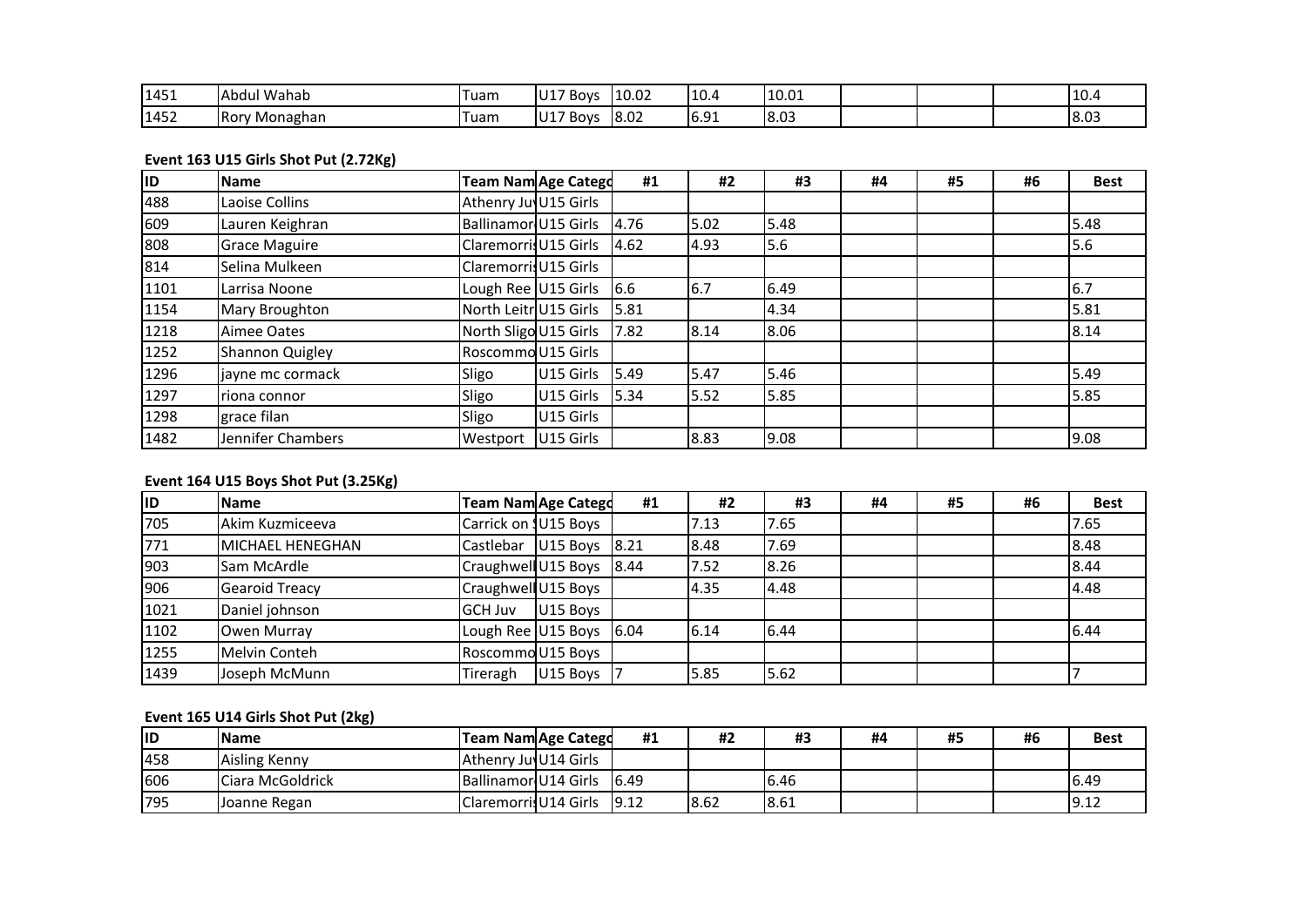| 876  | Caolin Milton                   | Craughwell U14 Girls   |           | 7.19 | 7.53 | 6.6  |  | 7.53 |
|------|---------------------------------|------------------------|-----------|------|------|------|--|------|
| 877  | Laura Cunningham                | Craughwell U14 Girls   |           | 6.32 | 6.52 | 6.5  |  | 6.52 |
| 879  | Shauna Tobin                    | Craughwell U14 Girls   |           | 6.5  | 6.06 | 6.02 |  | 6.5  |
| 882  | Aoife Raftery                   | Craughwell U14 Girls   |           | 6.84 | 6.35 | 6.3  |  | 6.84 |
| 1078 | Alannah Duffy                   | Lake Distrid U14 Girls |           |      | 5.12 | 4.99 |  | 5.12 |
| 1113 | Siobhan McGrath                 | Loughrea U14 Girls     |           | 7.38 | 7.89 | 8.12 |  | 8.12 |
| 1204 | Katelyn Lindsay                 | North Sligo U14 Girls  |           | 3.8  |      | 4.39 |  | 4.39 |
| 1208 | Aine McSharry                   | North Sligo U14 Girls  |           |      | 3.51 |      |  | 3.51 |
| 1288 | lauren cadden                   | Sligo                  | U14 Girls | 5.67 |      |      |  | 5.67 |
| 1289 | lillian casey                   | Sligo                  | U14 Girls | 4.94 | 4.81 | 5.32 |  | 5.32 |
| 1290 | kellie mc dermott               | Sligo                  | U14 Girls |      |      |      |  |      |
| 1369 | <b>ALANNAH REYNOLDS DUIGNAN</b> | St. Ronans U14 Girls   |           |      |      |      |  |      |
| 1371 | <b>ROISIN CURLEY</b>            | St. Ronans U14 Girls   |           |      | 6.99 | 6.92 |  | 6.99 |
| 1475 | Kate O'Malley                   | Westport U14 Girls     |           | 8.87 | 9.41 | 9.69 |  | 9.69 |

# **Event 166 U14 Boys Shot Put (2.72Kg)**

| ID   | <b>Name</b>            | <b>Team Nam Age Categd</b> |          | #1    | #2    | #3   | #4 | #5 | #6 | <b>Best</b> |
|------|------------------------|----------------------------|----------|-------|-------|------|----|----|----|-------------|
| 559  | <b>Michael Collins</b> | Ballina                    | U14 Boys | 7.15  | 7.49  | 7.43 |    |    |    | 7.49        |
| 701  | <b>Shane Surlis</b>    | Carrick on 1U14 Boys       |          | 7.83  | 7.96  | 6.8  |    |    |    | 7.96        |
| 798  | Patrick Lyons          | Claremorris U14 Boys       |          | 7.02  | 5.81  | 6.52 |    |    |    | 7.02        |
| 885  | Mark O'Brien           | Craughwell U14 Boys        |          | 9.02  | 8.95  | 9.67 |    |    |    | 9.67        |
| 887  | Cian Waters            | Craughwell U14 Boys        |          | 10.02 | 10.76 | 9.19 |    |    |    | 10.76       |
| 1004 | Michael Healy          | <b>GCH Juv</b>             | U14 Boys | 3.95  | 3.65  | 3.01 |    |    |    | 3.95        |
| 1100 | Radek Pawlowski        | Lough Ree U14 Boys         |          | 7.78  | 7.37  | 8.14 |    |    |    | 8.14        |
| 1173 | James Bolger           | North Rosc U14 Boys        |          | 7.69  | 7.36  | 6.7  |    |    |    | 7.69        |
| 1213 | Sean McLaughlin        | North Sligo U14 Boys       |          | 5.69  | 5.78  | 6.2  |    |    |    | $6.2$       |
| 1215 | <b>Conor Herity</b>    | North Sligo U14 Boys 6.19  |          |       | 6.36  | 6.24 |    |    |    | 6.36        |
| 1331 | Luke Connors           | South Galw U14 Boys        |          |       |       |      |    |    |    |             |
| 1435 | Jack Clarke            | Tireragh                   | U14 Boys |       |       |      |    |    |    |             |
| 1437 | <b>Stuart Farry</b>    | Tireragh                   | U14 Boys | 6.5   | 6.31  | 6.05 |    |    |    | 6.5         |
| 1448 | Damien Finneran        | Tuam                       | U14 Boys | 5.58  | 5.59  | 5.76 |    |    |    | 5.76        |
| 1479 | Marley Hoban           | Westport                   | U14 Boys | 6.45  | 5.47  | 6.33 |    |    |    | 6.45        |

**Event 167 U13 Girls Shot Put (2kg)**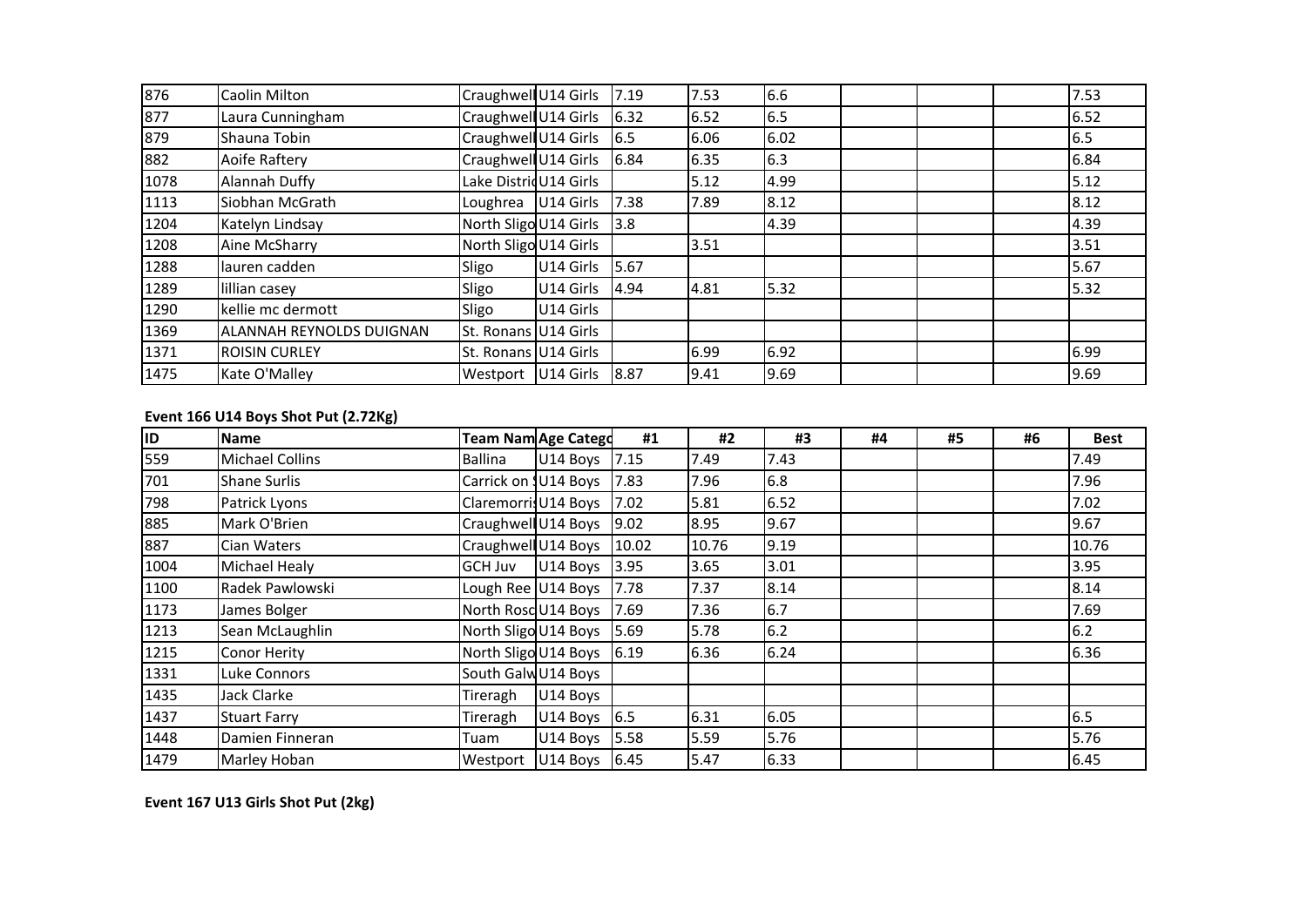| ID   | <b>Name</b>             |                       | Team Nam Age Catego | #1   | #2   | #3   | #4 | #5 | #6 | <b>Best</b> |
|------|-------------------------|-----------------------|---------------------|------|------|------|----|----|----|-------------|
| 542  | Caoimhe Loftus          | <b>Ballina</b>        | U13 Girls           |      |      |      |    |    |    |             |
| 623  | <b>Béibhinn Parsons</b> | Ballinasloe U13 Girls |                     |      |      |      |    |    |    |             |
| 852  | Catherine Noonan        | Craughwell U13 Girls  |                     | 3.98 | 3.46 | 3.16 |    |    |    | 3.98        |
| 856  | Sarah Callanan          | Craughwell U13 Girls  |                     | 5.28 | 5.24 | 5.78 |    |    |    | 5.78        |
| 860  | Clare Treacy            | Craughwell U13 Girls  |                     | 4.8  | 5.02 | 5.1  |    |    |    | 5.1         |
| 866  | Tara Stephens           | Craughwell U13 Girls  |                     | 5.32 | 5.54 | 5.61 |    |    |    | 5.61        |
| 946  | Lisa Coleman            | Craughwell U13 Girls  |                     |      |      |      |    |    |    |             |
| 983  | Andrea Trill            | <b>GCH Juv</b>        | U13 Girls           | 7.42 | 7.65 | 7.79 |    |    |    | 7.79        |
| 987  | Shayna McDonagh         | <b>GCH Juv</b>        | U13 Girls           | 4.15 | 4.84 | 5.77 |    |    |    | 5.77        |
| 988  | Leah Grealish           | GCH Juv               | U13 Girls           | 4.56 | 4.6  | 4.85 |    |    |    | 4.85        |
| 989  | Niamh Heffernan         | GCH Juv               | U13 Girls           |      |      |      |    |    |    |             |
| 990  | Kayla Conroy            | GCH Juv               | U13 Girls           |      |      |      |    |    |    |             |
| 1139 | Lorraine Foy            | Mohill                | U13 Girls           |      |      | 5.09 |    |    |    | 5.09        |
| 1152 | <b>Eloise Clancy</b>    | North Leitr U13 Girls |                     | 5.62 | 5.1  | 5.65 |    |    |    | 5.65        |
| 1198 | Lily Rose Leydon        | North Sligo U13 Girls |                     | 4.82 | 5.49 | 4.83 |    |    |    | 5.49        |
| 1351 | <b>HOLLY MOLONEY</b>    | St. Ronans U13 Girls  |                     | 4.85 | 6.36 | 5.9  |    |    |    | 6.36        |
| 1352 | <b>BRIDGET FLYNN</b>    | St. Ronans U13 Girls  |                     | 4.81 | 5.04 |      |    |    |    | 5.04        |
| 1357 | <b>KATE DUFFY</b>       | St. Ronans U13 Girls  |                     |      | 3.67 | 3.94 |    |    |    | 3.94        |
| 1391 | Niamh McCann            | Swinford              | U13 Girls           |      |      |      |    |    |    |             |
| 1423 | Alanna Cunnane          | Tireragh              | U13 Girls           |      | 4.82 | 5.88 |    |    |    | 5.88        |
| 1424 | <b>Holly Davis</b>      | Tireragh              | U13 Girls           | 6.2  | 5.47 | 6.49 |    |    |    | 6.49        |
| 1425 | Evanna Farrell          | Tireragh              | U13 Girls           | 7.07 | 7.14 | 7.1  |    |    |    | 7.14        |
| 1426 | Nancy Mai Leech         | Tireragh              | U13 Girls           |      | 4.24 | 3.71 |    |    |    | 4.24        |
| 1428 | <b>Aisling Brady</b>    | Tireragh              | U13 Girls           | 5.98 | 6.13 | 5.75 |    |    |    | 6.13        |
| 1467 | Aisling Halpin Fahy     | Westport U13 Girls    |                     | 5.74 | 5.91 | 5.53 |    |    |    | 5.91        |

# **Event 168 U13 Boys Shot Put (2kg)**

| <b>IID</b> | <b>IName</b>  | Team Nam Age Catego       |                     | #1 | #2   | #3   | #4 | #5 | #6 | <b>Best</b> |
|------------|---------------|---------------------------|---------------------|----|------|------|----|----|----|-------------|
| 546        | Uohn Brennan  | <b>Ballina</b>            | $ U13$ Boys $ 8.16$ |    | 8.49 | 8.12 |    |    |    | 18.49       |
| 689        | Adam Reynolds | Carrick on 1U13 Boys 5.52 |                     |    | 4.95 | 4.69 |    |    |    | 5.52        |
| 868        | Michael Hand  | Craughwell U13 Boys 9.17  |                     |    | 8.75 |      |    |    |    | 9.17        |
| 871        | Michael Joyce | Craughwell U13 Boys 5.76  |                     |    | 5.33 | 5.5  |    |    |    | 5.76        |
| 873        | Adam Cunniffe | Craughwell U13 Boys 4.57  |                     |    |      | 4.5  |    |    |    | 4.57        |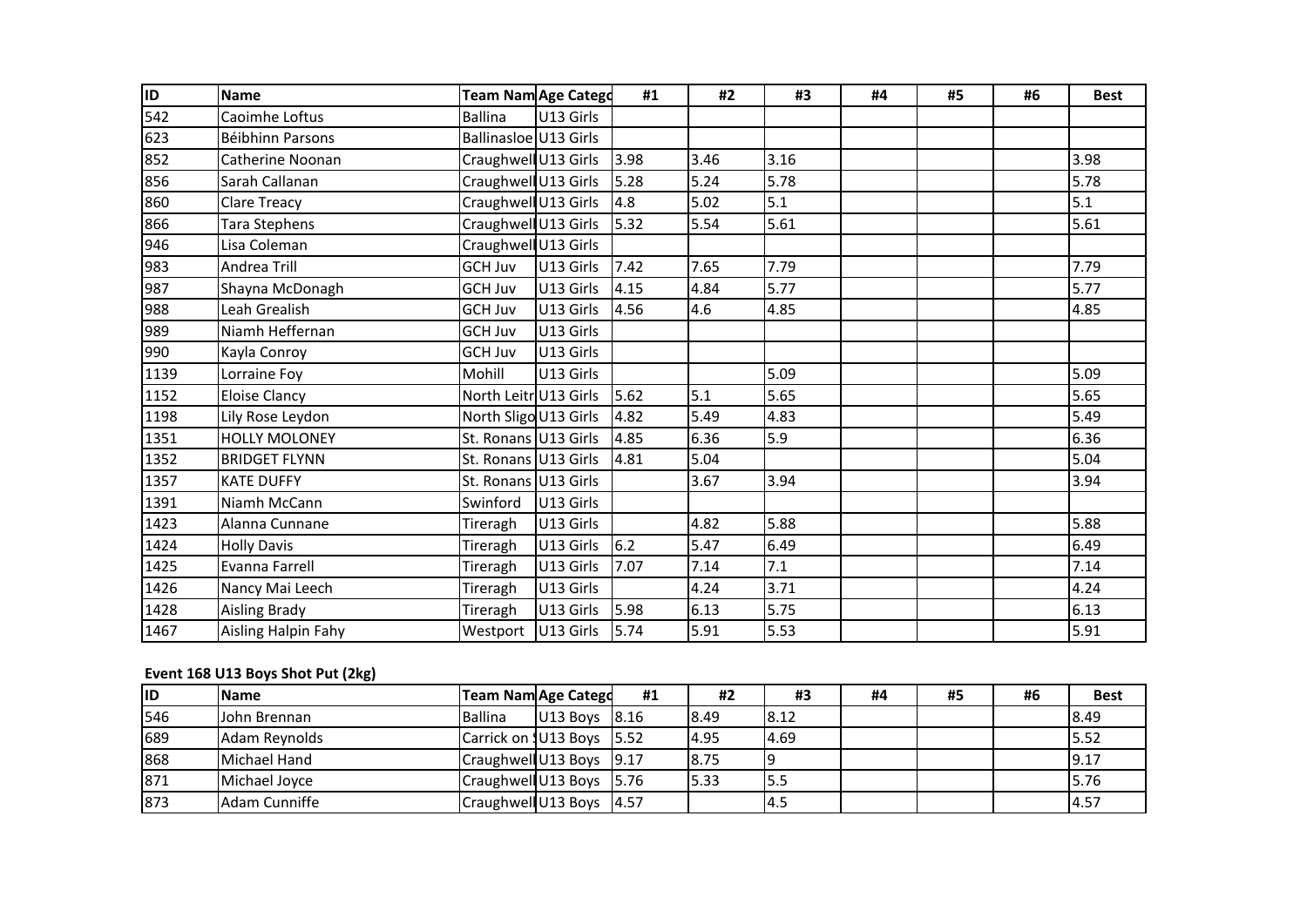| 874  | Dean Moran            | Craughwell U13 Boys  |          |      | 6.65 | 6.88 | 6.88 |
|------|-----------------------|----------------------|----------|------|------|------|------|
| 959  | David Conway          | East Galwa U13 Boys  |          | 5.01 | 5.45 | 5.07 | 5.45 |
| 991  | <b>Rian Oates</b>     | <b>GCH Juv</b>       | U13 Boys | 6.94 | 7.3  | 6.79 | 7.3  |
| 993  | Paul McNally          | <b>GCH Juv</b>       | U13 Boys | 15.6 | 5.71 | 5.43 | 5.71 |
| 995  | Aaron Browne          | <b>GCH Juv</b>       | U13 Boys |      |      |      |      |
| 1199 | Conor McGowan         | North Sligo U13 Boys |          |      | 6.29 |      | 6.29 |
| 1200 | Evan McDonald         | North Sligo U13 Boys |          | 5.06 |      |      | 5.06 |
| 1336 | Conor Guckian         | South Sligo U13 Boys |          | 6.49 | 6.15 | 6.86 | 6.86 |
| 1337 | <b>Matthew Clavin</b> | South Sligo U13 Boys |          | 6.58 | 6.9  | 5.77 | 6.9  |
| 1362 | MICHAEL LYNCH         | St. Ronans U13 Boys  |          | 6.37 | 6.55 |      | 6.55 |
| 1363 | <b>LIAM CREAVIN</b>   | St. Ronans U13 Boys  |          |      | 7.53 | 8.44 | 8.44 |
| 1432 | Jamie O Carroll       | Tireragh             | U13 Boys | 6.78 | 6.25 |      | 6.78 |

### **Event 169 U12 Girls Shot Put (2kg)**

| ID   | <b>Name</b>           |                       | Team Nam Age Catego | #1   | #2   | #3   | #4 | #5 | #6 | <b>Best</b> |
|------|-----------------------|-----------------------|---------------------|------|------|------|----|----|----|-------------|
| 532  | <b>Finola Collins</b> | <b>Ballina</b>        | U12 Girls           | 5.24 | 4.66 | 4.51 |    |    |    | 5.24        |
| 594  | Aoibheann McGoldrick  | Ballinamor U12 Girls  |                     | 4.66 | 4.84 | 4.85 |    |    |    | 4.85        |
| 671  | Caitlin Surlis        | Carrick on 1U12 Girls |                     |      | 6.57 |      |    |    |    | 6.57        |
| 779  | Lara Finnerty         | Claremorris U12 Girls |                     | 4.22 | 4.71 |      |    |    |    | 4.71        |
| 827  | Zoe Gilligan          | Craughwell U12 Girls  |                     | 5.21 | 4.68 | 6.01 |    |    |    | 6.01        |
| 828  | <b>Bryna Milton</b>   | Craughwell U12 Girls  |                     | 4.22 |      |      |    |    |    | 4.22        |
| 829  | Caoimhe Gilligan      | Craughwell U12 Girls  |                     |      |      |      |    |    |    |             |
| 830  | <b>Emer Mulveen</b>   | Craughwell U12 Girls  |                     | 4.26 |      | 4.91 |    |    |    | 4.91        |
| 831  | Eva Kelly             | Craughwell U12 Girls  |                     |      |      | 5.43 |    |    |    | 5.43        |
| 834  | Lenagh Gilligan       | Craughwell U12 Girls  |                     | 5.07 |      |      |    |    |    | 5.07        |
| 835  | Maeve Dawson          | Craughwell U12 Girls  |                     | 3.72 |      |      |    |    |    | 3.72        |
| 837  | <b>Ruth Dillon</b>    | Craughwell U12 Girls  |                     | 4.32 |      | 4.32 |    |    |    | 4.32        |
| 838  | Sarah McCartin        | Craughwell U12 Girls  |                     | 6.71 | 5.51 | 6.84 |    |    |    | 6.84        |
| 839  | Sinead Keane          | Craughwell U12 Girls  |                     | 3.72 |      |      |    |    |    | 3.72        |
| 841  | Savina Moloney        | Craughwell U12 Girls  |                     | 2.67 |      |      |    |    |    | 2.67        |
| 893  | Savina Moloney        |                       | U12 Girls           |      |      |      |    |    |    |             |
| 942  | Ciara Commins         | Craughwell U12 Girls  |                     |      |      |      |    |    |    |             |
| 1137 | Sinead McNabola       | Mohill                | U12 Girls           |      | 5.25 | 5.45 |    |    |    | 5.45        |
| 1148 | Carrie McDaid         | North Leitr U12 Girls |                     | 5.52 | 5.37 | 5.51 |    |    |    | 5.52        |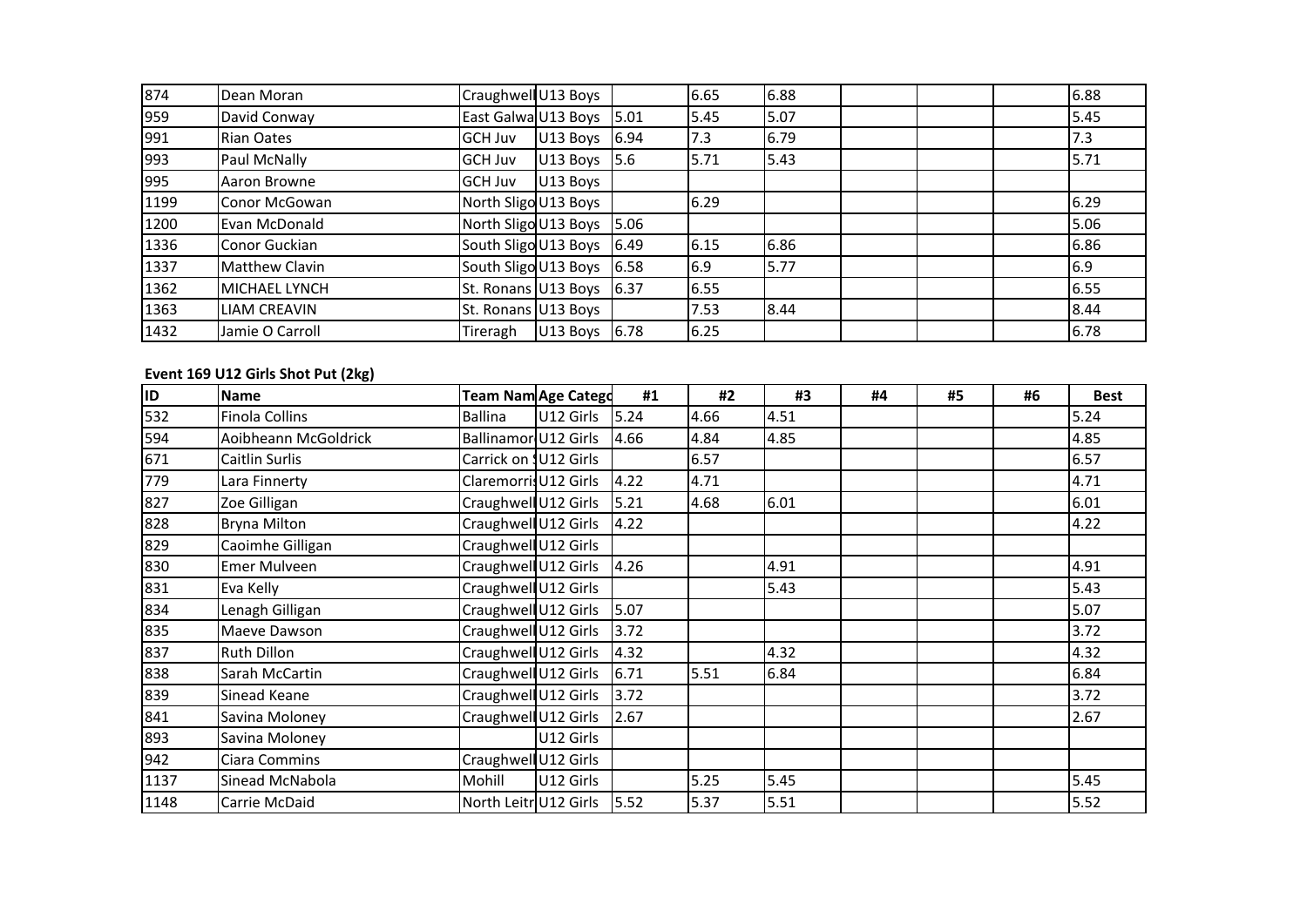| 1149 | Shannon O'Hagan       | North Leitr U12 Girls 5.89 |           |       | 15.91 | 6.07 | 16.07 |
|------|-----------------------|----------------------------|-----------|-------|-------|------|-------|
| 1150 | Sarah Greene          | North Leitr U12 Girls      |           |       |       |      |       |
| 1179 | Ella Ruddy            | North Sligo U12 Girls      |           |       |       |      |       |
| 1344 | <b>ELLA DILLON</b>    | St. Ronans U12 Girls 5.29  |           |       | 15.12 | 5.28 | 5.29  |
| 1386 | <b>Elise Phillips</b> | Swinford                   | U12 Girls | 6.22  |       | 6.05 | 6.22  |
| 1387 | Ilana Phillips        | Swinford                   | U12 Girls | 15.42 | I5.3  | 5.98 | 5.98  |
| 1389 | Jessica Moran         | Swinford                   | U12 Girls | 4.32  |       | 4.33 | 4.33  |
| 1447 | Lauren Burke          | Tuam                       | U12 Girls |       |       |      |       |
| 1457 | Jennifer Cawley       | Westport                   | U12 Girls |       |       |      |       |

# **Event 170 U12 Boys Shot Put (2kg)**

| ID   | <b>Name</b>         | Team Nam Age Catego  |          | #1   | #2   | #3   | #4 | #5 | #6 | <b>Best</b> |
|------|---------------------|----------------------|----------|------|------|------|----|----|----|-------------|
| 673  | Cian Singleton      | Carrick on 1U12 Boys |          | 4.48 | 6.68 | 6.56 |    |    |    | 6.68        |
| 844  | <b>Dylan Fowler</b> | Craughwell U12 Boys  |          | 5.16 |      | 5.38 |    |    |    | 5.38        |
| 847  | Kyle Moorhead       | Craughwell U12 Boys  |          |      | 3.31 | 3.55 |    |    |    | 3.55        |
| 978  | Jonathon McGrath    | <b>GCH Juv</b>       | U12 Boys | 6.16 | 6.71 | 6.35 |    |    |    | 6.71        |
| 1151 | Eoghan Kearns       | North Leitr U12 Boys |          | 4.66 | 4.77 | 4.91 |    |    |    | 4.91        |
| 1183 | Ronan Gilmartin     | North Sligo U12 Boys |          | 4.75 |      | 4.48 |    |    |    | 4.75        |
| 1186 | Shane Moylette      | North Sligo U12 Boys |          | 4.29 |      | 4.25 |    |    |    | 4.29        |
| 1193 | Ciaran Casserly     | North Sligo U12 Boys |          |      |      |      |    |    |    |             |
| 1270 | shane mc glone      | Sligo                | U12 Boys | 5.09 | 4.93 | 4.77 |    |    |    | 5.09        |
| 1325 | Cian Ford           | South Galw U12 Boys  |          | 5.39 | 5.55 | 5.7  |    |    |    | 5.7         |
| 1327 | Adam Finn           | South Galw U12 Boys  |          | 5.23 | 4.85 | 4.69 |    |    |    | 5.23        |
| 1419 | Jim Davis           | Tireragh             | U12 Boys | 5.45 | 5.87 | 5.61 |    |    |    | 5.87        |
| 1420 | Liam Henry          | Tireragh             | U12 Boys |      |      |      |    |    |    |             |
| 1421 | Conor Kevany        | Tireragh             | U12 Boys | 5.68 | 6.25 |      |    |    |    | 6.25        |
| 1459 | Adam Sheridan       | Westport             | U12 Boys | 7.97 | 8.27 | 8.23 |    |    |    | 8.27        |
| 1463 | Padraic Murphy      | Westport             | U12 Boys | 5.92 | 5.83 | 5.37 |    |    |    | 5.92        |

# **Event 113 U19 Girls High Jump**

| <b>IID</b> | INamı               | . Naml Age<br><b>Team</b><br>Lategory   |  |  |  |
|------------|---------------------|-----------------------------------------|--|--|--|
| 935        | I Marı:<br>McNamara | $\sim$<br>าwell<br>19 Girls<br>—craugh∵ |  |  |  |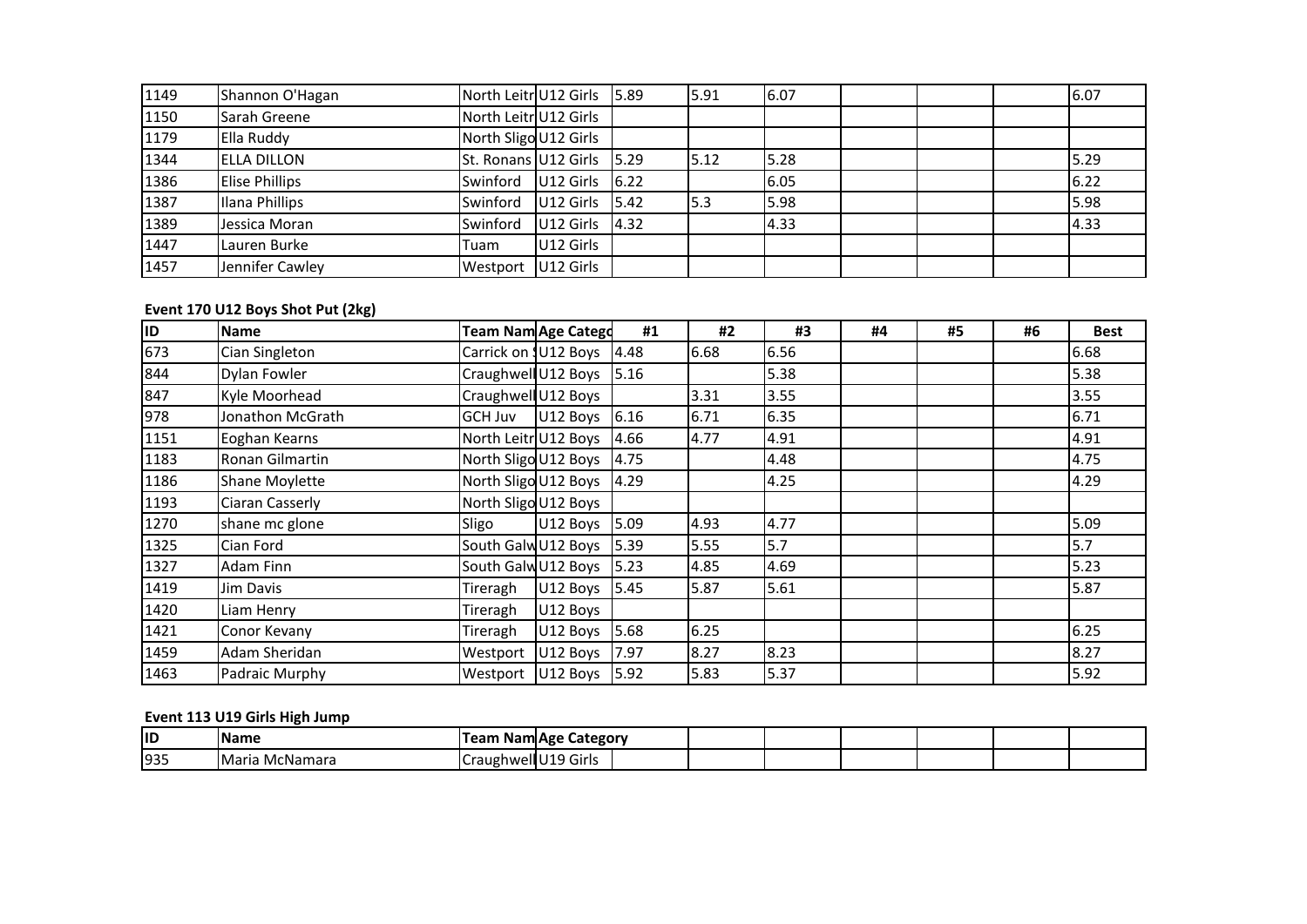### **Event 114 Senior Women High Jump**

| <b>IID</b> | <b>IName</b>              | <b>Team Nam Age Category</b> | 140 I | 145 | <b>150</b> | <b>155</b>  | <b>160l</b> |  |
|------------|---------------------------|------------------------------|-------|-----|------------|-------------|-------------|--|
| 1938       | <b>ICathriona Farrell</b> | Craughwell Senior Women      |       |     |            |             |             |  |
| 939        | <b>Orla Ryan</b>          | Craughwell Senior Women      |       |     |            | <b>IXXX</b> |             |  |
| 940        | Katie O'Donoghue          | Craughwell Senior Women      |       |     |            |             | <b>IXXX</b> |  |
| 1133       | <b>Mary Barrett</b>       | Loughrea Senior Women        |       |     |            |             |             |  |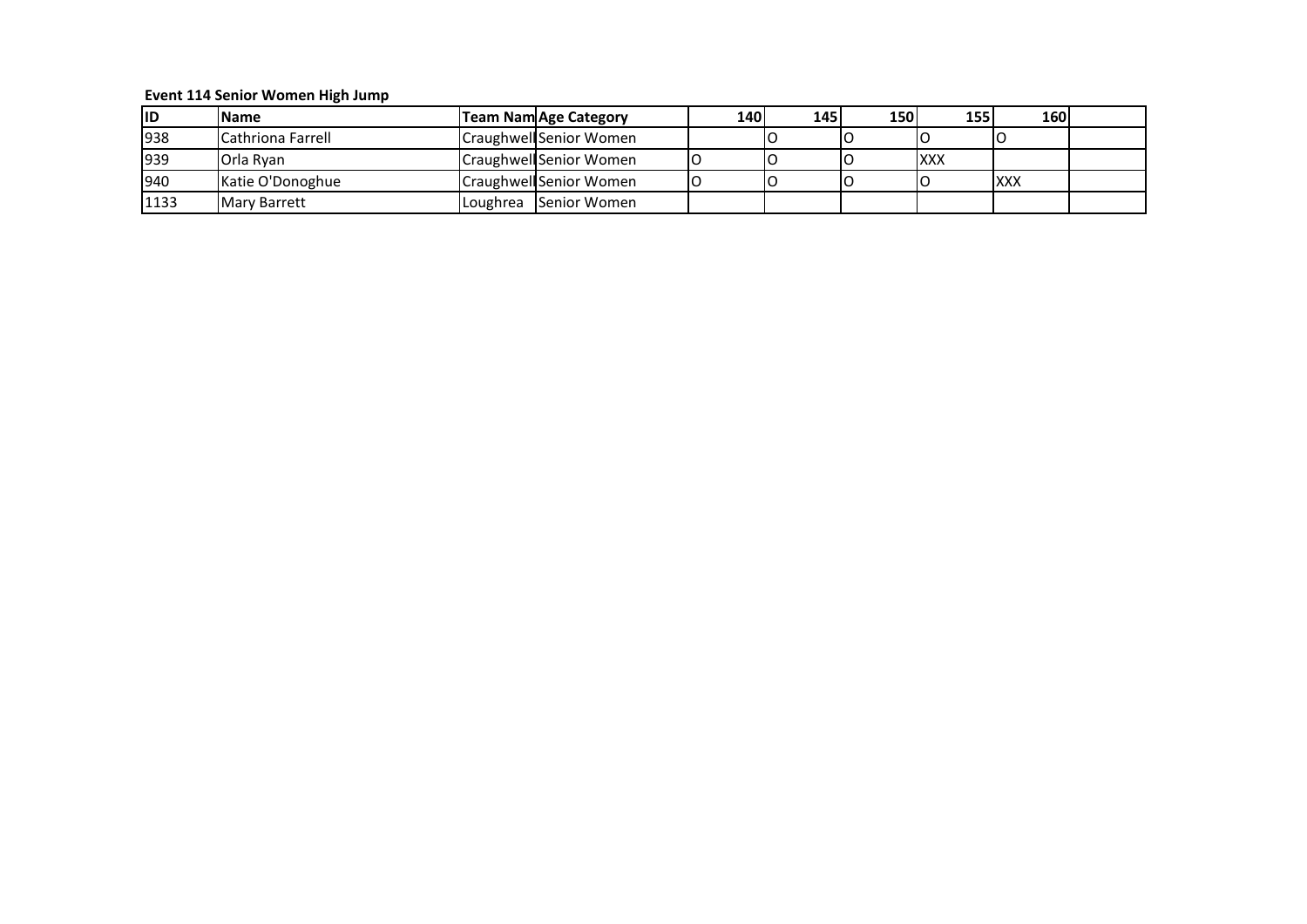### **Event 115 U17 Boys High Jump**

| lid | <b>Name</b>    | <b>Team Nam Age Catego</b>     | 145 l | 150 | 155 | 160 | 165        | 170        | 175 I      |
|-----|----------------|--------------------------------|-------|-----|-----|-----|------------|------------|------------|
| 491 | Evan Quirke    | <b>Athenry Jul U17 Boys</b> 10 |       |     |     |     |            | <b>XXX</b> |            |
| 822 | Daniel Hernon  | <b>Claremorris U17 Boys</b>    |       |     |     |     | <b>XXO</b> | <b>XXO</b> | <b>XXX</b> |
| 921 | Damian O'Boyle | Craughwell U17 Boys            | - 10  |     |     | Ixo | <b>XXX</b> |            |            |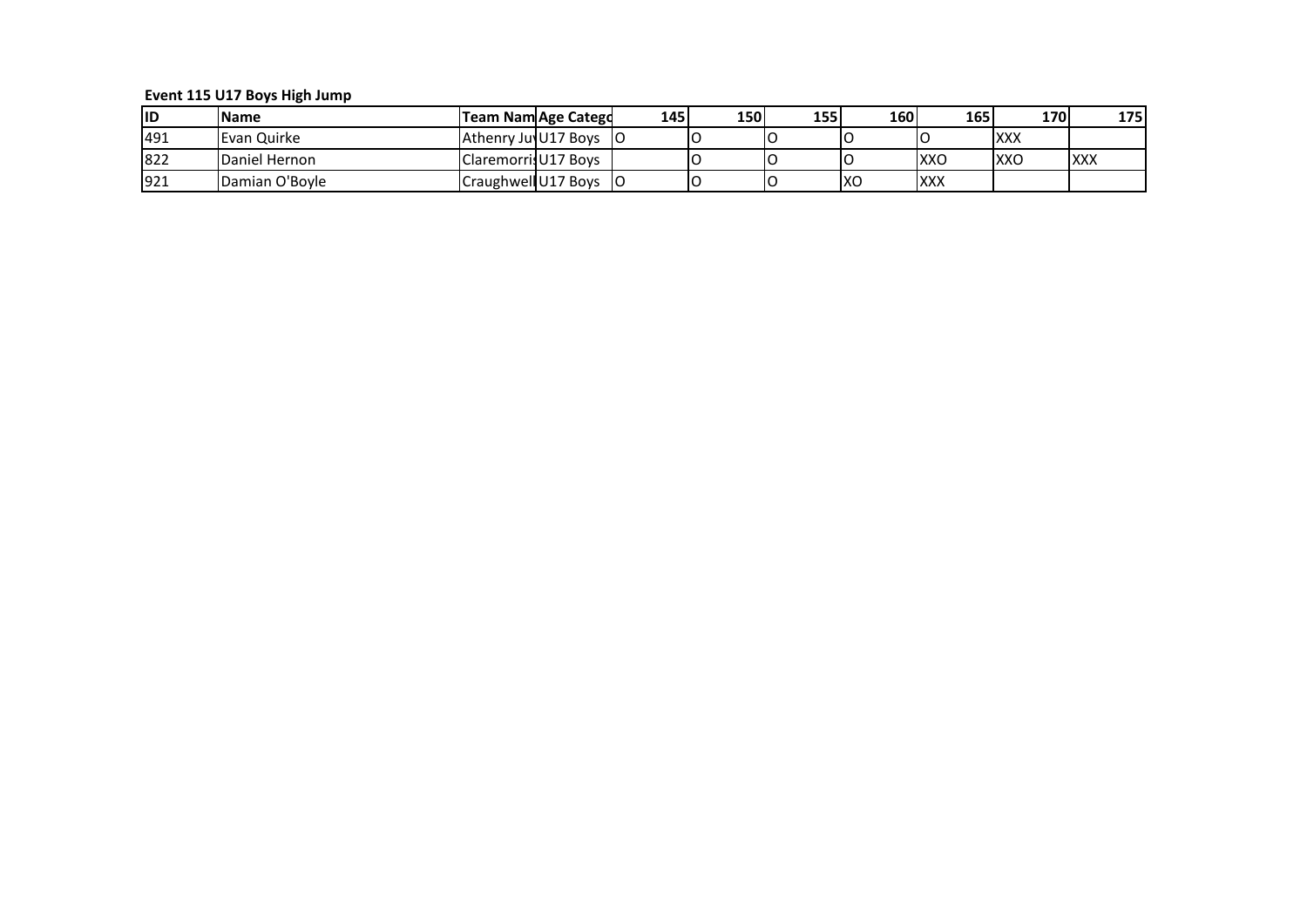### **Event 117 U19 Boys High Jump**

| <b>IID</b> | <b>Name</b>      |                 | <b>Team Nam Age Categd</b> | 155 | 160 | 165 | 170 | 175<br>--  | 180 | 185 |
|------------|------------------|-----------------|----------------------------|-----|-----|-----|-----|------------|-----|-----|
| 1131       | Janic Schultz    | <b>Loughrea</b> | U <sub>19</sub> Bovs       | IO  |     | Ixc |     | <b>XXX</b> |     |     |
| 1132       | Caomhan Conaghan | Loughrea        | U19 Boys                   |     |     |     |     |            |     |     |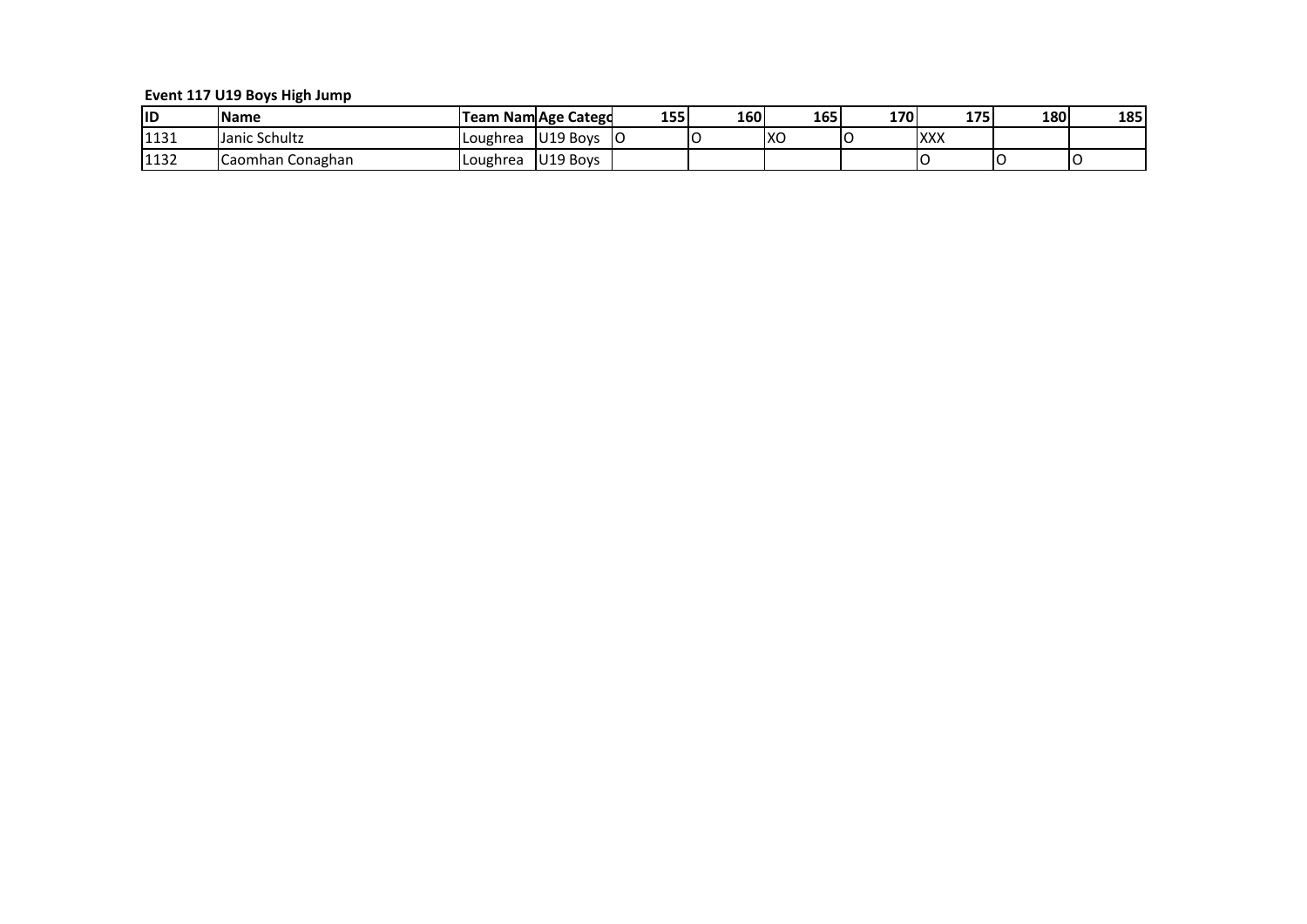### **Event 119 U16 Girls High Jump**

| <b>IID</b> | <b>IName</b>            | Team Nam Age Catego          | <b>1251</b> | <b>130</b> | <b>135</b> | 140 l | 145 |  |
|------------|-------------------------|------------------------------|-------------|------------|------------|-------|-----|--|
| 815        | <b>Sarah Quinn</b>      | <b>Claremorris U16 Girls</b> |             |            |            |       |     |  |
| 909        | <b>Tara McNally</b>     | Craughwell U16 Girls         |             |            |            |       |     |  |
| 1485       | <b>Saoirse Ludden</b>   | Westport U16 Girls 10        |             |            |            |       |     |  |
| 1486       | <b>Sorcha McAlister</b> | Westport U16 Girls 10        |             |            | lxo        |       |     |  |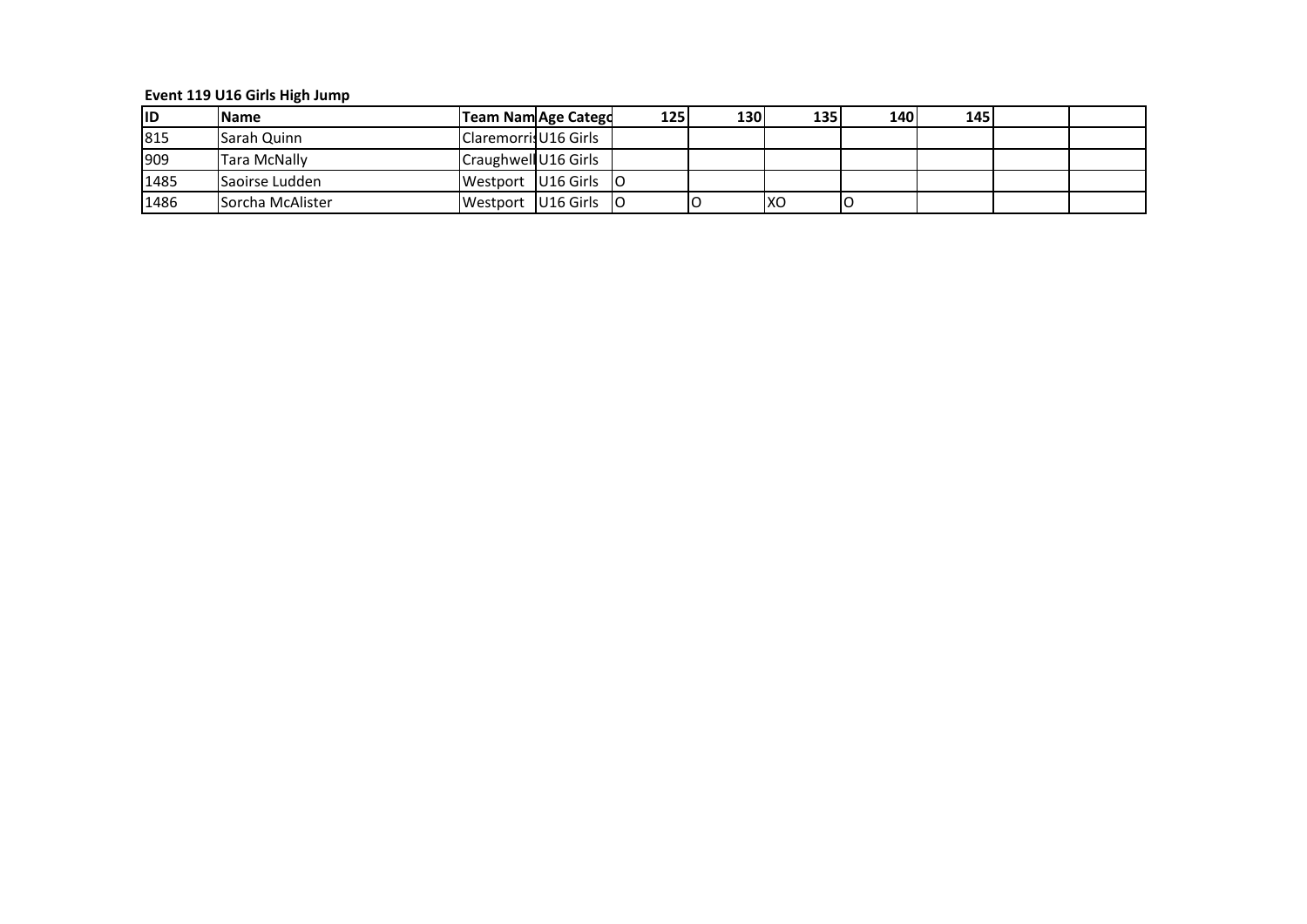### **Event 120 U16 Boys High Jump**

| lid  | <b>Name</b>                    | Team Nam Age Catego          |          | 130 | 135 I | 140        | 145 | <b>150l</b> | <b>1551</b> | <b>160</b> |
|------|--------------------------------|------------------------------|----------|-----|-------|------------|-----|-------------|-------------|------------|
| 719  | <b>IStephen McDermott</b>      | <b>ICarrick on 1U16 Boys</b> |          |     |       |            |     |             |             | <b>XXC</b> |
| 1259 | Colm Maye                      | RoscommoU16 Boys 10          |          |     |       | <b>XXX</b> |     |             |             |            |
| 1406 | <b>IChristopher O'Sullivan</b> | Swinford                     | U16 Boys |     |       |            |     | <b>XXO</b>  | <b>XXX</b>  |            |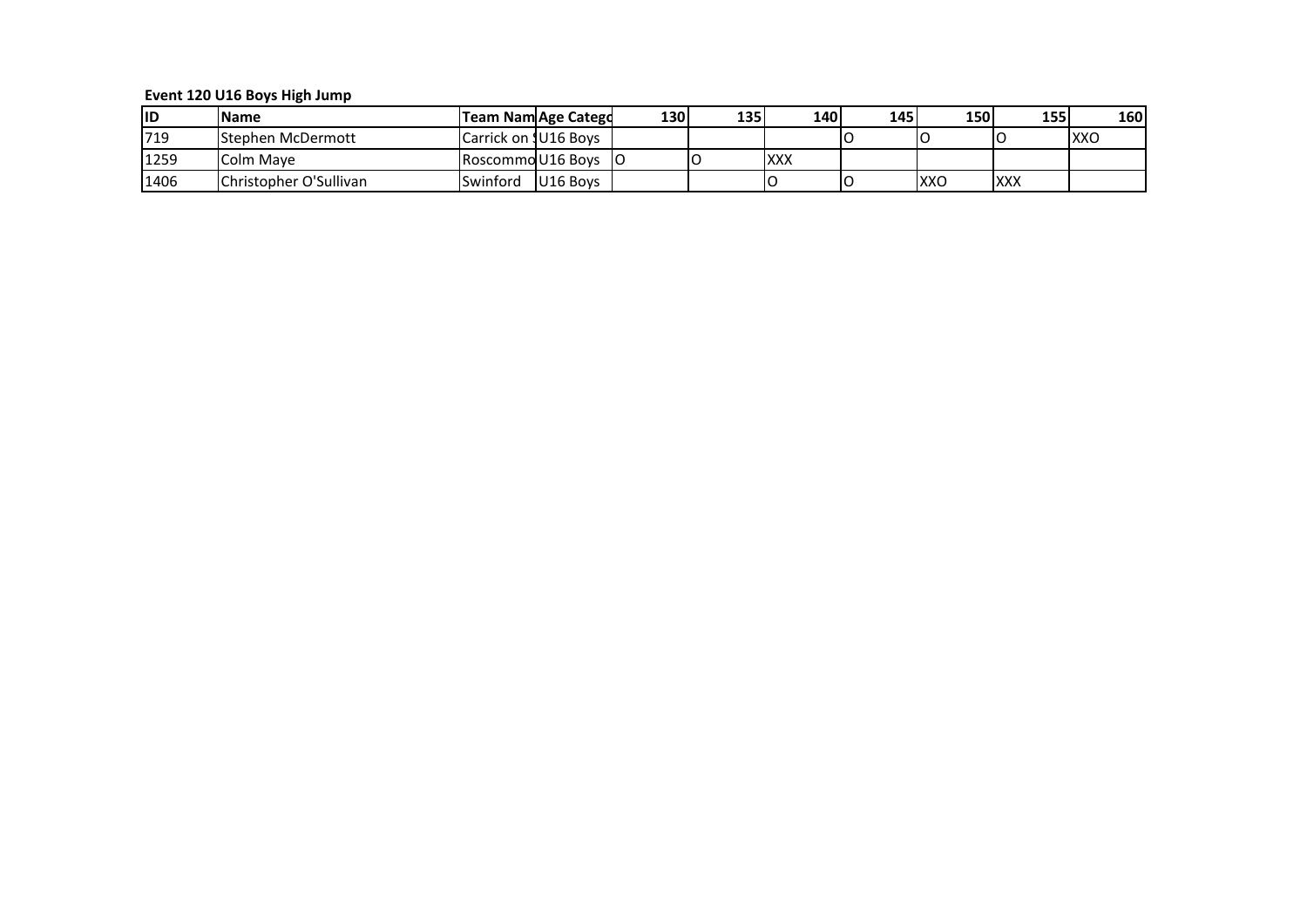# **Event 121 U12 Girls High Jump**

| <b>ID</b> | Name                 |                       | Team Nam Age Catego | 100        | 105        | 110        | 115 | 120        | 123        |  |
|-----------|----------------------|-----------------------|---------------------|------------|------------|------------|-----|------------|------------|--|
| 244       | Freya Bohan          | Athenry Juy U12 Girls |                     |            |            |            |     |            |            |  |
| 250       | Sinead Lyons         | Athenry Ju U12 Girls  |                     | <b>XXX</b> |            |            |     |            |            |  |
| 498       | Caoimhe Gannon       | Aughagowe U12 Girls   |                     | IO         | lO         | O          | lo  | <b>XO</b>  | XXO        |  |
| 777       | Michaela Hernon      | Claremorris U12 Girls |                     | <b>XXX</b> |            |            |     |            |            |  |
| 780       | Ciara McHugh Murphy  | Claremorris U12 Girls |                     | ΙO         | XO         | O          | XO  | XXO        | <b>XXX</b> |  |
| 781       | Seren O'Toole        | Claremorris U12 Girls |                     | lo         | <b>XXX</b> |            |     |            |            |  |
| 831       | Eva Kelly            | Craughwell U12 Girls  |                     | IΟ         | lO         | <b>XXX</b> |     |            |            |  |
| 832       | Jennifer Hughes      | Craughwell U12 Girls  |                     | XO         | <b>XXX</b> |            |     |            |            |  |
| 833       | <b>Kirby Dooley</b>  | Craughwell U12 Girls  |                     | <b>XO</b>  | <b>XXX</b> |            |     |            |            |  |
| 834       | Lenagh Gilligan      | Craughwell U12 Girls  |                     | Io         | XO         | O          | IO  | <b>XXX</b> |            |  |
| 837       | <b>Ruth Dillon</b>   | Craughwell U12 Girls  |                     | XXO        | lO         | <b>XXX</b> |     |            |            |  |
| 838       | Sarah McCartin       | Craughwell U12 Girls  |                     | <b>XXX</b> |            |            |     |            |            |  |
| 840       | Amber Whelton        | Craughwell U12 Girls  |                     |            |            |            |     |            |            |  |
| 1178      | Laoise McBrien       | North Sligo U12 Girls |                     | lo         | IO         | XO         | XO  | <b>XXX</b> |            |  |
| 1453      | <b>Briana Bruton</b> | Westport U12 Girls    |                     | lo         | ΙO         | XXX        |     |            |            |  |
| 1455      | Saoirse O'Brien      | Westport U12 Girls    |                     | IO         | O          | XO         | lo  | <b>XXX</b> |            |  |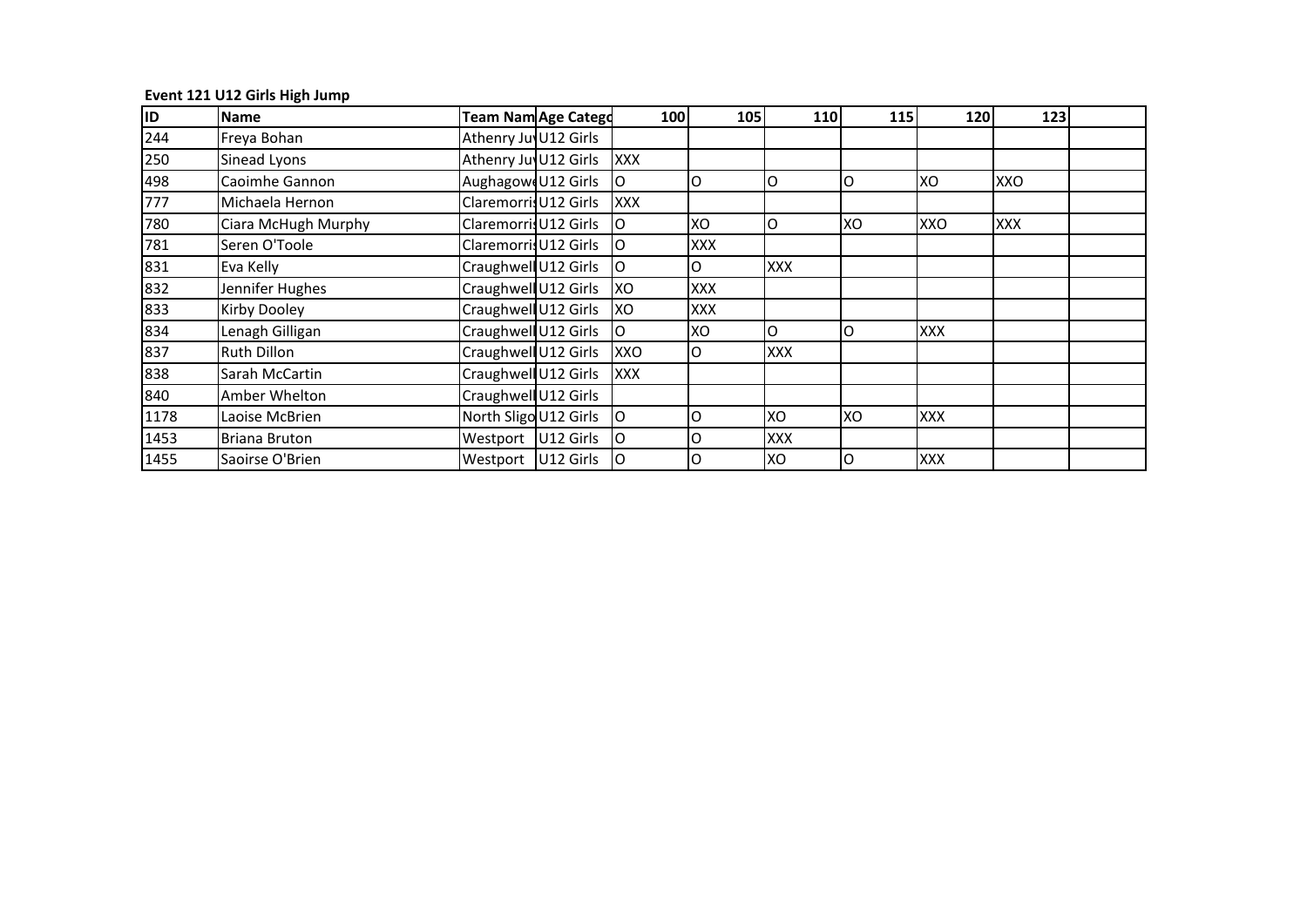# **Event 122 U12 Boys High Jump**

| <b>ID</b> | <b>Name</b>           |                         | <b>Team Nam Age Catego</b> | 100        | 105        | 110        | 115        | 120        |  |
|-----------|-----------------------|-------------------------|----------------------------|------------|------------|------------|------------|------------|--|
| 389       | <b>Ruairi Collins</b> | Athenry Juy U12 Boys    |                            |            |            |            |            |            |  |
| 842       | Cian Garman           | Craughwell U12 Boys     |                            | <b>XXX</b> |            |            |            |            |  |
| 843       | Alex Evans            | Craughwell U12 Boys   O |                            |            |            | ΙXΟ        | <b>XXX</b> |            |  |
| 846       | <b>Garvin Surlis</b>  | Craughwell U12 Boys     |                            |            | XO         | XO         | <b>XXX</b> |            |  |
| 848       | Ryan Gallagher        | Craughwell U12 Boys   O |                            |            |            |            |            | <b>XXX</b> |  |
| 1334      | Sean Kerrigan         | South Sligo U12 Boys    |                            |            | IXO.       | <b>XXX</b> |            |            |  |
| 1462      | Oisin Ryall           | Westport U12 Boys XO    |                            |            |            | XXO        |            | <b>XXX</b> |  |
| 1463      | Padraic Murphy        | Westport                | U12 Boys                   |            | <b>XXX</b> |            |            |            |  |
| 1464      | Rossa Mcalister       | Westport                | U12 Boys                   | XO         | XO         | <b>XXX</b> |            |            |  |
| 1465      | Sean Costello         | Westport                | $U12$ Boys $O$             |            | <b>XXO</b> | <b>XXX</b> |            |            |  |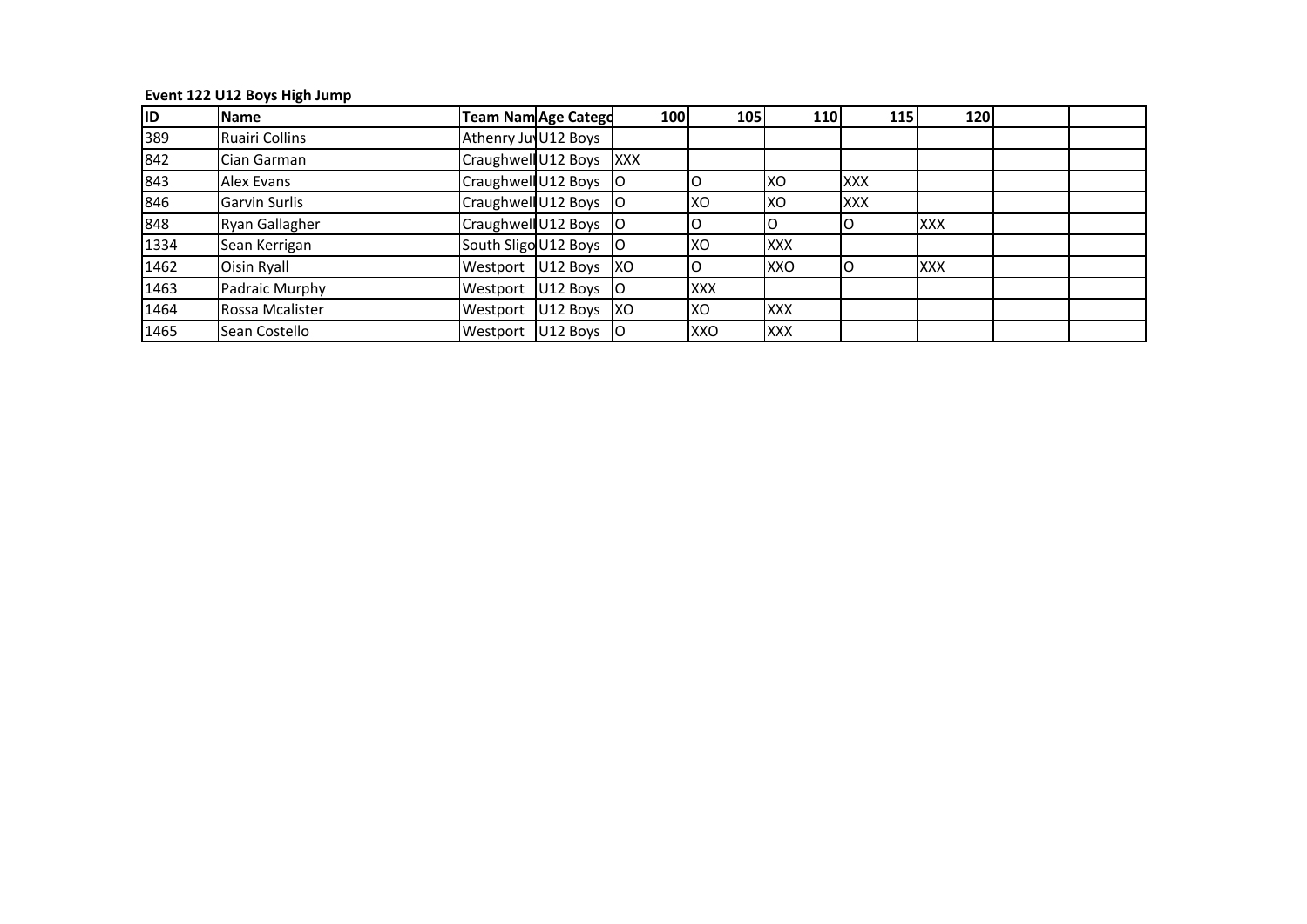# **Event 123 U13 Girls High Jump**

| ID   | <b>Name</b>           |                      | <b>Team Nam Age Catego</b> | 110        | 115        | 120        | 125        | 128        | 131 | 134 |
|------|-----------------------|----------------------|----------------------------|------------|------------|------------|------------|------------|-----|-----|
| 785  | Niamh O'Neill         |                      | Claremorris U13 Girls   O  |            |            | XO         | IO         | ιO         | U   |     |
| 853  | Tara Slattery         |                      | Craughwell U13 Girls   O   |            |            | XO         | IO         | <b>XXX</b> |     |     |
| 861  | Niamh Treacy          | Craughwell U13 Girls |                            | -lo        | XXO        | XXO        | <b>XXX</b> |            |     |     |
| 862  | Eabha Leech           | Craughwell U13 Girls |                            | - 10       | <b>XXX</b> |            |            |            |     |     |
| 864  | Claire Broderick      | Craughwell U13 Girls |                            | - 10       | XO.        | XO         | <b>XXX</b> |            |     |     |
| 943  | Rachael Hughes        | Craughwell U13 Girls |                            | -lo        | XO         | XXO        | <b>XXX</b> |            |     |     |
| 945  | Anna Farrelly         | Craughwell U13 Girls |                            |            |            | <b>XXX</b> |            |            |     |     |
| 983  | Andrea Trill          | <b>GCH Juv</b>       | U13 Girls                  | -lo        |            | <b>XXX</b> |            |            |     |     |
| 1356 | <b>SORCHA MCGLYNN</b> | St. Ronans U13 Girls |                            | <b>XXX</b> |            |            |            |            |     |     |
| 1467 | Aisling Halpin Fahy   |                      | Westport U13 Girls O       |            | XO         | <b>XXX</b> |            |            |     |     |
| 1470 | Megan Nugent          | Westport             | U13 Girls                  |            |            |            |            |            |     |     |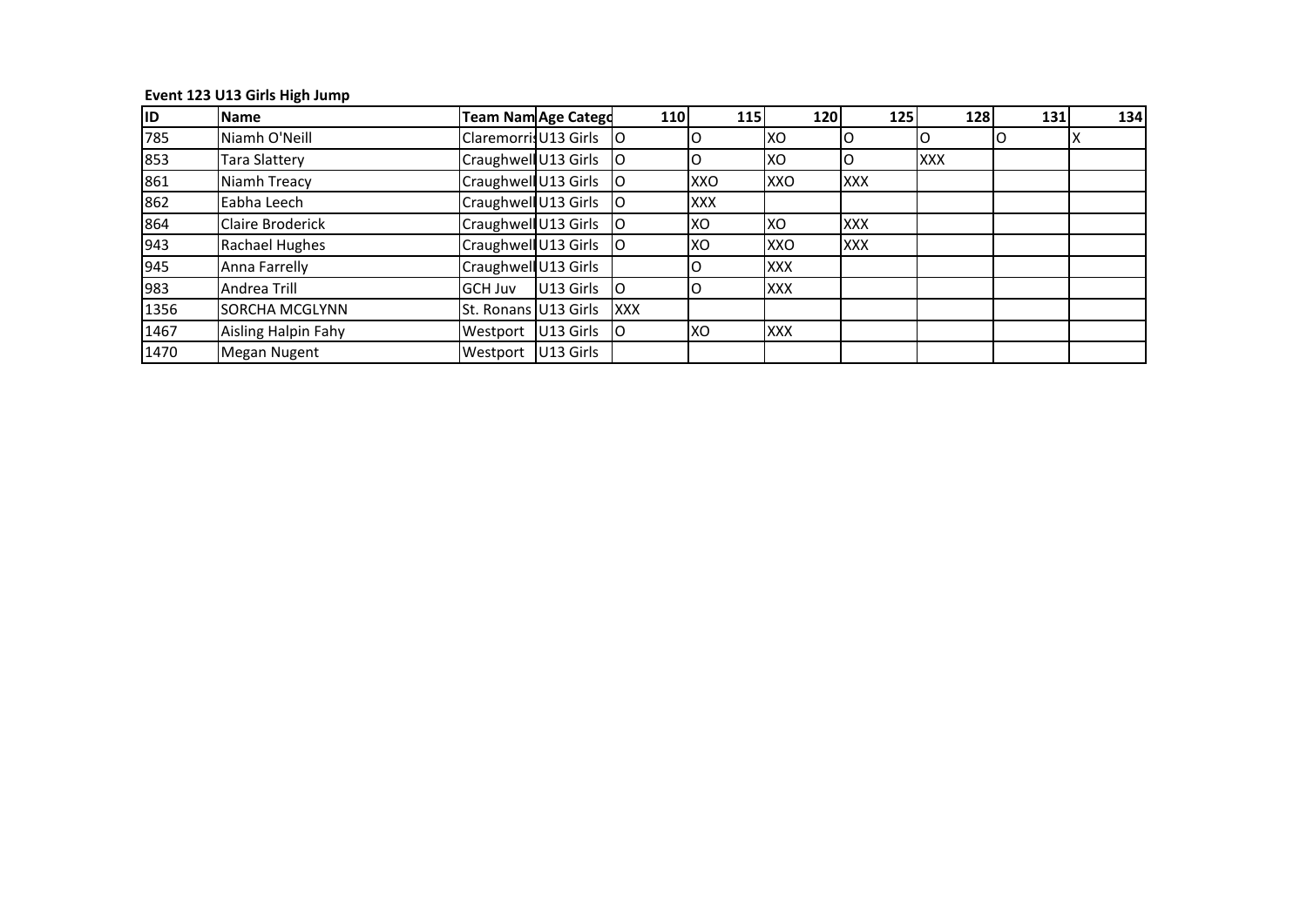# **Event 124 U13 Boys High Jump**

| lid  | <b>Name</b>           | <b>Team Nam Age Catego</b> |                 | <b>110</b> | <b>115</b> | 120        | <b>125</b> | <b>130</b> | 135         |  |
|------|-----------------------|----------------------------|-----------------|------------|------------|------------|------------|------------|-------------|--|
| 399  | Aubrey O'Brien        | Athenry Ju U13 Boys   O    |                 |            |            |            | <b>XXX</b> |            |             |  |
| 444  | Dean Treacy           | Athenry Jul U13 Boys   O   |                 |            |            |            |            | <b>XXO</b> | <b>IXXX</b> |  |
| 868  | Michael Hand          | Craughwell U13 Boys   O    |                 |            | ΙXΟ        |            |            | IXO        | <b>XXX</b>  |  |
| 1077 | Ewan Duffy            | Lake Districulu Boys XO    |                 |            |            | <b>XXX</b> |            |            |             |  |
| 1359 | <b>DANIEL FARRELL</b> | St. Ronans U13 Boys        |                 |            |            | XXO        | <b>XXX</b> |            |             |  |
| 1394 | Matthew Coyle         | Swinford                   | $U13$ Boys $ O$ |            |            | IXO        | <b>XXX</b> |            |             |  |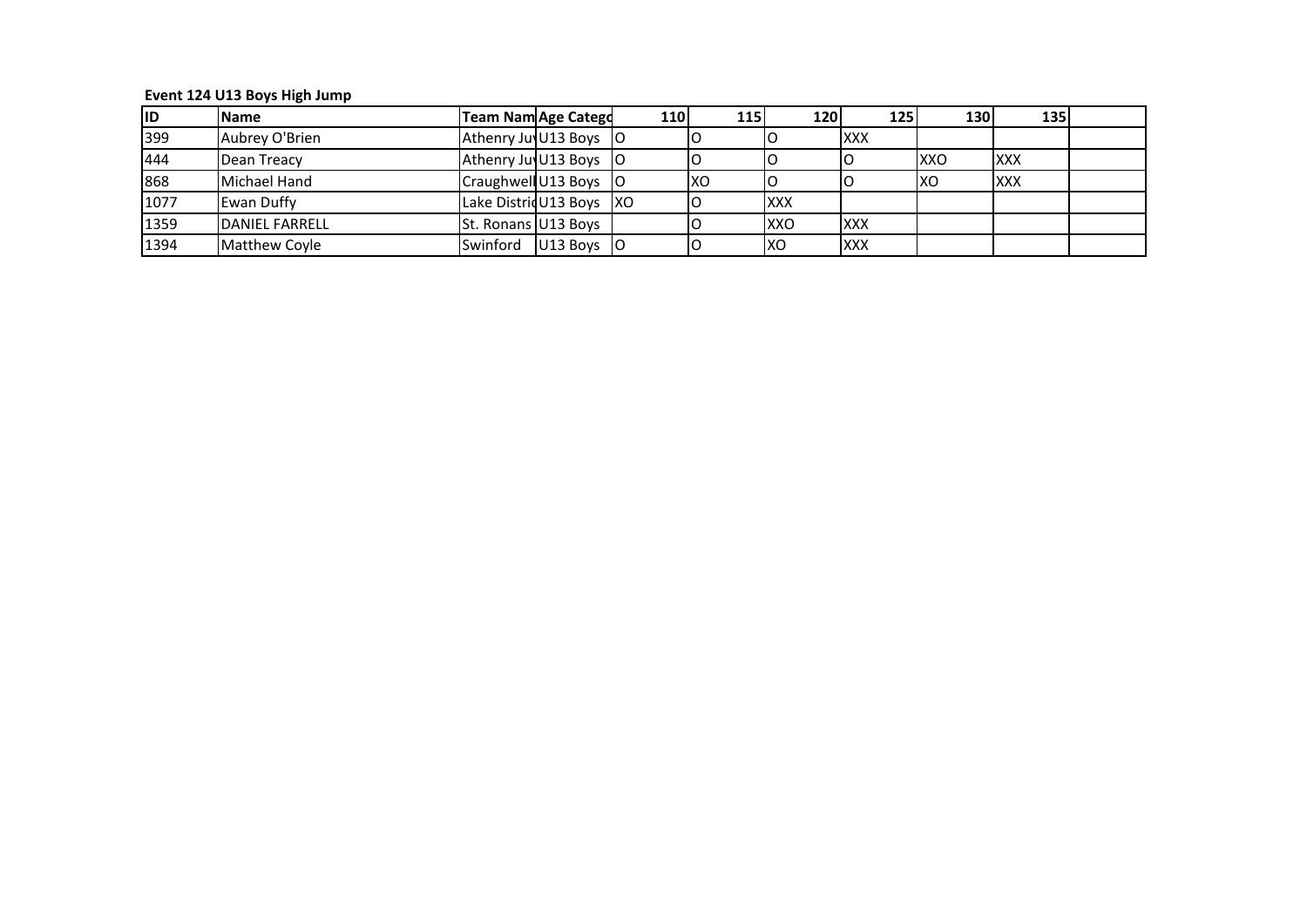### **Event 125 U14 Girls High Jump**

| <b>ID</b> | <b>Name</b>                 |                          | <b>Team Nam Age Catego</b> | 110 | <b>115</b> | 120 | 125 | 130        | <b>135</b> |  |
|-----------|-----------------------------|--------------------------|----------------------------|-----|------------|-----|-----|------------|------------|--|
| 457       | Lydia Doyle                 | Athenry Jul U14 Girls    |                            |     |            |     |     |            |            |  |
| 796       | Rebecca Kiernan             | Claremorris U14 Girls    |                            |     |            |     |     |            |            |  |
| 875       | Aoife Walsh                 | Craughwell U14 Girls   O |                            |     |            |     |     |            | <b>XXX</b> |  |
| 878       | Lorraine Delaney            | Craughwell U14 Girls     |                            |     | <b>XO</b>  | XO  | ΙXΟ | <b>XXX</b> |            |  |
| 880       | Ciana Reidy                 |                          | Craughwell U14 Girls   O   |     |            |     |     | XXO        | <b>XXX</b> |  |
| 1000      | Saoirse Flynn               | <b>GCH Juv</b>           | U14 Girls                  |     |            |     |     |            |            |  |
| 1366      | <b>MICHELLE QUIGLEY</b>     | St. Ronans U14 Girls     |                            |     |            |     |     |            |            |  |
| 1367      | <b>ALEETZA LENNON</b>       | St. Ronans U14 Girls     |                            |     |            |     |     |            |            |  |
| 1372      | <b>MEGAN MURPHY SWEENEY</b> | St. Ronans U14 Girls     |                            |     |            |     |     |            |            |  |
| 1478      | Ellen Noonan                | Westport U14 Girls O     |                            |     |            | Ő   |     | Ixo        | <b>XXX</b> |  |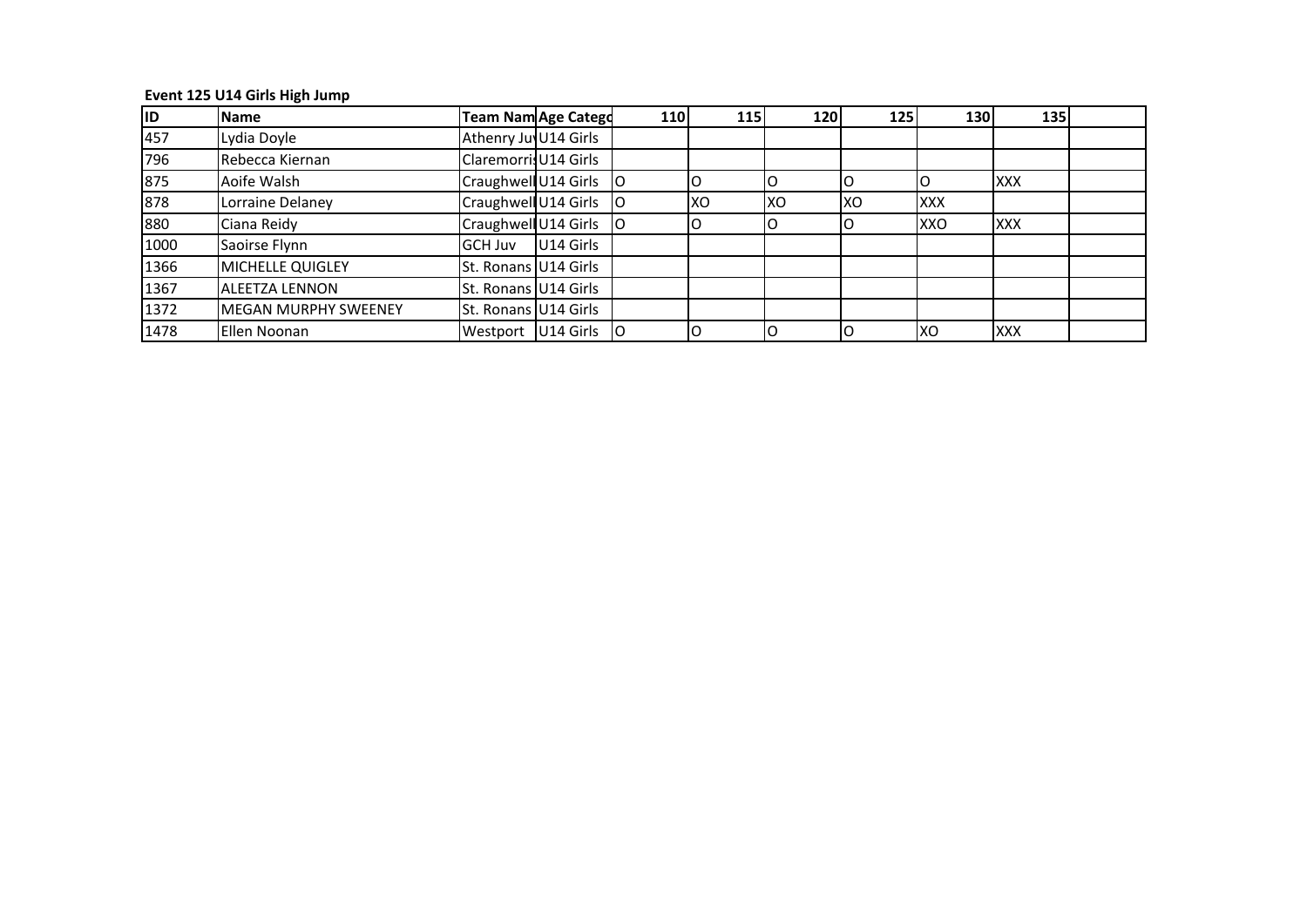# **Event 126 U14 Boys High Jump**

| <b>ID</b> | <b>Name</b>         | <b>Team Nam Age Catego</b> |                          | 115 | 120 | 125        | 130        | <b>135</b> | 140 | 145 |
|-----------|---------------------|----------------------------|--------------------------|-----|-----|------------|------------|------------|-----|-----|
| 695       | <b>Mark Diffley</b> | Carrick on 1U14 Boys       |                          |     |     | <b>XXX</b> |            |            |     |     |
| 800       | Cillian Golding     |                            | Claremorris U14 Boys   O |     |     | <b>XXX</b> |            |            |     |     |
| 888       | Sean Delaney?       | Craughwell U14 Boys   O    |                          |     |     | IXO        |            |            |     |     |
| 890       | Jerry Keary         |                            | Craughwell U14 Boys XO   |     |     | XXO        | Ixo        |            |     |     |
| 891       | <b>Peter Martin</b> | Craughwell U14 Boys   O    |                          |     |     |            |            | <b>XXX</b> |     |     |
| 1211      | Colm McBrien        | North Sligo U14 Boys XO    |                          |     |     |            | <b>XXO</b> | <b>XXX</b> |     |     |
| 1479      | Marley Hoban        | Westport U14 Boys          |                          |     |     |            |            |            |     |     |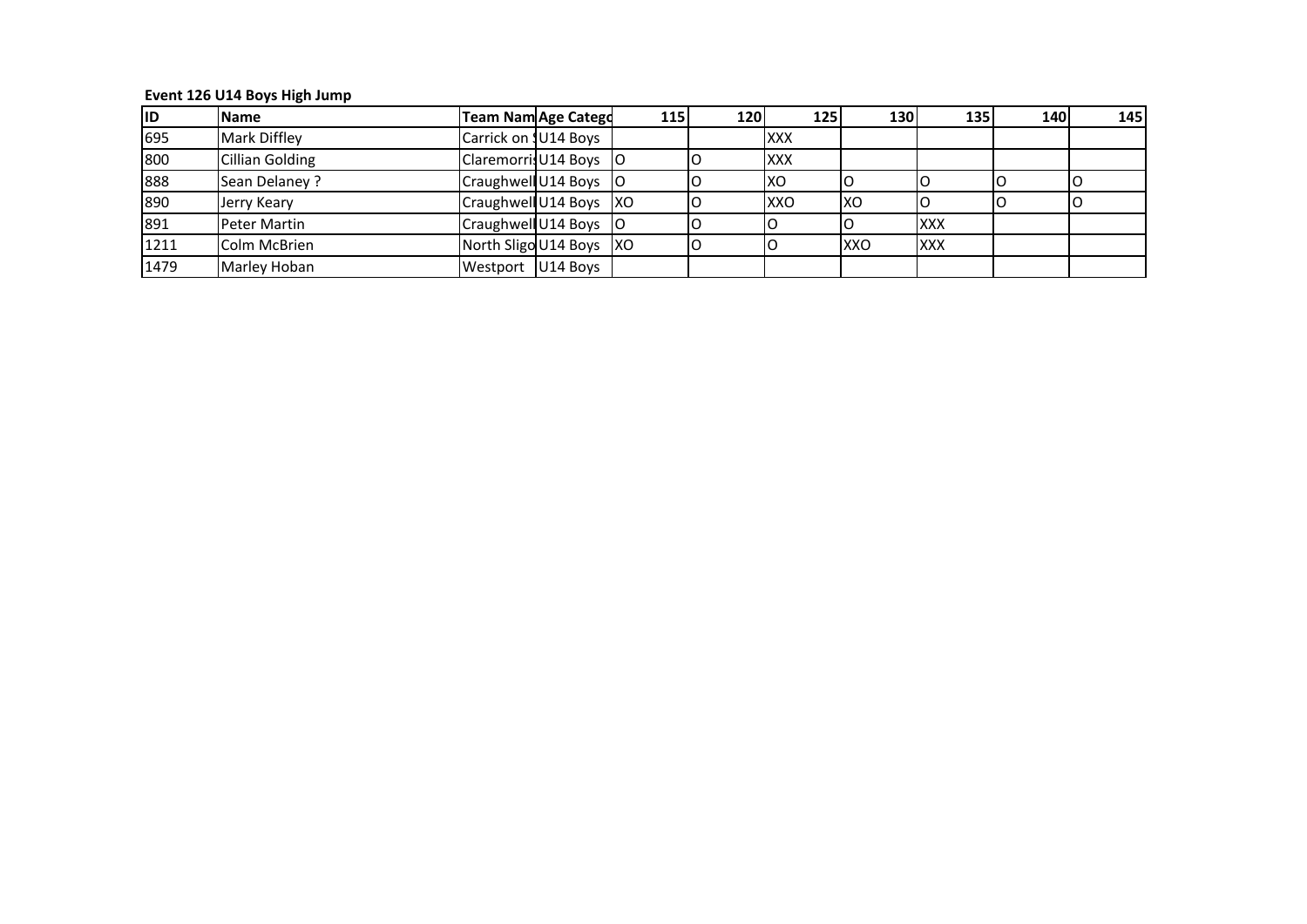# **Event 127 U15 Girls High Jump**

| <b>IID</b> | <b>Name</b>           | <b>Team Nam Age Catego</b> |                           | <b>1201</b> | 1251 | 130 | <b>135</b> | <b>140</b> | <b>145</b> | 150 |
|------------|-----------------------|----------------------------|---------------------------|-------------|------|-----|------------|------------|------------|-----|
| 500        | <b>Alannah Gannon</b> | Aughagow U15 Girls         |                           |             |      |     |            |            |            |     |
| 895        | Tammy Klynsmith       | Craughwell U15 Girls       |                           |             |      |     |            |            |            |     |
| 896        | Aoife Greene          | Craughwell U15 Girls   O   |                           |             | Ixo  |     | <b>XXX</b> |            |            |     |
| 1011       | Sally Ann O'Malley    | <b>GCH Juv</b>             | U15 Girls                 |             |      |     |            |            |            |     |
| 1123       | Anja Quinn            | Loughrea                   | U <sub>15</sub> Girls   O |             | Ixo  | IXO | ТC         | <b>XXX</b> |            |     |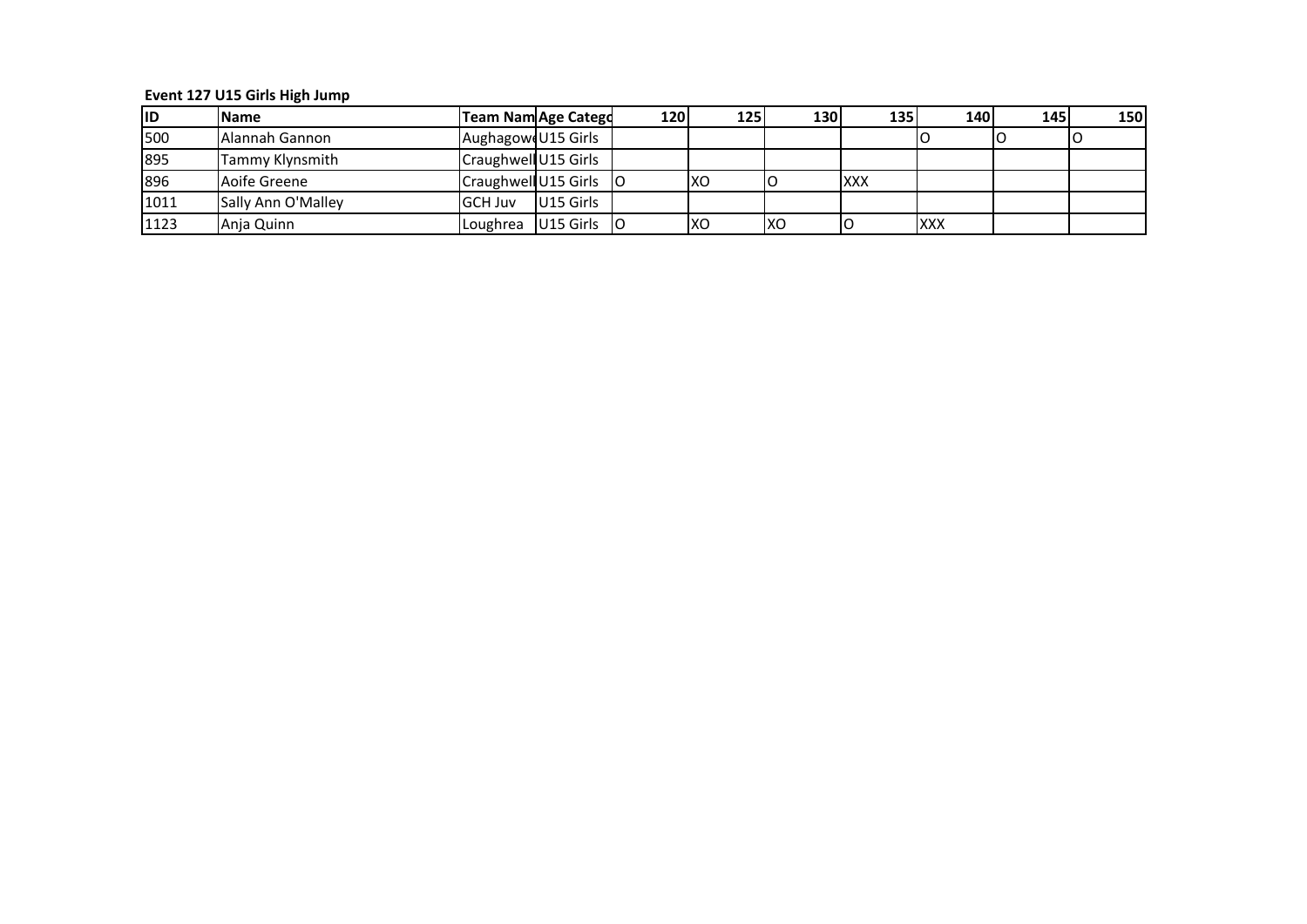# **Event 128 U15 Boys High Jump**

| lid  | <b>Name</b>           | <b>Team Nam Age Catego</b>     |                      | <b>1301</b> | 1351       | 140        | <b>145</b> | <b>150</b>  | <b>155</b> | 160        |
|------|-----------------------|--------------------------------|----------------------|-------------|------------|------------|------------|-------------|------------|------------|
| 489  | <b>IMathew Treacy</b> | Athenry Jul U15 Boys 10        |                      |             |            |            |            | <b>IXXX</b> |            |            |
| 704  | <b>Brian Finn</b>     | <b>Carrick on 1015 Boys</b> 10 |                      |             | <b>XXX</b> |            |            |             |            |            |
| 1903 | <b>Sam McArdle</b>    | Craughwell U15 Boys   O        |                      |             |            | <b>XXX</b> |            |             |            |            |
| 1440 | <b>Shane Mooney</b>   | Tireragh                       | U <sub>15</sub> Boys |             | <b>XXO</b> |            |            |             |            | <b>XXX</b> |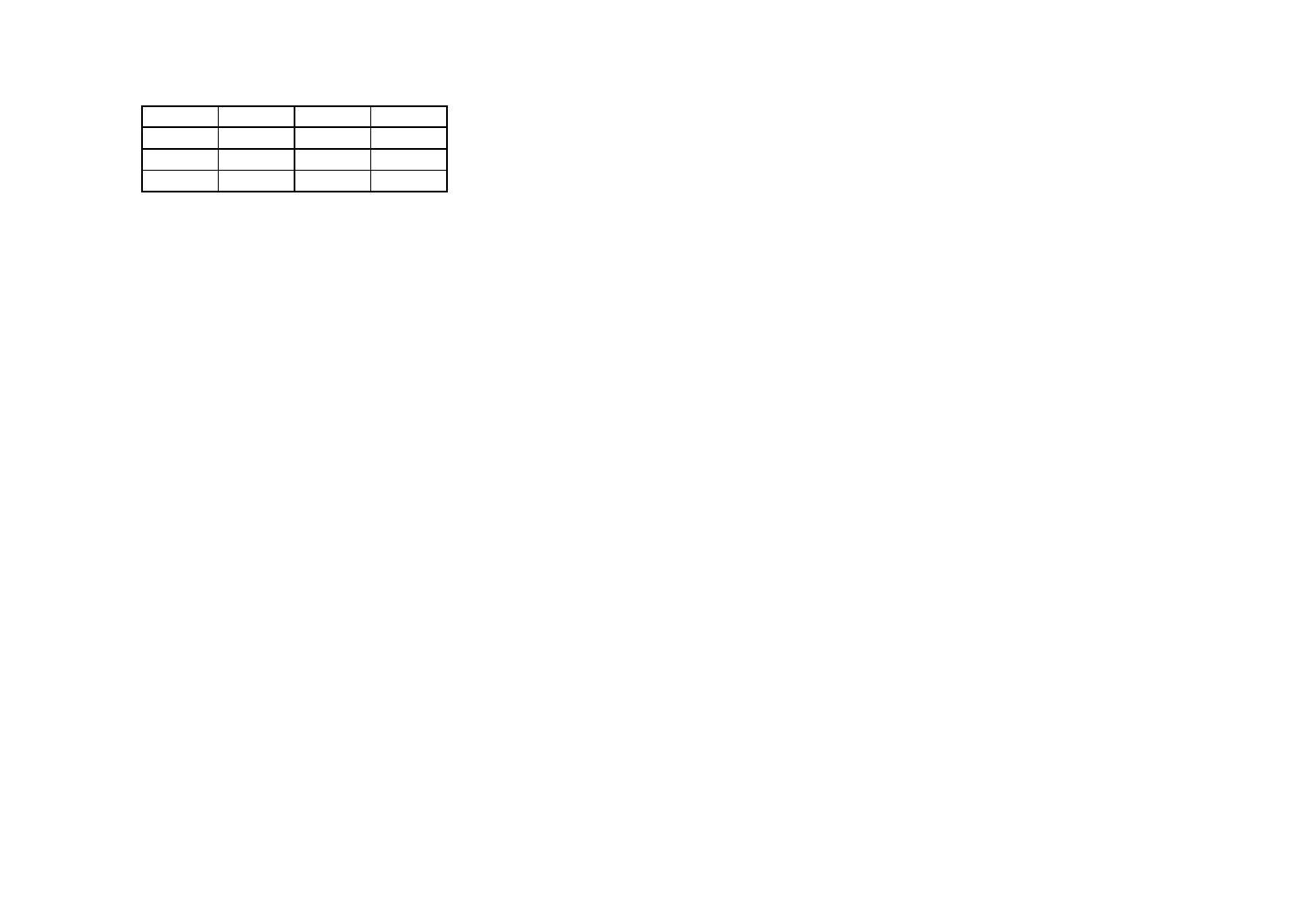| 190 | 192        | 194 |  |
|-----|------------|-----|--|
|     |            |     |  |
|     | <b>XXO</b> | XXX |  |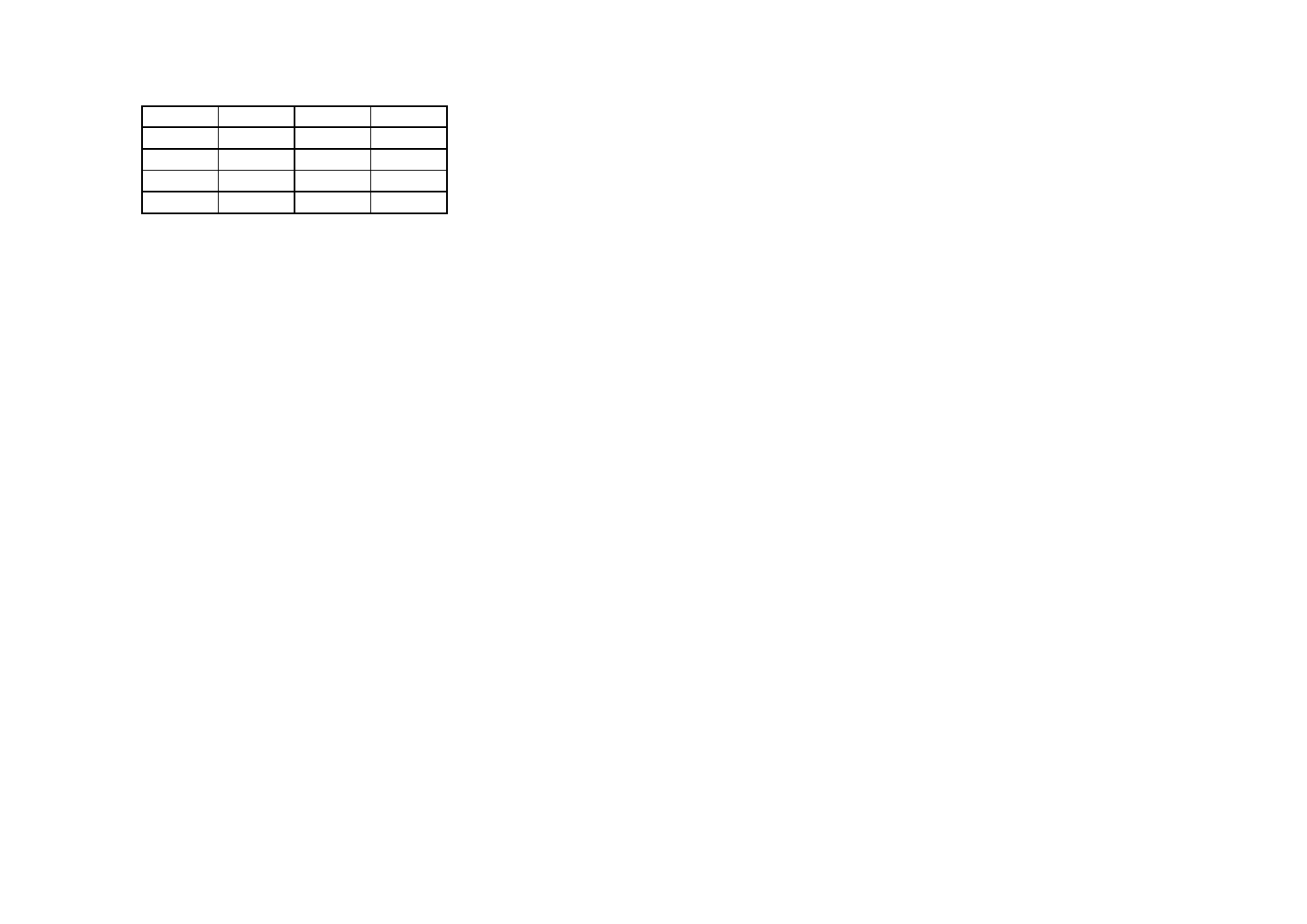| 165 | 170        |  |
|-----|------------|--|
|     | <b>XXX</b> |  |
|     |            |  |
|     |            |  |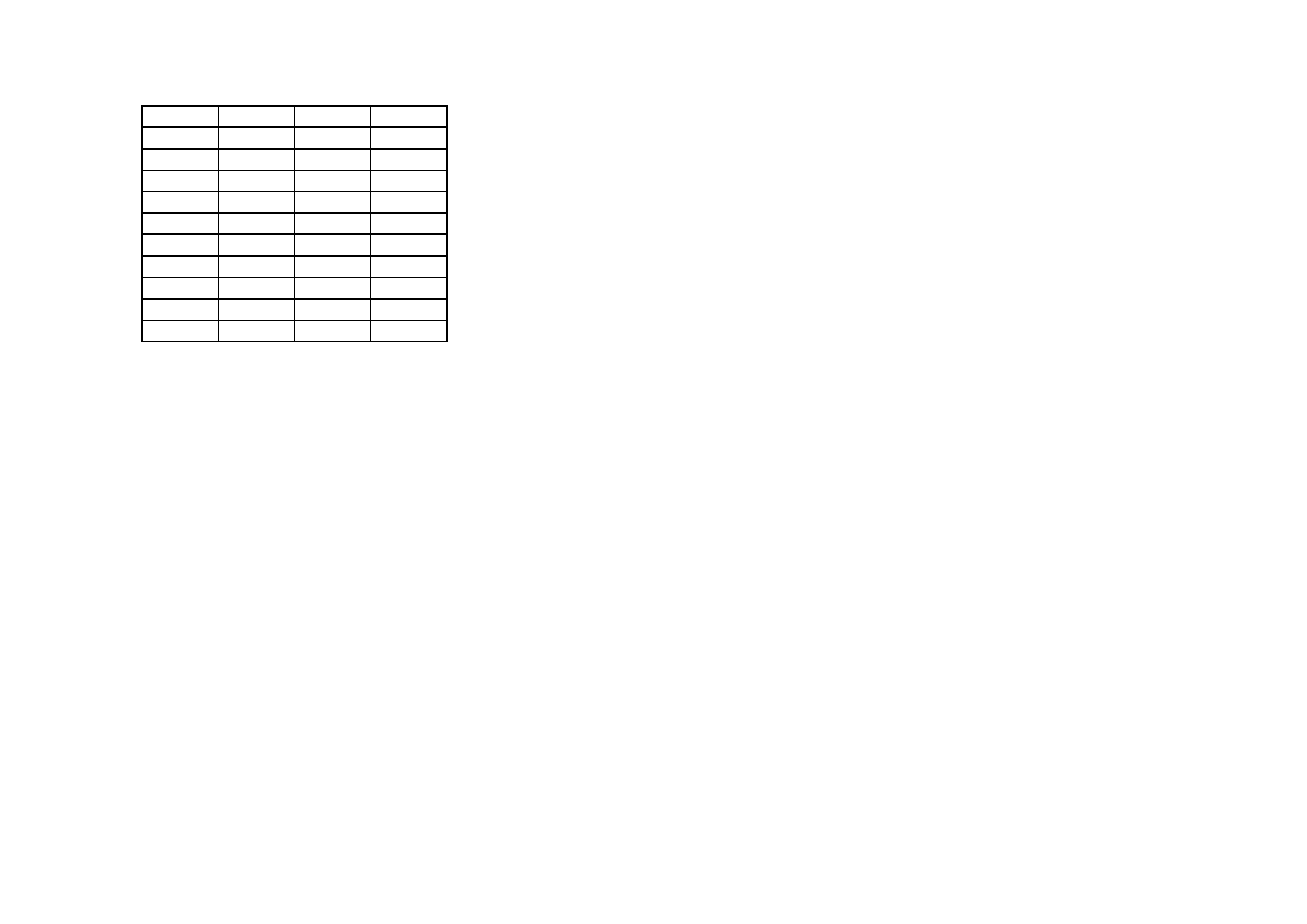|            | 150 | 155        |  |
|------------|-----|------------|--|
|            |     |            |  |
|            |     |            |  |
| <b>XXX</b> |     |            |  |
| lo         |     | <b>XXX</b> |  |
|            |     |            |  |
|            |     |            |  |
|            |     |            |  |